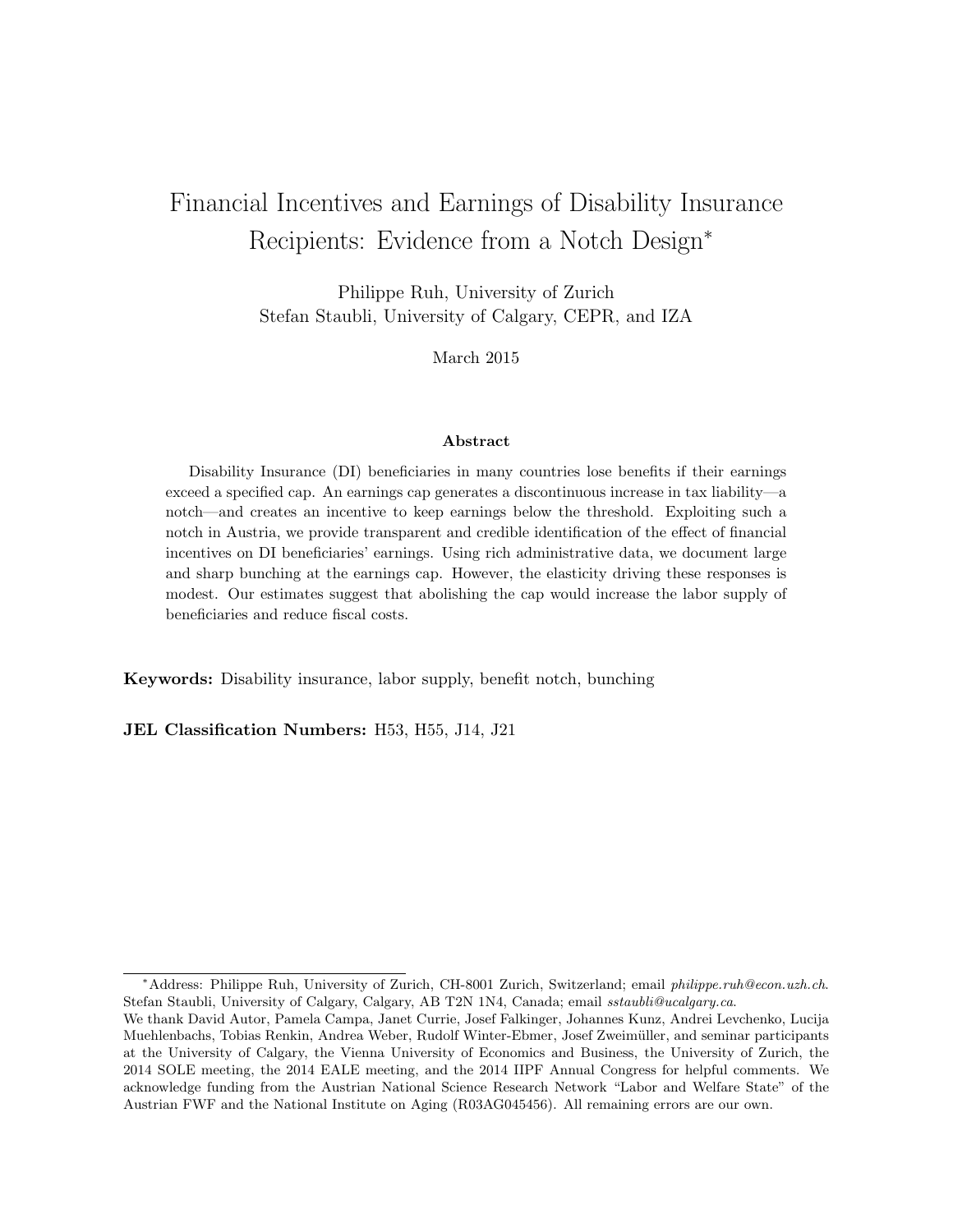### <span id="page-1-0"></span>1 Introduction

Disability Insurance (DI) programs are among the largest social insurance programs. In OECD countries, total expenditures on disability benefits account for approximately 2.5% of GDP on average [\(OECD, 2010\)](#page-25-0). DI programs are designed to provide income replacement in the case of a permanent loss of earnings capacity due to poor or deteriorating health, but there have been concerns that DI discourages work. A work disincentive that exists in many DI programs is that beneficiaries lose part or all of their benefits if earnings exceed a substantial gainful activity (SGA) amount. The loss of benefits at the SGA cap – often called the "cash cliff" – induces a high implicit tax on work and creates an incentive for beneficiaries to keep their earnings below the SGA level in order to retain benefits.

If "parking" just below the SGA cap is widespread, then policies to encourage work could increase earnings among DI beneficiaries, potentially improving their economic well-being and their autonomy while reducing the dependency on benefits.<sup>[1](#page-0-0)</sup> Yet, these policies could also create unintended costs if more generous earnings rules induce more individuals to apply for and ultimately receive disability benefits. If, instead, few beneficiaries respond to the SGA cap by reducing their earnings, then efforts to lower the implicit tax on work are likely to have small impacts on earnings and benefits, and program entry is likely not very responsive to financial incentives. Despite numerous anecdotes of beneficiaries intentionally keep their earnings just below the SGA cap, there is very little empirical evidence on the impact of the SGA cap, and financial incentives in general, on earnings of beneficiaries.<sup>[2](#page-0-0)</sup>

This paper helps to fill this gap by investigating whether the SGA cap induces DI recipients to adjust their earnings and by examining how elastic their earnings are to changes in financial incentives. Our approach exploits quasi-experimental variation in the implicit tax on work in the DI program in Austria. Specifically, DI beneficiaries in Austria can earn up to a SGA cap of 440 Euros per month (around \$600 using an exchange rate of \$1.37 per Euro) without losing benefits. If monthly earnings exceed the SGA cap by one Euro, then DI benefits are reduced by up to 50% in that month. These rules generate a discontinuous increase in the (implicit) tax liability – a notch – at the SGA cap and therefore create a strong incentive for many DI beneficiaries to "bunch" on the low-earnings side of the SGA cap. The amount of bunching is directly related to the elasticity of earnings with respect to the net-of-tax rate.

The earnings response to financial incentives might be attenuated by frictions such as adjustment costs or inattention. One advantage of our notch design as opposed to a kink design

<sup>&</sup>lt;sup>1</sup>Many countries are considering or have recently implemented policy reforms designed to increase work incentives for DI recipients. For example, the U.S. is currently testing a benefit offset policy that reduces benefits by \$1 for every \$2 of earnings above the SGA cap, rather than fully suspend benefits. Switzerland tested a conditional cash program that offered DI recipients a cash payment if they take up or expand employment and reduce disability benefits (see Bütler et al. [\(2014\)](#page-24-0) for an evaluation of the program). Other recent examples include the United Kingdom and Norway (see [Kostol and Mogstad](#page-25-1) [\(2014\)](#page-25-1)).

 $2$ See, e.g., the article "Disability Insurance: Not Working" in the magazine the Economist (issue from January 24, 2015), which provides anecdotal evidence for such behavior in the U.S. Social Security Disability Insurance.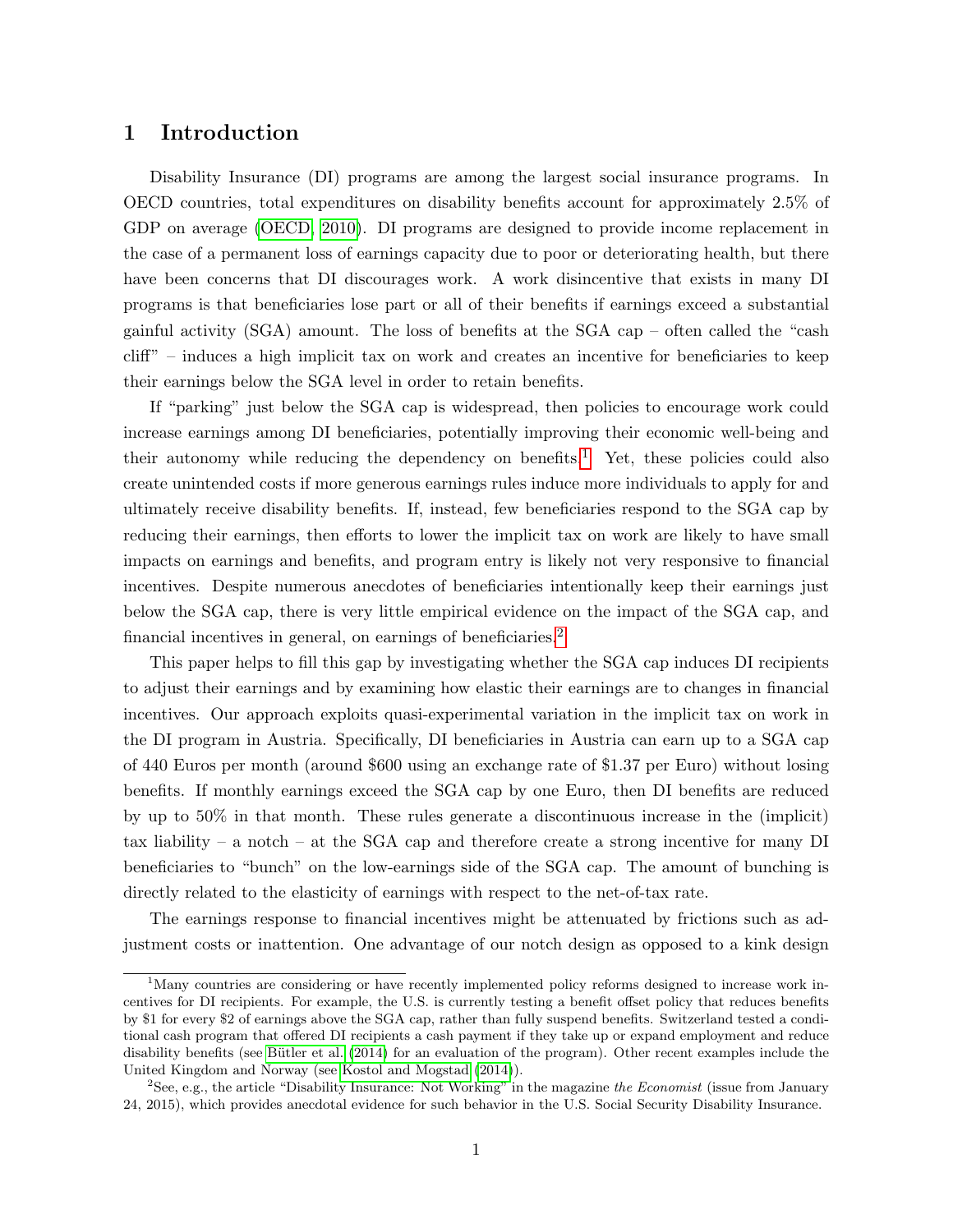(see, e.g., [Saez](#page-26-0) [\(2010\)](#page-26-0) and [Chetty et al.](#page-24-1) [\(2011\)](#page-24-1)) is the ability to estimate such frictions. The reason is that a notch creates a region of strictly dominated choice on the high-earnings side of the SGA cap where beneficiaries can increase both total net income and leisure by moving below the SGA cap. In the absence of frictions no individual should therefore locate in the dominated region and we can use the observed density mass in this region to estimate the magnitude of attenuation bias from frictions.

The SGA notch in Austria is an appealing context for studying earnings adjustment to financial incentives for at least three reasons. First, the amount of excess mass is easily observable in a figure, providing transparent and credible evidence of behavioral responses. Second, the increase in tax liability at the SGA cap is large in magnitude and very salient to DI beneficiaries. The average DI beneficiary loses around 8.5% of his or her total net income if earnings exceed the SGA cap by one Euro. The large variation in tax liability facilitates the identification of behavioral responses to financial incentives even if they are small.<sup>[3](#page-0-0)</sup> Third, bunching below the SGA cap is often difficult to detect in administrative data, because earnings are typically measured at the annual level while the SGA cap is specified at the monthly level. Hence, recipients who bunch at the SGA cap only for some months of the year would not appear to bunch in annual data. We rely on very detailed administrative data from social security and tax registers, allowing us to precisely measure earnings and DI benefits at the monthly level.

The insights from our empirical analysis can be summarized by four broad conclusions. First, the earnings distribution of DI beneficiaries exhibits large and sharp excess bunching just below the SGA cap. This suggests that the SGA notch reduces earnings significantly. We estimate that DI beneficiaries who earn just below the SGA cap would increase monthly earnings by up to 342 Euros if the notch at the SGA cap did not exist. This represents an 85% increase relative to the SGA earnings level. Bunching is very persistent over time; almost 60% of those who bunch have done so for at least five years in a row. Second, observed bunching responses are strongly attenuated by frictions. About 55% of beneficiaries in the dominated range are unresponsive to the SGA cap, implying that bunching would be about twice as large without frictions compared to observed bunching. Even though the estimated bunching responses are large, the implied earnings elasticities are quite modest. We find that the earnings elasticity taking into account adjustment frictions is 0.172. Third, there is significant heterogeneity in the earnings response to financial incentives. Specifically, we find that women and younger age groups are more responsive to financial incentives compared to men and older age groups. Fourth, from a policy perspective we find that an abolition of the SGA earnings cap would

<sup>&</sup>lt;sup>3</sup>Detecting behavioral responses would be more difficult in the U.S. DI program because the earnings rules are more complex and therefore less salient. More specifically, DI beneficiaries in the U.S. can earn above SGA for nine months (not necessarily consecutive) over any five-year period. After exhausting the nine-months period, beneficiaries enter the extended period of eligibility (EPE). If earnings are above the SGA cap during the EPE, benefits are paid for three additional months, but are suspended in full thereafter during each month that beneficiaries earn above SGA. If earnings are above the SGA three years after entering the EPE, benefits are terminated. [Chetty et al.](#page-24-2) [\(2009\)](#page-24-2) provide evidence that individuals are not as responsive to less salient policies compared to more salient policies.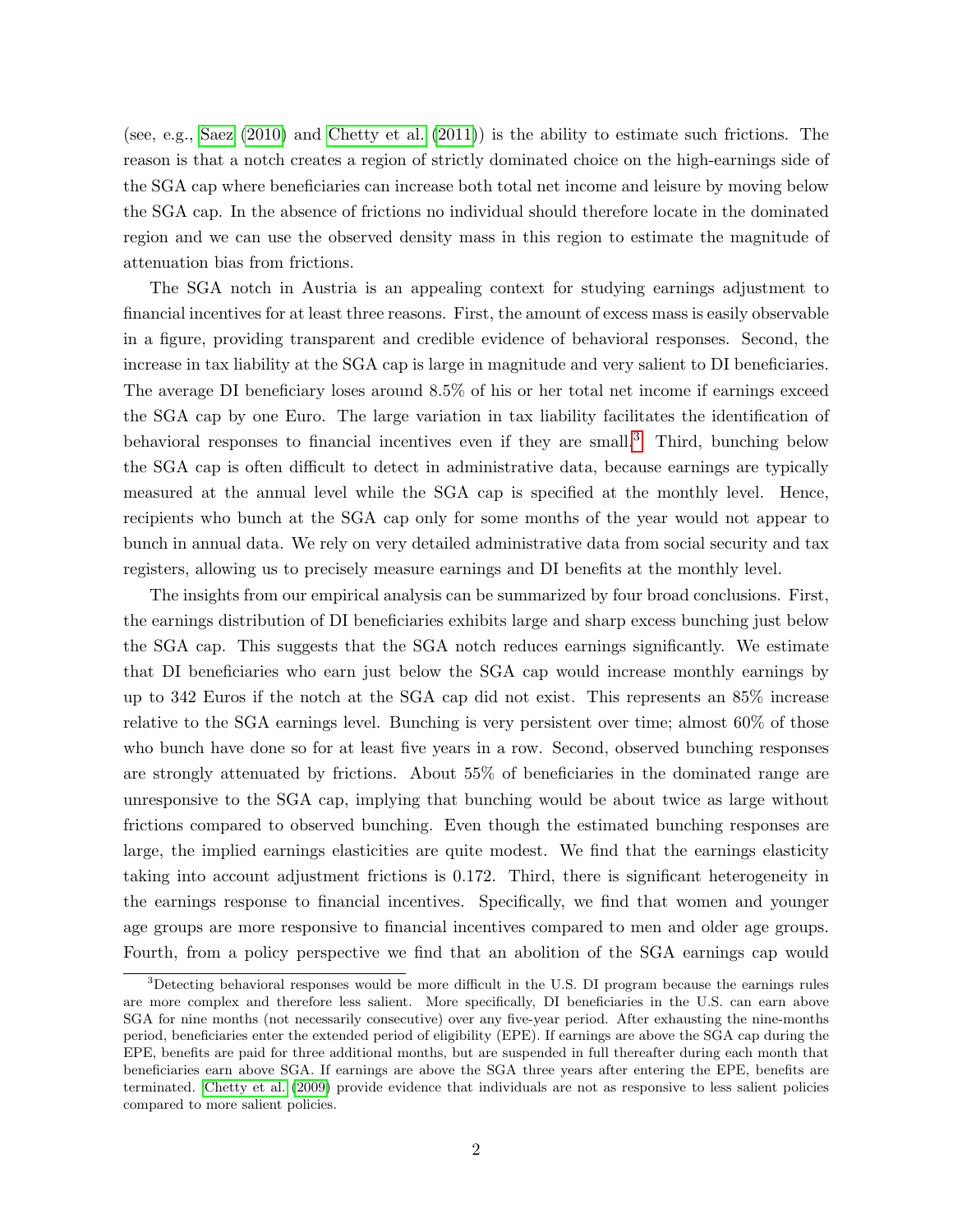reduce annual net government expenditures by about 15%. While this estimate does not take into account that such a reform could increase the number of individuals seeking benefits, we show that to overturn this result the elasticity of DI inflow to changes in program generosity would need to be far larger than those reported in previous studies.

To assess the generalizability of our results, we complement our empirical analysis by comparing the estimates of the work capacity of DI beneficiaries in Austria and the U.S. We follow the approach suggested by [Bound](#page-24-3) [\(1989\)](#page-24-3) who uses the labor force participation rate of rejected DI applicants as an estimate of the labor force participation rate of DI beneficiaries had they not received benefits. Applying this approach to Austria, we obtain estimates that are similar to the recent U.S. estimates reported in [Maestas et al.](#page-25-2) [\(2013\)](#page-25-2). Additionally, we use the labor force participation rate of beneficiaries whose program eligibility ceased due to medical recovery as an upper bound of the labor force participation rate of beneficiaries who continue on the program. This analysis yields estimates that are comparable to the evidence presented in [Moore](#page-25-3) [\(2014\)](#page-25-3) who studies the labor supply effects of the removal of drug and alcohol addictions as qualifying conditions in the U.S. DI program. The similarity of the labor supply estimates indicates that the work capacity of DI recipients in Austria is comparable to that of DI recipients in the U.S., lending support to the external validity of our analysis of earnings responses to financial incentives.

Our paper is primarily related to the literature that studies the effects of policy reforms designed to increase work incentives for DI beneficiaries. [Hoynes and Moffitt](#page-25-4) [\(1999\)](#page-25-4) simulate the financial impacts of a number of potential reforms and conclude that the effects on work effort of some of the reforms are not as strong as expected. However, more recent evidence suggests that some policies appear to be quite effective in increasing employment among some DI beneficiaries. [Weathers and Hemmeter](#page-26-1) [\(2011\)](#page-26-1) and [Kostol and Mogstad](#page-25-1) [\(2014\)](#page-25-1) find that replacing the "cash-cliff" with a gradual reduction in benefits leads to a significant increase in work effort of DI beneficiaries. [Campolieti and Riddell](#page-24-4) [\(2012\)](#page-24-4) study a reform in Canada that increased the amount of earnings that DI beneficiaries are allowed to earn without losing their benefits to \$3,800 per year. They find that this change in policy increased the propensity of disability beneficiaries to work, but did not have an effect on program inflow or outflow. Our contribution is to provide first empirical evidence of bunching at the  $SGA$  earnings cap – a work disincentive that is present in many DI programs – and to document the dynamics of earnings adjustment over time.

Our paper is also related to the literature on the work potential of disability beneficiaries. These studies typically use rejected applicants as a control group to estimate the extent to which DI benefits distort work effort (e.g., [\(Bound, 1989;](#page-24-3) [Chen and van der Klaauw, 2008;](#page-24-5) [von](#page-26-2) [Wachter et al., 2011;](#page-26-2) [Maestas et al., 2013;](#page-25-2) [French and Song, 2014\)](#page-24-6)). They therefore provide a good estimate for the employment potential of beneficiaries at the time of applying. Yet, there is much less evidence on the employment potential of beneficiaries who have been on the program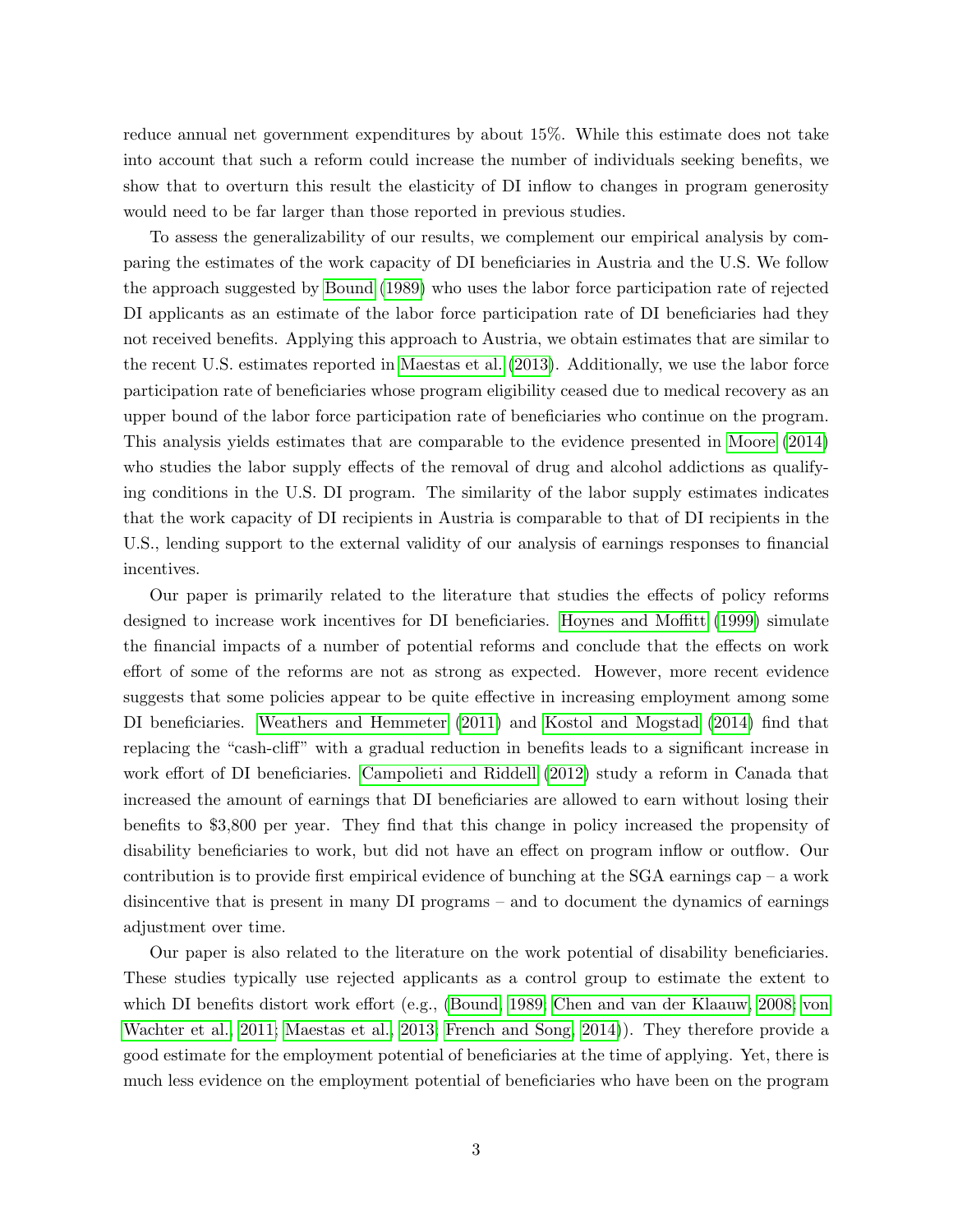for some time. This literature also focuses primarily on the impact of the DI program on labor force participation, while ignoring responses along the intensive margin, which is the focus of this paper.

Our paper also builds on and contributes to a growing literature that exploits nonlinearities in the budget set to identify behavioral responses of price changes. [Saez](#page-26-0) [\(2010\)](#page-26-0) and [Chetty et al.](#page-24-1) [\(2011\)](#page-24-1) estimate compensated tax-price elasticities based on the amount of bunching at kinks point in context of income taxation. [Kleven and Waseem](#page-25-5) [\(2013\)](#page-25-5) estimate earnings elasticities and adjustment frictions by exploiting notches in the income tax schedule in Pakistan.[4](#page-0-0) Our contribution is to adapt their method to document bunching at notches in the benefit schedule for DI beneficiaries instead of the income tax schedule. This complements the findings of [Gelber](#page-25-6) [et al.](#page-25-6) [\(2013\)](#page-25-6)who find bunching among Social Security Old Age claimants at the Social Security Earnings Test kink in the U.S.

This paper proceeds as follows. Section [2](#page-4-0) describes Austria's DI program. Section [3](#page-7-0) outlines our identification strategies to estimate intensive labor supply responses of DI recipients using bunching at the SGA threshold. Section [4](#page-12-0) summarizes the data and presents descriptive statistics. Section [5](#page-13-0) shows descriptive evidence for excess bunching at the SGA notch, presents our estimates for the earnings elasticities, and presents estimates using denied disability applicants as a counterfactual for accepted applicants in the absence of the DI program. Section [6](#page-21-0) studies the fiscal and policy implications of an abolition of the notch and Section [7](#page-22-0) concludes.

# <span id="page-4-0"></span>2 Institutional Background

#### <span id="page-4-1"></span>2.1 The Austrian DI Program

Austria's DI program covers all active labor market participants and provides partial earnings replacement to workers below the full retirement age who are unable to engage in substantial gainful activity because of a medically determinable health impairment that will last for at least six months. Figure [1](#page-32-0) shows that the current percentage of the working age population receiving DI benefits in Austria and the U.S. are quite similar, although trends in the past have been different. More specifically, from 1985 to 2012, the rate of DI receipt in Austria has been relatively constant at 4.3% to 5.2%, while the rate of DI receipt in the U.S. increased from 2.2% to 5.3% over the same time period. The expansion of the DI rolls in the U.S. appears to be driven primarily by a liberalization of the DI screening process which led to an increase in the share of marginal recipients with difficult-to-verify disorders.<sup>[5](#page-0-0)</sup>

<sup>4</sup>Recent studies relying on notches in the budget set examine such diverse topics as automaker responses to fuel economy regulations [\(Sallee and Slemrod](#page-26-3) [\(2012\)](#page-26-3); [Ito and Sallee](#page-25-7) [\(2014\)](#page-25-7)), the impact of transfer taxes on the real estate market [\(Best and Kleven](#page-24-7) [\(2014\)](#page-24-7); [Kopczuk and Munroe](#page-25-8) [\(2014\)](#page-25-8)), the labor supply effects of social security [\(Manoli and Weber](#page-25-9) [\(2011\)](#page-25-9)), the effect of the U.S. Saver's Credit notch on retirement savings and income [\(Ramnath](#page-26-4) [\(2013\)](#page-26-4)), and firm responses to stricter tax enforcment [\(Almunia and Lopez Rodriguez](#page-24-8) [\(2014\)](#page-24-8)).

<sup>&</sup>lt;sup>5</sup>In 1984, U.S. congress passed a reform that reduced the DI screening stringency by shifting the focus from medical to functional criteria (see [Autor and Duggan](#page-24-9) [\(2003\)](#page-24-9) for details on the effects of this reform). Austria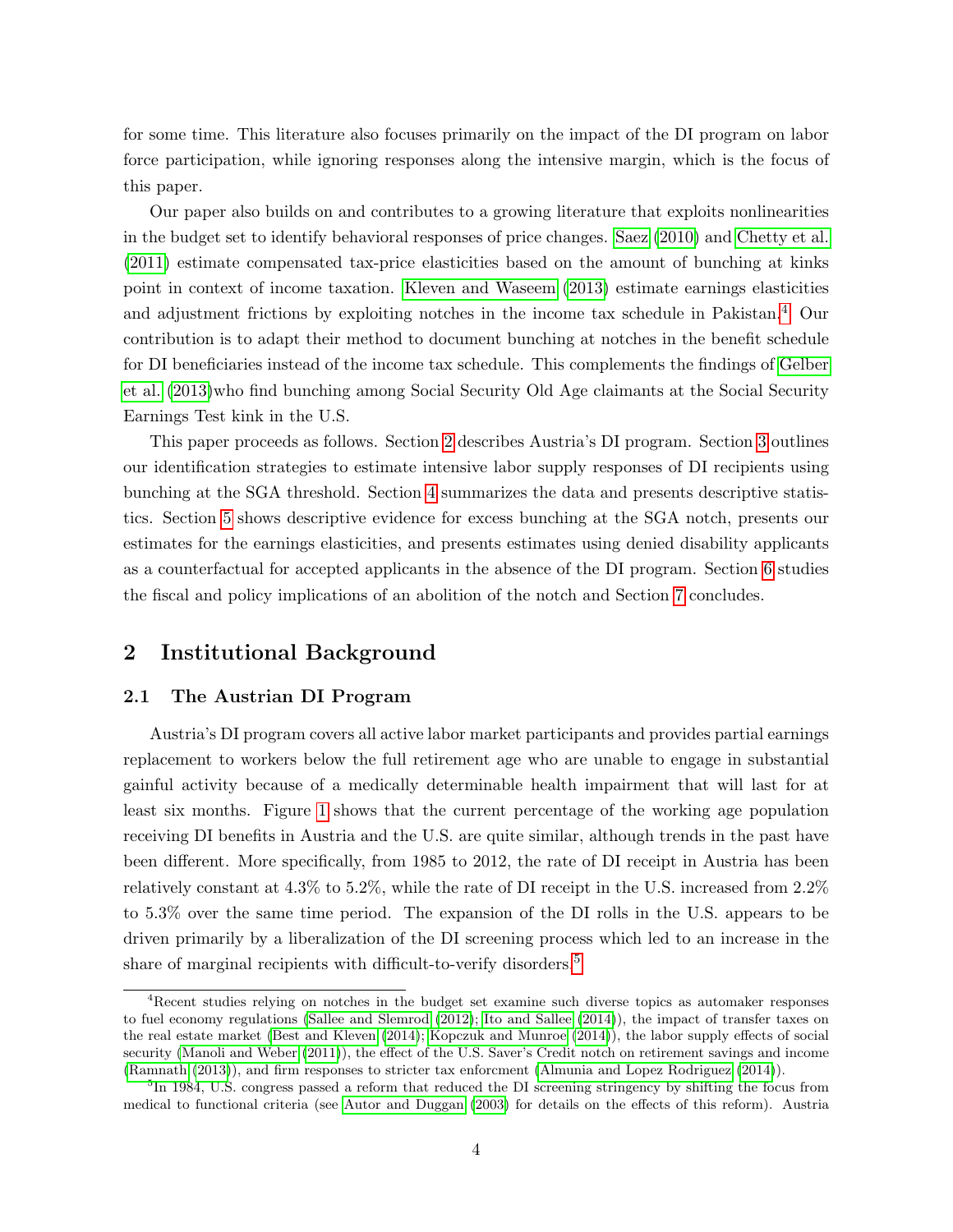#### Figure [1](#page-32-0)

To apply for DI benefits, an individual must submit an application to the DI office in their state of residence (there are nine states in Austria). Employees at the DI office first check the non-medical eligibility criteria for DI benefits. Only individuals who have contributed to the program for at least 5 years in the past 10 years and are not yet eligible for retirement benefits can apply for DI benefits. In contrast to the U.S. system, non-employment is not a precondition for applying for DI benefits. If an applicant meets the nonmedical criteria, a team of disability examiners and physicians assesses the applicant's overall ability to work and the medical severity of the applicant's disability. A disability award is made if the medical examination finds that a medically determinable impairment causes more than 50% of a reduction in ability to work relative to that of a healthy person with comparable education.<sup>[6](#page-0-0)</sup> If the health impairment is expected to be temporary, DI benefits are granted for a limited time period of typically two years. DI benefits are awarded for an indefinite time period in case of permanent health impairments. Applicants who disagree with the decision of the DI office can appeal within three months and have several levels of appeal.

Once DI benefits are awarded, there are three main pathways out of the program. First, DI claimants may no longer meet the medical or non-medical eligibility criteria for disability benefits. For example, the health status may improve such that the DI recipient is no longer disabled. In 2012, medical improvements and return to work accounted for 88.4% of program exits. Second, DI claimants may reach the full retirement age, at which point they can ask to be transferred to the old-age pension program. However, few beneficiaries do so because in most cases the corresponding old-age pension would be lower than the disability pension. In 2012, 8.7% of those who left the DI program were shifted to the old-age pension program. Third, the DI recipient may die. Death accounted for 2.9% of program exits in 2012. In 2012, the DI exit rate stood at 1.6% which is around four times smaller than the exit rate in the U.S. Social Security Disability Insurance [\(Autor and Duggan](#page-24-10) [\(2006\)](#page-24-10))

The DI program in Austria is somewhat more generous than the DI program in the U.S. The replacement rate after-tax in the U.S. Social Security Disability Insurance program is around 60% on average. In Austria, the replacement rate after income and payroll taxes is on average 75% of the pre-disability net earnings up to a maximum of approximately 2,800 Euros per month (around \$3,500). The level of benefits depends on an assessment basis and a pension coefficient. The assessment basis corresponds to the average earnings over the best 20 years after applying a cap to earnings in each year. The pension coefficient is the percentage of the assessment basis that is received in the pension. The pension coefficient increases with the number of contribution years up to a maximum of 80% (roughly 45 contribution years). Applicants under age 60 qualify for a special increment if their pension coefficient is below 60%.

relaxed its disability screening process in 1981 and 1985 but the relaxtion was limited to older workers only.

 ${}^{6}$ Medical criteria for disability classification are relaxed starting at age 57. See Staubli (2011) for the impact of this relaxation on labor force participation of older workers.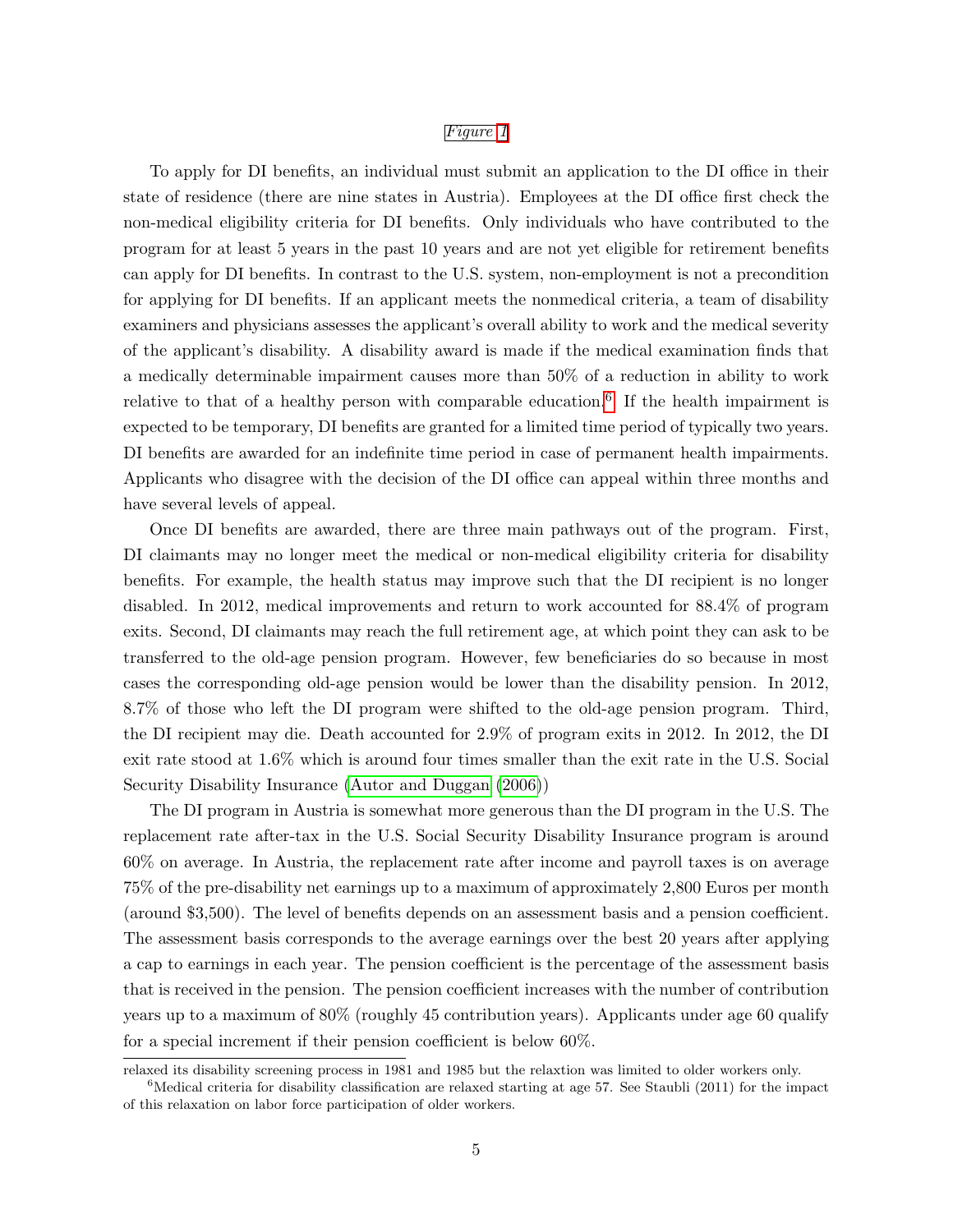#### <span id="page-6-1"></span>2.2 The Notch at the Substantial Gainful Activity Cap

Similar to the U.S. Social Security DI program, disability beneficiaries in Austria can earn up to a Substantial Gainful Activity (SGA) cap without losing any benefits. In 2012, the monthly SGA cap was 439 Euros (around \$600 using an exchange rate of \$1.37 per Euro), which is a bit more than half of the SGA cap for non-blind DI recipients in the U.S.<sup>[7](#page-0-0)</sup> However, in contrast to the U.S. program, DI recipients in Austria will only lose part of their benefits if their earnings exceed the SGA cap. The reduction in DI benefits if a beneficiary earns above the SGA cap in a given month depends on the sum of DI benefits and earnings in that month. The change in benefits is calculated as follows:

<span id="page-6-0"></span>
$$
\triangle s = \begin{cases}\n0 & \text{if } z > z^* \text{ and } s + z \le K_1 \\
0.3(s + z - K_1) & \text{if } z > z^* \text{ and } K_1 < s + z \le K_2 \\
0.3(K_2 - K_1) + 0.4(s + z - K_2) & \text{if } z > z^* \text{ and } K_2 < s + z \le K_3 \\
0.3(K_2 - K_1) + 0.4(K_3 - K_2) + 0.5(s + z - K_3) & \text{if } z > z^* \text{ and } s + z > K_3,\n\end{cases}
$$
\n(1)

where s are monthly before-tax DI benefits, z denotes monthly before-tax earnings, and  $z^*$ is the SGA cap. The values  $K_1$ ,  $K_2$ , and  $K_3$  are adjusted each year to account for inflation; in 2012 the corresponding values were 1,258, 1,887, and 2,515 Euros. Equation [1](#page-6-0) illustrates that  $\Delta s$  is increasing in s and z. However, the maximum loss in benefits is capped at 50% of the full DI benefits; thus DI recipients are always allowed to keep  $0.5 \cdot s$  independent of how much they earn.

The SGA cap coincides with the earnings threshold above which workers are automatically insured by the public pension system and are therefore required to pay payroll taxes. In particular, DI recipients have to start paying payroll taxes of 18% on all earnings if their earnings exceed the SGA cap. Thus, in addition to losing part of their benefits, DI recipients who earn more than the SGA cap lose a fraction of their earnings due to social security contributions, which are credited towards an old-age pension.

#### Figure [2](#page-33-0)

Together, these rules create a discrete change in the implicit tax on work – a notch – at the SGA threshold.[8](#page-0-0) Figure [2](#page-33-0) shows total after-tax income (DI benefits plus earnings), as a function of pre-tax earnings for the average DI recipient with monthly DI benefits of 1,000 Euros. As the Figure illustrates, the DI beneficiary loses around 100 Euros or 8% of total after-tax income

<sup>&</sup>lt;sup>7</sup>In the U.S. in 2013 the SGA amount was \$1,040 for non-blind DI recipients and \$1,740 for blind DI recipients. See [Schimmel et al.](#page-26-5) [\(2011\)](#page-26-5) and [Maestas et al.](#page-25-10) [\(2012\)](#page-25-10) for a detailed description of the SGA level and return-to-work policies in the U.S. DI program.

<sup>&</sup>lt;sup>8</sup>The size of  $\Delta y$  described here is before income taxes. The after-tax income loss may be smaller if DI beneficiaries fall into a lower income tax bracket due to the loss in  $\Delta y$ . In the empirical analysis we calculate the size of  $\Delta y$  net of income taxes.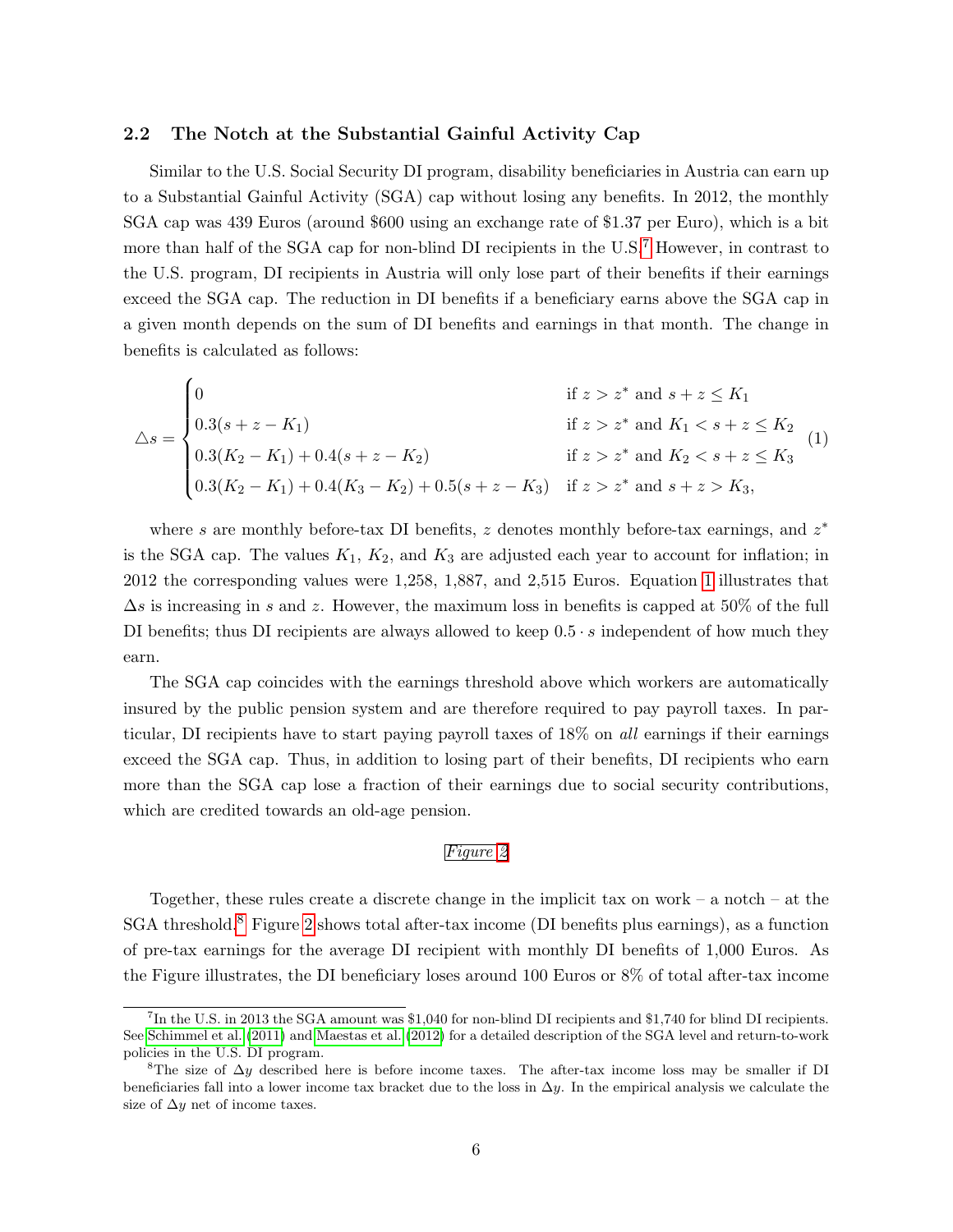on the first Euro of earnings above the SGA cap. This discontinuous drop in total income at the SGA cap creates an incentive for DI recipients to bunch just below the notch point in order to avoid the high implicit tax on work. The U.S. Social Security Disability Insurance program features a similar SGA notch, although the change in the implicit tax on work is more drastic as compared to Austria. DI recipients in the U.S. lose all of their benefits if they earn above the SGA cap for a prolonged period of time.

The SGA notch also creates a region of strictly dominated choices $(z^*, z^D)$  in which DI recipients can increase both total income and leisure by moving to the SGA cap.[9](#page-0-0) In the absence of optimization frictions, the dominated region should be completely empty for any preferences. In the next section we will describe how we combine excess bunching at the SGA notch with missing mass in the dominated region to estimate the counterfactual earnings in the absence of the benefit notch. Relating the counterfactual earnings to the change in the implicit tax at the notch point allows us to calculate an intensive labor supply elasticity for DI recipients.

# <span id="page-7-0"></span>3 Theory and Empirical Methodology

#### <span id="page-7-3"></span>3.1 Theoretical Framework

Identification of behavioral responses from kinks and notches has gained a lot of interest in the economics literature that attempts to estimate income elasticities of taxpayers [\(Saez](#page-26-0) [\(2010\)](#page-26-0); [Chetty et al.](#page-24-1) [\(2011\)](#page-24-1); [Kleven and Waseem](#page-25-5) [\(2013\)](#page-25-5)). Our method is closely related to these papers, but exploits a notch in disability insurance and not in the income tax schedule. The theoretical framework builds on [Kleven and Waseem](#page-25-5) [\(2013\)](#page-25-5) and relies on the idea that a notch creates excess bunching on the low-earnings side of the cut-off and missing mass on high-earnings side. The amount of excess bunching and missing mass can be used to uncover the long-run taxable income elasticity of DI recipients.

Suppose that individual preferences are described by a quasi-linear and iso-elastic utility function of the form

<span id="page-7-1"></span>
$$
u(z) = z - T(s, z) - \frac{n}{1 + 1/e} \left(\frac{z}{n}\right)^{1 + 1/e}
$$
 (2)

where  $T(s, z)$  is the tax liability, n is an ability parameter, and e is the elasticity of earnings with respect to the marginal net-of-tax rate  $1 - t$ . This specification rules out income effects and below we also present a reduced-form approach, which does not rely on the assumption of no income effects. In the case of a linear tax system  $T(s, z) = -s + t \cdot (s + z)$ , maximization of [\(2\)](#page-7-1) with respect to earnings yields

<span id="page-7-2"></span>
$$
z = n(1-t)^e. \tag{3}
$$

<sup>&</sup>lt;sup>9</sup>The width of the dominated range  $z^D$  is defined such that the earnings level  $z^* + z^D$  ensures the same after-tax income as the notch point  $z^*$ .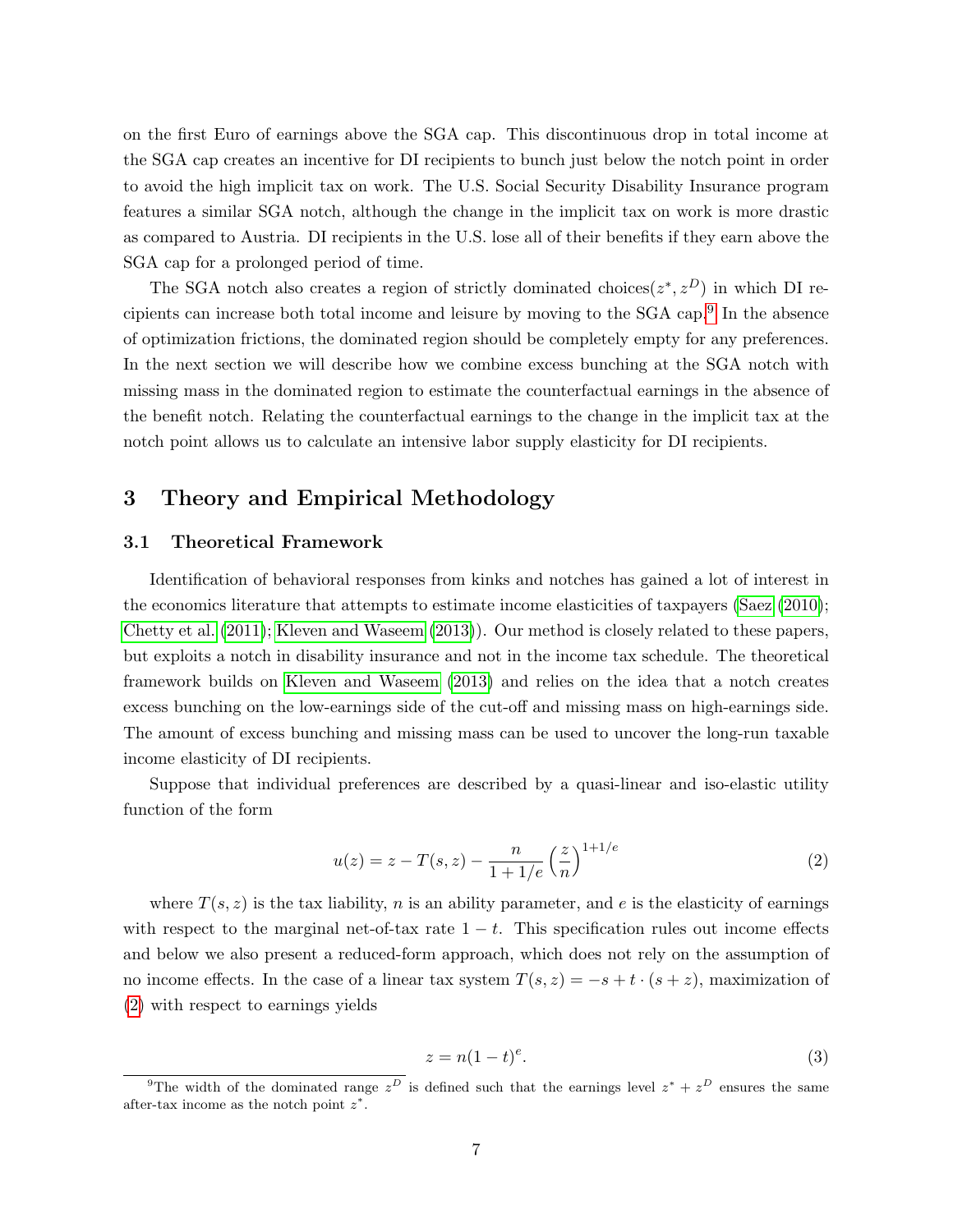With zero tax rates, we have  $z = n$  and n can therefore be interpreted as potential earnings. Positive tax rates reduce  $z$  below n where the elasticity e determines the magnitude of the reduction. Consider a smooth distribution of ability captured by a density function  $f(n)$  and a cumulative distribution function  $F(n)$ . Provided that the tax system is linear, the smooth ability distribution translates into a smooth earnings distribution. More specifically, let  $H_0(z)$  and  $h_0(z)$ be the cumulative distribution and density functions of earnings when the tax system is linear. Equation [\(3\)](#page-7-2) implies that  $H_0(z) = F\left(\frac{z}{z-1}\right)$  $\frac{z}{(1-t)^e}$  and therefore  $h_0(z) = H'_0(z) = f\left(\frac{z}{(1-t)^e}\right)$  $\frac{z}{(1-t)^e}\Big) / (1-t)^e.$ 

Suppose that a notch is introduced at an earnings threshold  $z^*$ , defined as a discrete change in the average implicit tax rate on earnings. The tax schedule with the notch can be written as  $T(s, z) = -s + t \cdot (s + z) + [\Delta t \cdot (s + z)] \cdot \mathbf{1}(z > z^*)$  where  $\Delta t$  is the change in the average implicit tax rate at the notch and  $\mathbf{1}(z > z^*)$  is an indicator for being above the notch. In our application the notch is generated by two forces: (i) DI recipients lose part of their DI benefits and (ii) DI recipients start paying social security payroll taxes on all earnings. As Figure [3](#page-33-1) shows, the introduction of the notch in the budget set induces all DI recipients who had earnings in an interval  $(z^*, z^* + \Delta z^*)$  before the introduction of the notch to instead "bunch" at  $z^*$ . The width of the bunching segment  $\Delta z^*$  is determined by the change in the implicit average tax rate  $\Delta t$ and the elasticity e. More specifically, the bunching segment  $\Delta z^*$  will be wider, the greater the change in the average implicit tax rate  $\Delta t$  and the higher the elasticity e. Hence, given an estimate of  $\Delta z^*$  and knowing  $\Delta t$ , it is possible to uncover an estimate for e. The figure also illustrates that no DI beneficiary is willing to locate between  $z^*$  and  $z^I$ , implying that the post-notch earnings density distribution should feature a hole.

#### Figure [3](#page-33-1)

We use the amount of bunching at the SGA cap to estimate the earnings response  $\Delta z^*$ . Denoting excess bunching at the notch by  $B$ , we can write

<span id="page-8-0"></span>
$$
B = \int_{z^*}^{z^* + \Delta z^*} h_0(z) dz \approx \Delta z^* h_0(z^*).
$$
 (4)

Equation [\(4\)](#page-8-0) implies that the earnings response can be estimated as  $\Delta z^* = \frac{B}{k}$  $\frac{B}{h_{0,}}$ . We describe in the next section our approach to estimate excess bunching  $B$  and the counterfactual earnings density  $h_0(z)$ . The amount of bunching in equation [\(4\)](#page-8-0) may be attenuated if individuals face optimization frictions such as adjustment costs and inattention. If responding to the notch is associated with adjustment costs, only those DI recipients will adjust whose gain from moving to the notch exceeds adjustment costs. Assume that there is a fixed fraction of DI recipients with sufficiently high adjustment costs that they are unresponsive to the notch. Denoting the fraction of constrained DI recipients by  $f$ , we can write an expression for excess bunching that accounts for frictions: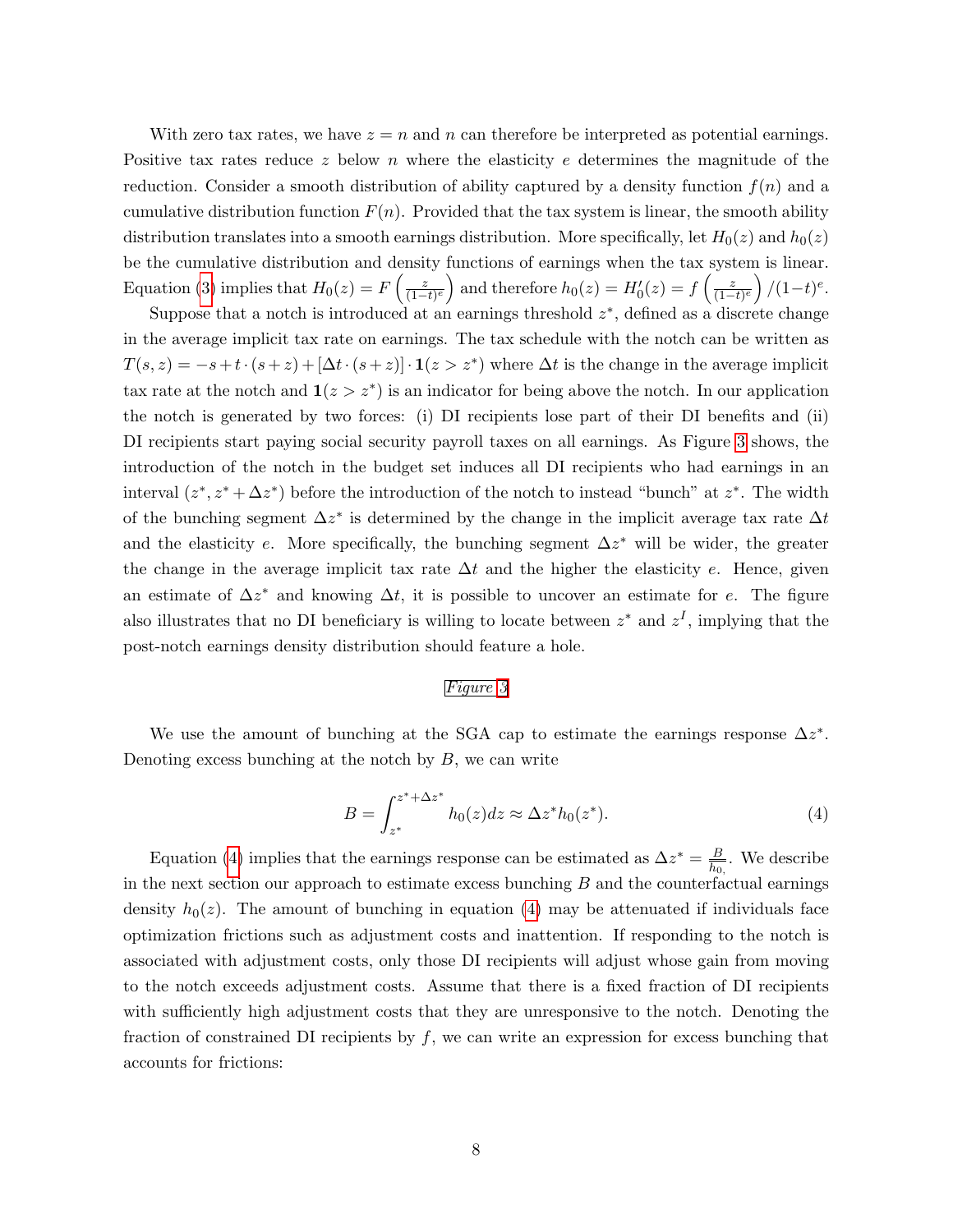<span id="page-9-0"></span>
$$
B = \int_{z^*}^{z^* + \Delta z_s^*} (1 - f) h_0(z) dz \approx (1 - f) \Delta z^* h_0(z^*).
$$
 (5)

Equation [\(5\)](#page-9-0) shows that with frictions we can distinguish two earnings responses: $(1-f)\Delta z^*$  is the earnings response attenuated by frictions while  $\Delta z^*$  is the (structural) response not affected by frictions. With an estimate for  $f$  it is possible to separately identify these two responses. More specifically, the structural earnings response can be estimated using  $\Delta z^* = \frac{B}{(1-f)h_0(z)}$  where 1  $\frac{1}{(1-f)}$  is a re-scaling factor to account for the fact that only a fraction  $(1-f)$  can bunch at the threshold. To estimate the share of constrained individuals  $f$ , we exploit the fact that notches create a region of strictly dominated choices  $(z^*, z^D)$  in which DI recipients can increase both total income and leisure by moving to the notch. In a world without frictions, no DI beneficiary should choose an earnings level in the dominated range and any mass in the dominated range must therefore be the result of frictions. This insight implies that we can estimate frictions as follows

$$
f = \int_{z^*}^{z^* + \Delta z^D} h(z) dz / \int_{z^*}^{z^* + \Delta z^D} h_0(z) dz,
$$
 (6)

where  $h(z)$  denotes the observed post-notch earnings density.

To uncover the earnings elasticity  $e$ , we exploit the fact that the marginal bunching DI beneficiary is indifferent between the SGA cap  $z^*$  and the interior point  $z^I$ , as shown in Figure [3.](#page-33-1) The utility level at the SGA cap  $z^*$  is given by

$$
u(z^*) = (1-t)(s+z^*) - \frac{n^* + \Delta n^*}{1+1/e} \left(\frac{z^*}{n^* + \Delta n^*}\right)^{1+1/e},\tag{7}
$$

where  $(n^* + \Delta n^*)$  is the ability level of the marginal DI beneficiary. Since equation [\(3\)](#page-7-2) implies that  $z^I = (n^* + \Delta n^*)(1 - t - \Delta t)^e$ , we can write the utility at the interior point  $z^I$  as follows

$$
u(z^{I}) = (1 - t - \Delta t)s + \left(\frac{1}{1 + e}\right)(1 - t - \Delta t)^{1 + e}(n^{*} + \Delta n^{*}).
$$
\n(8)

Setting  $u(z^I) = u(z^*)$  and using the condition  $(n^* + \Delta n^*) = \frac{z^* + \Delta z^*}{(1 - i)^e}$  $\frac{(1-t)^x + \Delta z^x}{(1-t)^e}$ , we obtain an expression that defines the elasticity  $e$  as an implicit function of the percentage change in the average netof-tax rate and the percentage earnings response:

<span id="page-9-1"></span>
$$
\frac{1}{1 + \Delta z^* / z^*} \left( 1 + \frac{\Delta t s / z^*}{1 - t} \right) - \frac{1}{1 + 1/e} \left( \frac{1}{1 + \Delta z^* / z^*} \right)^{1 + 1/e} - \frac{1}{1 + e} \left( 1 - \frac{\Delta t}{1 - t} \right)^{1 + e} = 0, \quad (9)
$$

Equation [\(9\)](#page-9-1) cannot be solved explicitly for the elasticity e, but provided an estimate of  $\Delta z^*$ and given knowledge of the other parameters it can be solved numerically.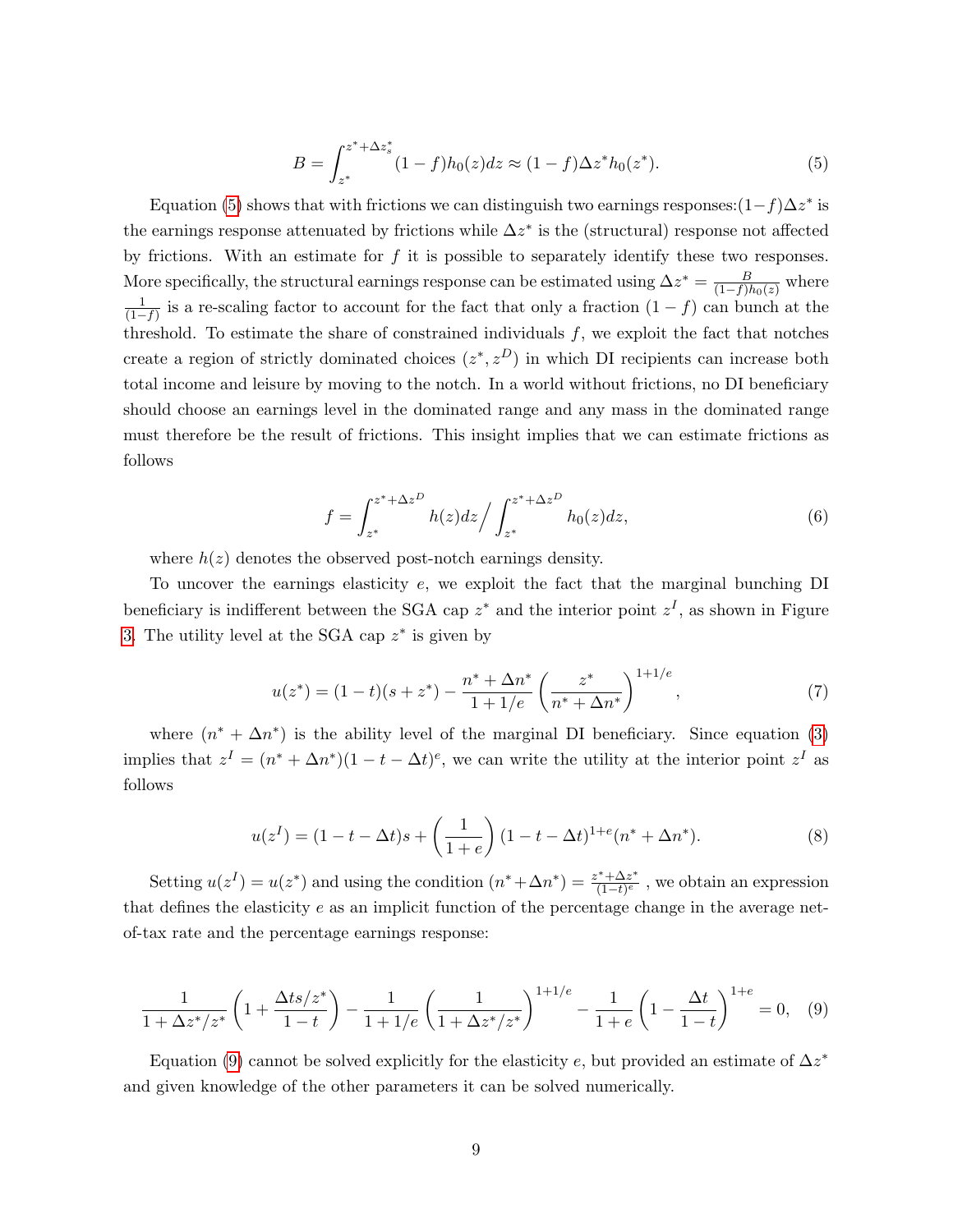One drawback of the above approach is that it relies on an explicit functional form for utility. To relax this assumption, we also implement a reduced-form approach used by [Kleven](#page-25-5) [and Waseem](#page-25-5) [\(2013\)](#page-25-5) that does not depend on the structure of the underlying utility. The idea of the approach is to relate the change in earnings to the change in the implicit marginal tax rate between  $z^*$  and  $z^* + \Delta z^*$  to back out the implied labor supply elasticity. More specifically, the marginal implicit tax rate between  $z^*$  and  $z^* + \Delta z^*$  is defined as

$$
t^* = \frac{T(s, z^* + \Delta z^*) - T(s, z^*)}{\Delta z^*}.
$$
\n(10)

The formula effectively treats the discontinuity at the SGA cap as a kink, as shown by the dashed line in Figure [3.](#page-33-1) The elasticity of earnings with respect to the implicit marginal net-of-tax rate is then defined as

<span id="page-10-1"></span>
$$
e = \frac{\Delta z^* / z^*}{\Delta t^* / (1 - t)}.\tag{11}
$$

This reduced-form elasticity provides an upper bound for the true elasticity. The intuition why this is true is evident from Figure [3:](#page-33-1) faced with the kink  $\Delta t^*$ , the DI beneficiary who is indifferent between  $z^*$  and  $z^* + \Delta z^*$  under the notched tax schedule would be better off by locating somewhere between  $z^*$  and  $z^* + \Delta z^*$  instead of bunching at  $z^*$ . The earnings response  $\Delta z^*$  therefore overestimates the earnings reponse that would be generated by the kink  $\Delta t^*$ .<sup>[10](#page-0-0)</sup>

#### 3.2 Empirical Implementation

Our goal is to estimate the impact of financial incentives on DI recipients' earnings by exploiting the discontinuity in the budget set at the SGA cap. As shown in the preceding section, to uncover a structural earnings elasticity we need estimates for the counterfactual earnings density  $h_0(z)$ , excess bunching B, and the share of unresponsive individuals f. To estimate the counterfactual earnings density in the absence of the SGA notch, we fit a flexible polynomial to the empirical earnings density, excluding observations in a range  $[z^L, z^U]$  around the notch  $z^*$ . The excluded range  $[z^L, z^U]$  corresponds to the area that is affected by the notch either because of excess bunching or missing mass. We group DI recipients into earnings bins of 10 Euros indexed by  $j$  and run the following regression:

<span id="page-10-0"></span>
$$
c_j = \sum_{i=0}^p \beta_i (z_j)^i + \sum_{k=z^L}^{z^U} \gamma_k \mathbf{1}(z_j = k) + \varepsilon_j,
$$
\n(12)

where  $c_j$  is the number of individuals in bin j,  $z_j$  is the earnings level in bin j, and p is

 $10$ [Kleven and Waseem](#page-25-5) [\(2013\)](#page-25-5) provide simulations for the size of the abolute and relative bias, assuming that the true utility is quasi-linear. They show that absolute bias is increasing in the relative earnings response  $\Delta z^*/z^*$ and in the size of the notch  $\Delta t/(1-t)$ . Relative bias is increasing in  $\Delta t/(1-t)$ , but fairly constant in  $\Delta z^*/z^*$ (except for very small earnings responses). In our case, both the relative earnings response and the notch are sizeable, suggesting that the bias is likely to be large.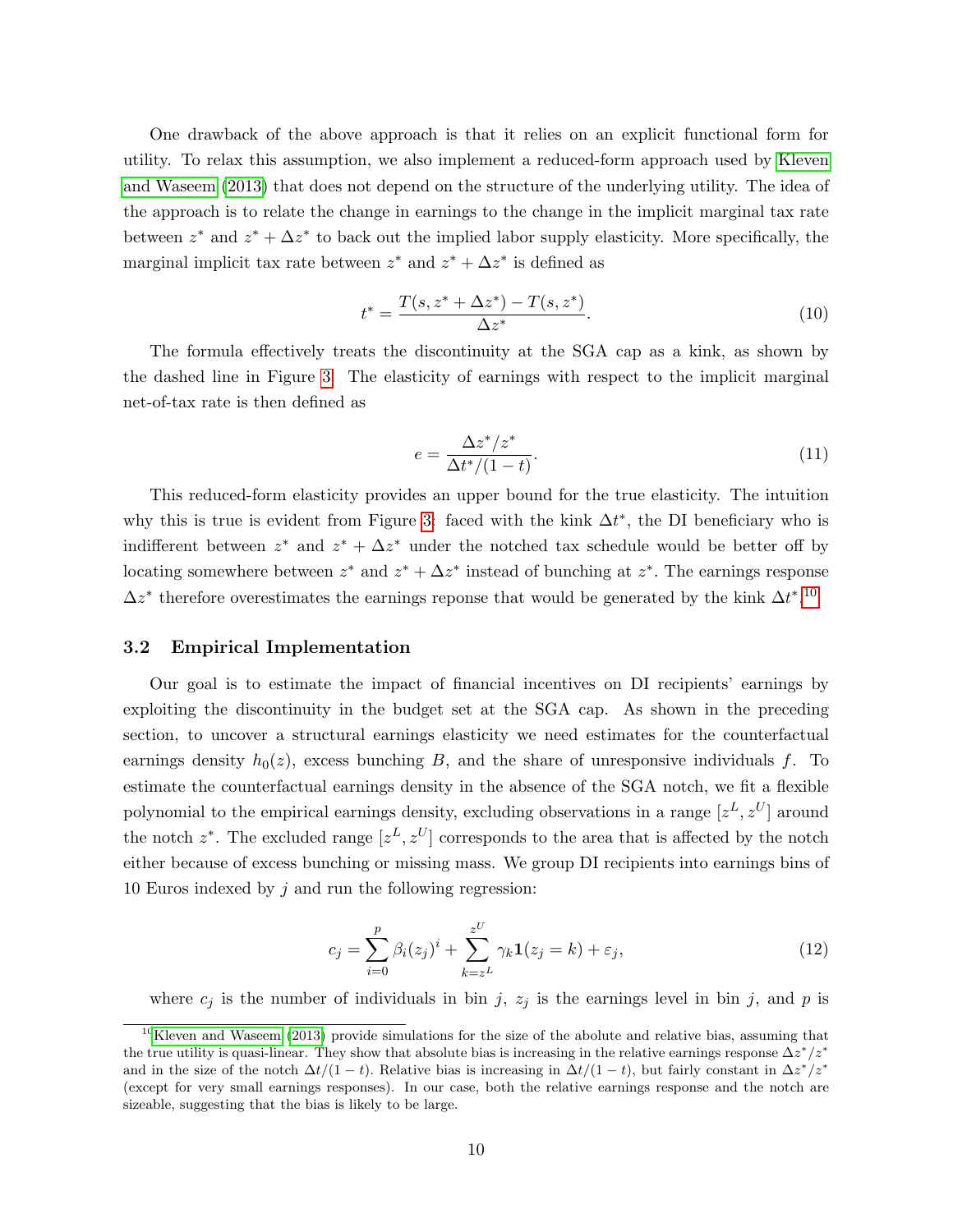the order of the polynomial. We choose a sixth-order polynomial for our main specification but our results are not very sensitive with respect to the choice of  $p$ . Because we include indicator variables for each bin in the excluded range, the polynomial is estimated without considering data from the excluded range. An initial estimate for the counterfactual earnings distribution is calculated as the predicted values from equation [\(12\)](#page-10-0), omitting the contribution of the dummies in the excluded range  $(\hat{c}_j = \sum_{i=0}^p \hat{\beta}_j(z_j)^i)$ . Excess mass is the difference between the observed and counterfactual earnings distribution in the range  $[z^L, z^*]$  , i.e.  $\hat{B} = \sum_{j=z^L}^{z^*} (c_j - \hat{c}_j)$ . Similarly, missing mass is the difference between the observed and counterfactual earnings distribution in the range  $(z^*, z^U]$ , i.e.  $\hat{M} = \sum_{j>z^*}^{z^U} (\hat{c}_j - c_j)$ .

The estimation of the counterfactual earnings density hinges on a credible identification of the excluded range  $[z^L, z^U]$ . Following previous literature, we determine the lower bound  $z^L$ by visual inspection. This approach is reasonable given that bunching below the SGA cap is very sharp. A similar approach is not feasible for the upper bound  $z^U$  because missing mass is fuzzier and cannot be easily determined visually. Instead, we exploit the fact that the missing mass must be equal to the bunching mass. More specifically, we start with a very low upper bound  $z^U \approx z^*$  such that the initial estimate of the counterfactual density underestimates (overestimates) missing mass (bunching mass). We then increase the upper bound in small increments and re-estimate equation [\(12\)](#page-10-0) until we have  $\hat{M} = \hat{B}$ .

The share of individuals in the dominated range  $(z^*, z^D)$  who are constrained by frictions is estimated as  $\hat{f} = \sum_{j>z^*}^{z^*+\triangle z^D} c_j / \sum_{j>z^*}^{z^*+\triangle z^D} \hat{c}_j$ . One difficulty is the determination of the dominated range because  $z^D$  varies across DI beneficiaries and is increasing in the level of DI benefits. However, since DI recipients have to start paying payroll taxes on all earnings if earnings exceed the SGA cap, there is a minimum dominated range of 90 Euros for all DI beneficiaries. We therefore set  $z^D = 90$  in the empirical implementation. This approach is likely to provide a lower bound for frictions. The reason is that the utility gain from moving to the notch decreases with  $\Delta z^*$  and hence the size of the minimum adjustment cost that prevents moving to the notch decreases as well. This mechanism implies that f is increasing over the interval  $(z^*, z^* + \Delta z^*)$ , provided that the distribution of adjustment costs is smooth. Following [Kleven and Waseem](#page-25-5) [\(2013\)](#page-25-5), we also apply an alternative approach that provides an upper bound for frictions and the earnings response. More specifically, we use the point of convergence between the observed and counterfactual distribution, captured by  $z^U$ , as an estimate for the earnings response  $\Delta z^*$ .<sup>[11](#page-0-0)</sup>

Given estimates for the counterfactual density, excess bunching, and frictions, we can estimate the notch-induced earnings response from equation [\(5\)](#page-9-0). By plugging the estimate for the earnings response into equation [\(11\)](#page-10-1), we can uncover the structural elasticity. We calculate standard errors for all estimated parameters using a bootstrap procedure, as in [Chetty et al.](#page-24-1) [\(2011\)](#page-24-1). We generate a large number of earnings distributions (and associated estimates of each variable) by random resampling with replacement from the population. We define the standard

<sup>&</sup>lt;sup>11</sup>This approach provides an upper bound because it implicitely assumes that all mass on the observed bunching segment is driven by frictions, while it is likely that some of the mass can be explained by low elasticities.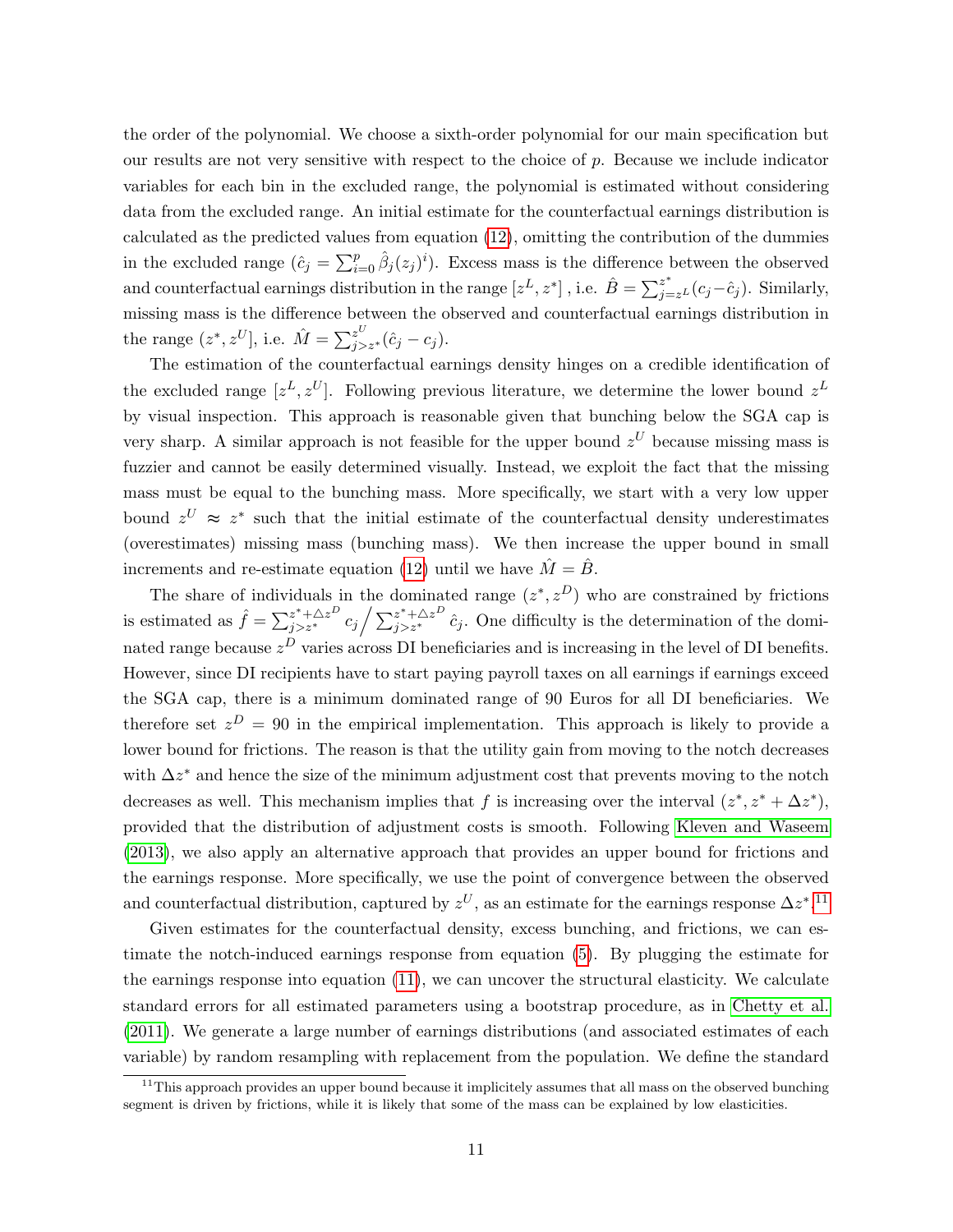errors of a variable as the standard deviation of the variable's distribution of estimates.

Since notches introduce a discrete jump in tax liability, they may generate labor supply responses along the extensive margin. Our estimation approach is not able to uncover extensive margin responses, but, as discussed in [Kleven and Waseem](#page-25-5) [\(2013\)](#page-25-5), such responses should not affect the earnings elasticity substantially. The reason this is true is that the approach to estimate bunching and frictions relies on excess mass and missing mass in a narrow range around the SGA cap, whereas extensive responses do not occur locally around the notch. However, the upper bound approach, which uses the point of convergence between the observed and counterfactual distribution, relies on the characteristics of the density distribution over a larger range and might be sensitive to extensive responses.

In the above analysis, we consider a static framework for estimating elasticities and adjustment costs and a natural question is whether the preceding analysis extends to a dynamic setting. One potential concern is that the static approach may overestimate the implicit tax liability above the notch because it ignores that beneficiaries who work above the SGA cap could be compensated for current benefits lost with higher future old-age benefits. However, this dynamic channel is unlikely to be important in our context. Only few beneficiaries are transferred to the old-age pension program because in most cases the corresponding old-age pension would be lower than the disability pension.<sup>[12](#page-0-0)</sup>

## <span id="page-12-0"></span>4 Data and Sample Selection

We combine register data from two different sources. First, the Austrian Social Security Database (ASSD) contains very detailed longitudinal information for all private sector workers in Austria between 1972 and 2012. At the individual level the data include gender, nationality, month and year of birth, blue-collar or white-collar status, and labor market history. Labor market histories are summarized in spells. Specifically, the start and end date of all employment, unemployment, disability, sick leave, and retirement spells are recorded. The data contain several firm-specific variables: geographical location, industry affiliation, and firm identifiers that allow us to link both individuals and firms. Second, we use income tax reports that firms and the social security administration are required to submit to the tax office at the end of each year. These reports contain detailed information on benefits from the various social insurance programs, earnings, social security contributions, and income tax withholdings for the tax office. We have access to the tax records for the years 1994 to 2012 which can be linked with the ASSD via an identifier variable.

To investigate the effect of the SGA cap on earnings, we consider all DI spells that were initiated between 2001 and 2012 by individuals younger than age 57 at the time of entry into

 $12$ Moreover, it is not clear how earnings above the SGA cap affect future old-age benefits as there are two forces at play: the additional contributions increase are benefit-enhancing as they increase the pension coefficient but low earnings are benefit-reducing as they lower the assessment basis.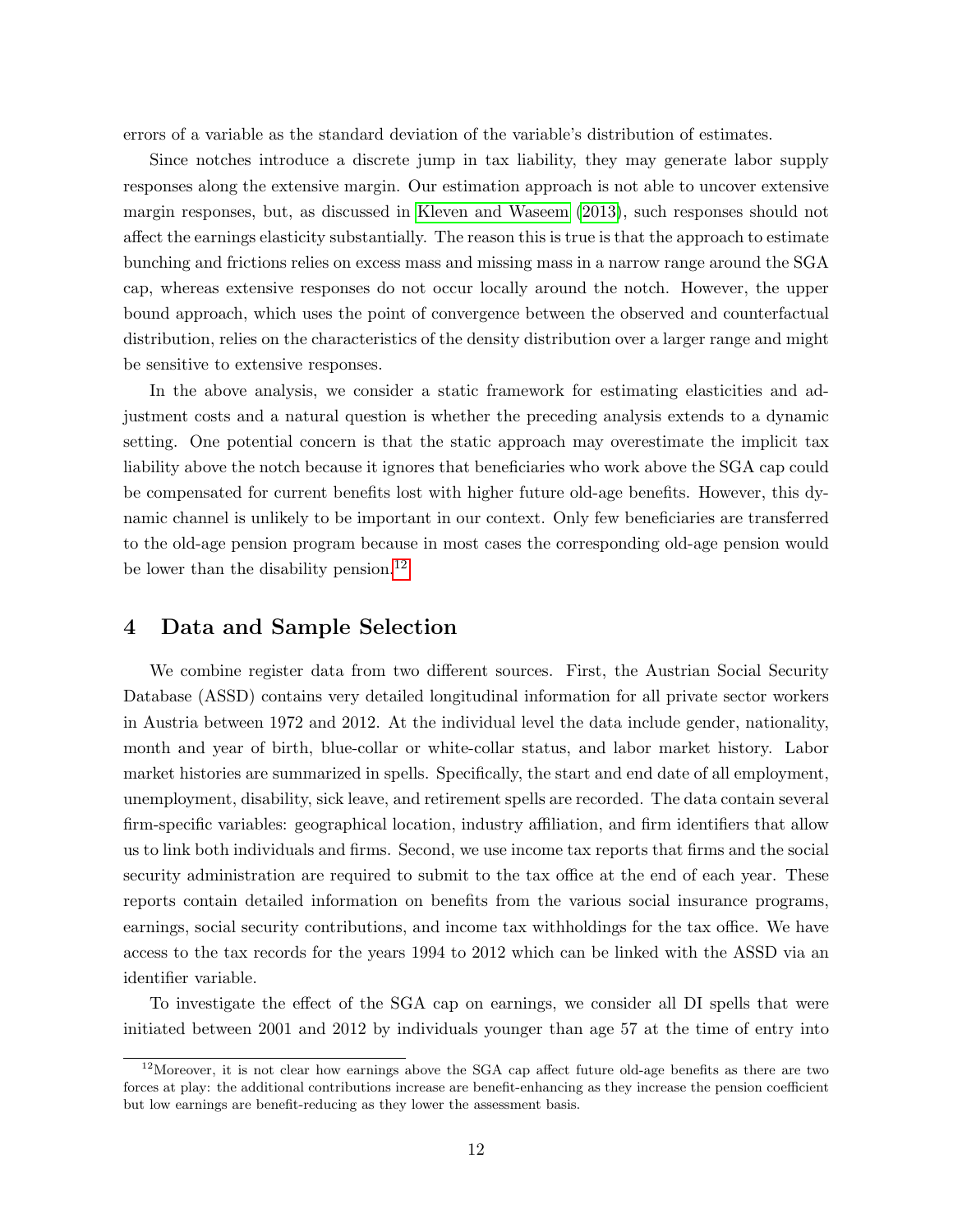the program. We observe individuals in the sample at a monthly frequency while they receive DI benefits and for up to eight years before entering into and after exiting from the DI program. We exclude spells that started prior to 2001 because earnings restrictions were not uniformly regulated for these spells. We focus on DI recipients who are younger than age 57 because individuals who start claiming benefits after age 57 face stricter earnings restrictions. More specifically, these individuals lose all DI benefits if earnings exceed the SGA cap and they are not allowed to work in the same occupation as before the onset of the disability.

Table [1](#page-27-0) provides summary statistics for our analysis samples. Column 1 shows summary statistics for all DI recipients in our sample, columns 2 shows summary statistics for those DI recipients who work at least once during the observation period, and column 3 shows summary statistics for the subset of DI recipients who are working just below the SGA notch. DI recipients are on average 48.2 years old at program entry and 59% suffer from a musculoskeletal disease or a mental disorder which are typically difficult to verify. The numbers are quite similar in the U.S. Social Security DI program: the average age of DI recipients at program entry is 47.4 years and the fraction of recipients suffering from mental illness and musculoskeletal disease is 57.4%.[13](#page-0-0)

A comparison of columns 1 and 2 shows that only about 15% of DI beneficiaries are working while receiving benefits. DI recipients who are working are younger, had a lower wage in their last job, have lower DI benefits, have more labor market experience, and suffer less from difficultto-verify disorders compared to the full population of DI recipients. A comparison of columns 2 and 3 shows that over 25% of working DI beneficiaries are located just below the SGA cap. DI recipients who are working at the SGA cap tend to earn less compared to the full population of working DI recipients, which is not surprising given that the SGA threshold is relatively low. They also are more likely to be female, tend to have lower wages on the last job, are less likely to be classified as blue-collar workers, tend to have higher DI benefits, and are more likely to suffer from a mental illness.

#### Table [1](#page-27-0)

# <span id="page-13-0"></span>5 Empirical Analysis

#### 5.1 Empirical Evidence on Behavioral Responses at the SGA Notch

We start our analysis by examining graphically whether there is evidence for bunching at the SGA cap. To do so, we pool all available years of data and calculate the difference between earnings and the SGA cap in a given year, given that the SGA cap increases from year to year by about 10 Euros to account for inflation and wage growth. We then group individuals into 10 Euro bins and plot the number of individuals per bin in the bins around the SGA cap. Figure

<sup>&</sup>lt;sup>13</sup>The U.S. statistics are taken from [Maestas et al.](#page-25-2) [\(2013\)](#page-25-2).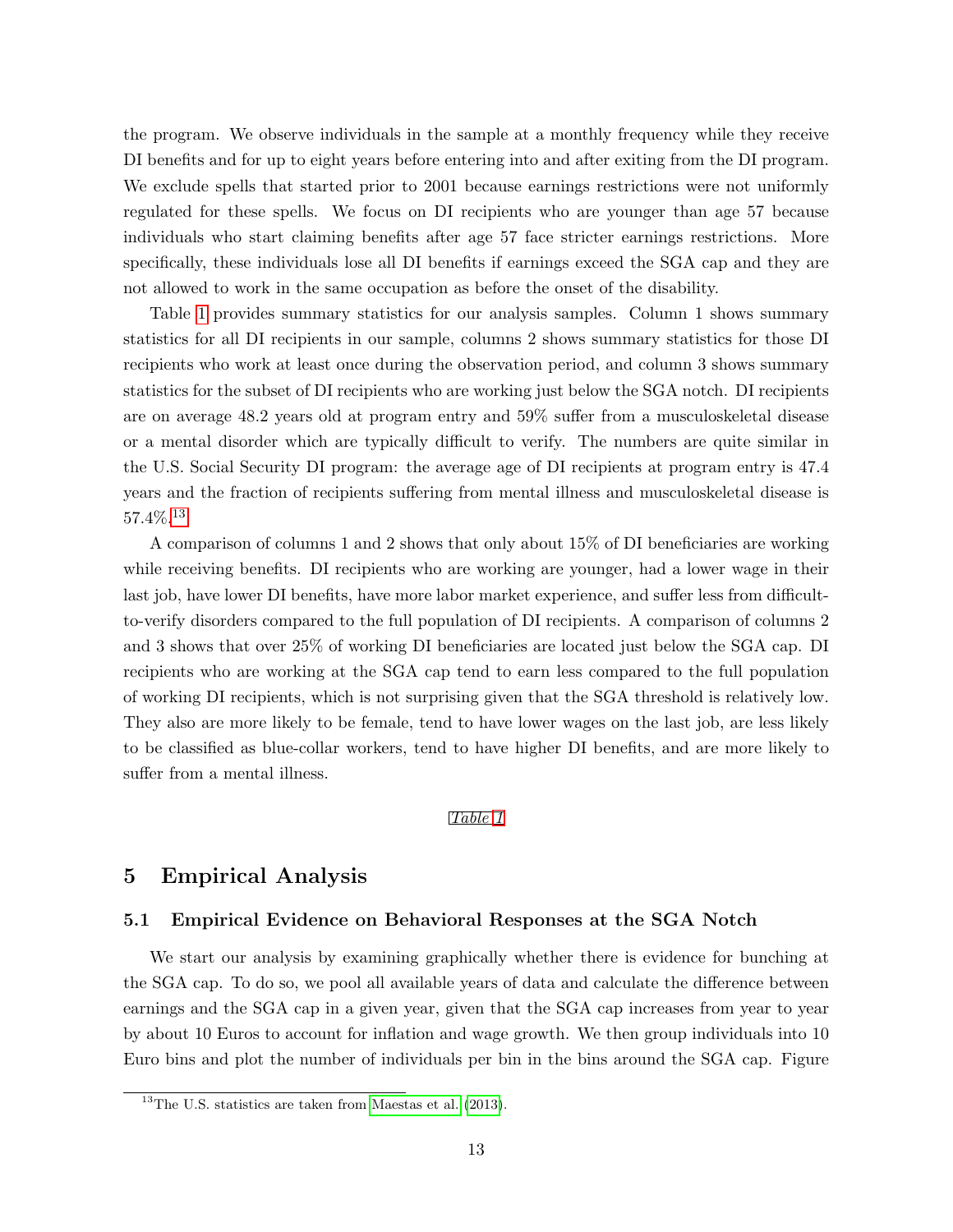[4](#page-34-0) shows the normalized earnings distributions around the SGA cap. The vertical solid line denotes the SGA cap and the vertical dashed line denotes the upper bound of the dominated region. Several things can be observed from the figure. First, there is large and sharp bunching at the SGA cap. Second, the earnings distribution exhibits significant missing mass given that the density falls discretely above the notch. Third, there are no visible holes in the earnings distribution as the distribution of earnings is relatively flat above the notch, suggesting that optimization frictions might be important.

#### Figure [4](#page-34-0)

To quantify the magnitude of excess mass and missing mass, we estimate a sixth-degree polynomial to the empirical earnings distribution using equation [\(12\)](#page-10-0). Figure [5](#page-34-1) shows the predicted counterfactual earnings distribution (solid back line) that is obtained from the estimated coefficients.<sup>[14](#page-0-0)</sup> The vertical dotted lines denote the excluded ranges  $[z^L, z^U]$ . We measure excess bunching relative to the counterfactual density at the SGA cap  $\hat{b} = \frac{\hat{B}}{\hat{i} + \hat{C}}$  $\frac{B}{\hat{h}_0(z^*)}$ . The figure shows that proportional bunching b is 15.37 and precisely estimated, implying that the observed distribution has 15.37 times more observations at the SGA cap than the counterfactual distribution. This estimate might be attenuated if DI recipients face adjustment frictions. To examine whether frictions are important, we exploit the second theoretical prediction that no DI beneficiaries should locate in the dominated range. Figure [5](#page-34-1) illustrates that the mass of DI recipients in the dominated range is sizeable, suggesting that frictions are an important factor that prevent DI recipients from adjusting their earnings. The share of DI beneficiaries in the dominated region who are unresponsive is 55%. This means that the amount of bunching absent frictions  $b/(1-f)$  is about twice as large relative to observed bunching b. The point of convergence  $z^U$ where missing mass equals bunching mass is 400 Euros or just about the size of the SGA cap, suggesting that without the notch DI beneficiaries who bunch would earn up to 100% more.

#### Figure [5](#page-34-1)

The identification assumption underlying our estimates for excess bunching and missing mass in the above analysis is that the earnings distribution would be smooth if there was no jump in the implicit average tax rates at the location of the SGA cap. We can shed light on this identification assumption by exploiting the movement of the SGA cap across years. Figure [6](#page-35-0) displays the distribution of earnings around the SGA cap for the years 2006, 2008, 2010, and 2012. We restrict the sample to DI recipients who entered the program in the five year window before the observation year, so that the number of observations is roughly constant across different years. The vertical line denotes the corresponding SGA cap in a given year, while the vertical dashed line denotes the SGA cap in 2012. Clearly, the excess mass follows the movement of the SGA threshold very closely.

<sup>&</sup>lt;sup>14</sup>Figure [A.1](#page-41-0) in [A](#page-41-1)ppendix A plots the counterfactual earnings distribution for lower and higher polynomial degress, showing that the results are not very sensitive to the choice of the degree of polynomial.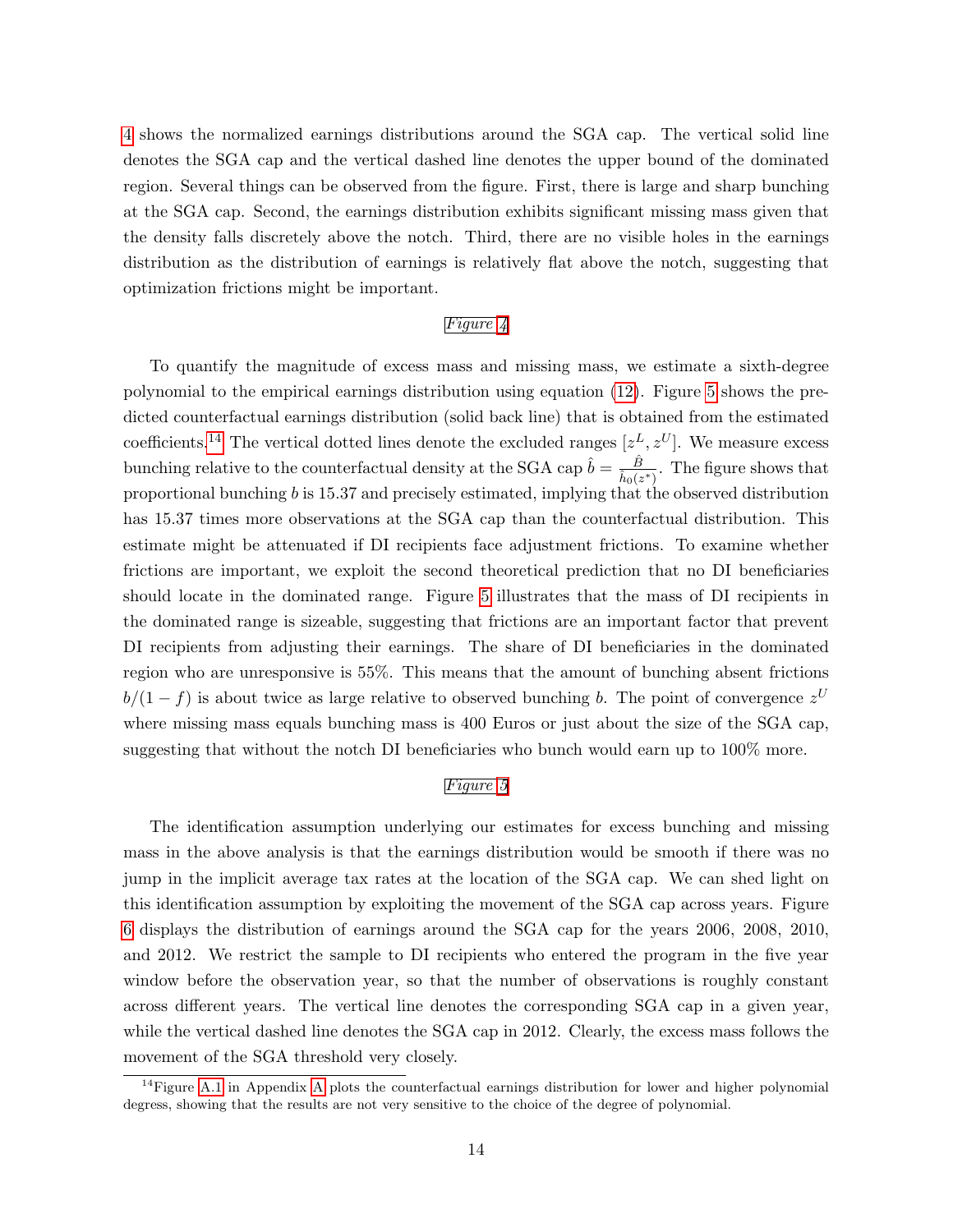#### Figure [6](#page-35-0)

The change in the implicit tax rate at the SGA notch is not only driven by the reduction in DI benefits but also by the fact that individuals have to start paying social security contributions on all earnings as soon as they earn above the SGA cap. This rule implies that there is also a notch at the SGA cap for individuals who are not receiving DI benefits, as the payroll tax rate jumps from 0% to 18%. It is therefore of interest to examine whether there is bunching among employed individuals who are not on the DI program. Figure [7](#page-36-0) shows the earnings distribution around the SGA cap for all employed individuals between 2001 and 2012 who are not on DI. The solid black line is a sixth-degree polynomial fitted to the empirical distribution using equation [\(12\)](#page-10-0). There is significant excess mass just below the SGA cap; proportional bunching b is  $3.67$ which is about four times lower than for DI beneficiaries. The amount of excess mass may be less because the size of the notch is smaller for individuals who are not on the DI program. Frictions on the other hand are significantly larger compared to DI beneficiaries. We estimate that the fraction of individuals in the dominated region who are unresponsive is 89% compared to 55% for DI recipients. One explanation is that because the size of the notch is smaller the utility gain from moving to the notch is lower and so the minimum adjustment will be lower as well. This effect makes  $f$  decreasing with the size of the notch, provided that the distribution of adjustment costs is similar for individuals who are not receiving DI compared to individuals who are receiving DI.

#### Figure [7](#page-36-0)

#### 5.2 Persistency Over Time and Speed of Adjustment

Taking advantage of the longitudinal aspect of our data, we next investigate the dynamics of bunching behavior over time. Figure [8](#page-36-1) shows the probability that a DI recipient is bunching one month, 12 months, and 24 months in the future as a function of the gross wage in the current month. Bunchers include all DI beneficiaries locating in the bunching range  $[z^L, z^*]$ . This figure is informative (1) on whether DI claimants who are located to the right of the SGA cap move to the notch over time and (2) on how persistent bunching is over time. The figure suggests that DI recipients who are currently located to the right of the SGA cap have a clear tendency to start bunching 12 and 24 months in the future. The probability to start bunching in the future is particularly high for those DI recipients who are located just to the right of the SGA notch. These individuals benefit most from moving to the SGA cap since by doing so they can increase both total income and leisure time.

#### Figure [8](#page-36-1)

The figure also shows that bunching is highly persistent over time. DI beneficiaries who are currently bunching have a probability of around 70% (50%) to be bunching again in 12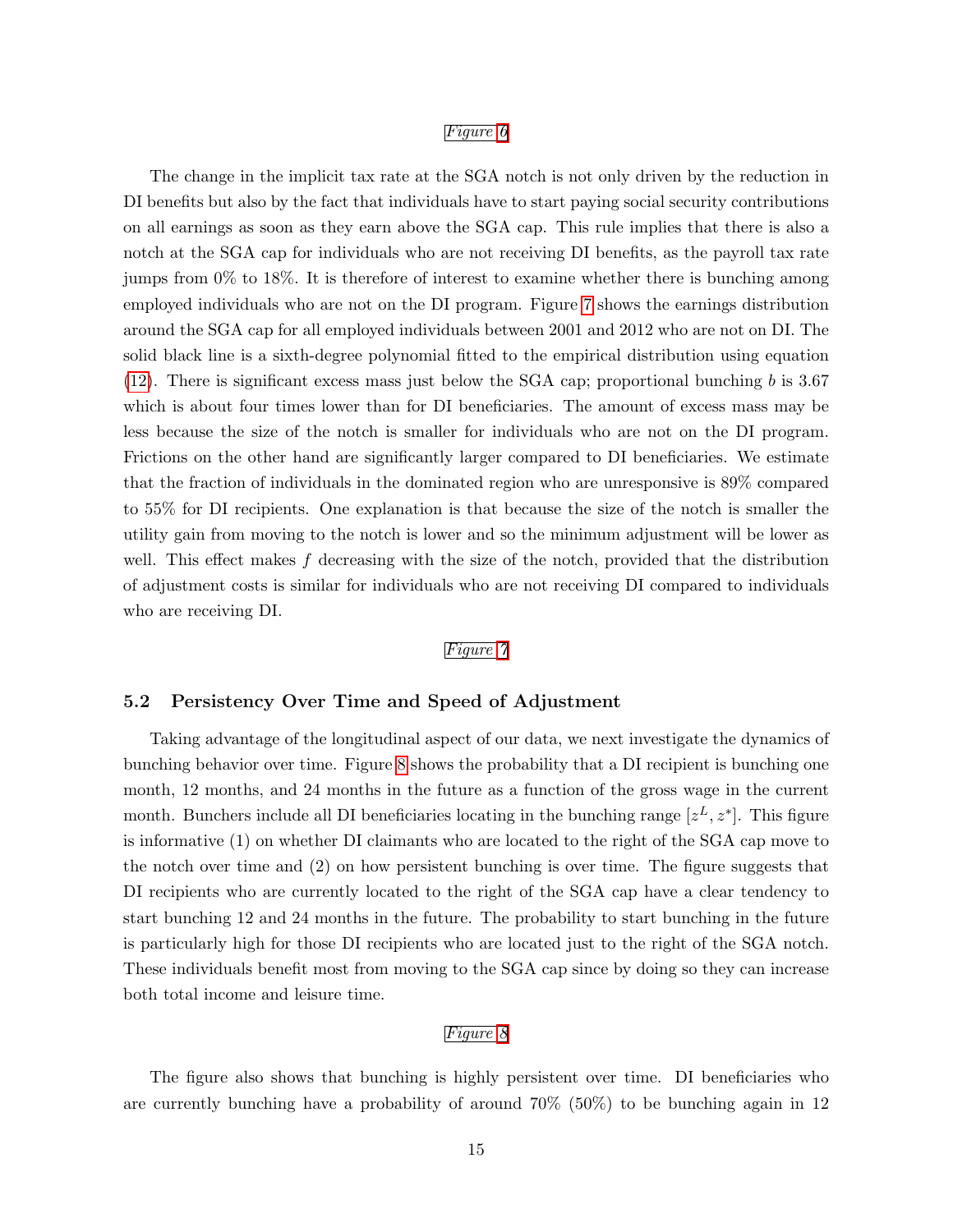(24) months. To further shed light on the persistency of bunching over time, we calculate the fraction of DI beneficiaries who feature bunching behavior in each year as well as the fractions who feature such behavior for two, three, four, and five consecutive years. The results of this analysis are show in Table [2](#page-28-0) for the unbalanced panel of those who work at least once during the observation period and the balanced panel of those who work in each year. The table shows that bunching is relatively low in the first year after individuals enter the DI program (28% for the unbalanced panel and 39.1% for the balanced panel), but the fraction of bunchers increases rapidly over time and stabilizes at around 37-42%. Bunching is very persistent over time. For example, in the unbalanced panel around  $24\%$  (9/37.8) of those who bunch in the fifth year after DI entry have also been bunching in all the previous years. The corresponding percentage is even higher for the balanced panel (57.6%).

#### Table [2](#page-28-0)

The jump in the implicit tax rate at the SGA cap is much smaller for individuals not receiving DI compared to individuals on the DI program. Those on DI lose a portion of their benefits and must start making social security contributions whereas those not on DI only have to start making social security contributions. As a consequence, we would expect to see bunching materialize only while individuals receive DI benefits but it should not be very strong before individuals enter the program or after they lose benefits due to medical recovery. The availability of data both before individuals enter and after they exit the DI program allows us to examine how bunching adjusts with entry into and after exit from the DI program.

Figure [9](#page-37-0) displays the earnings distribution around the SGA cap in the years before and after DI entry for DI beneficiaries who work at least once in the first five years on the program. Figure [10](#page-38-0) plots the point estimates and 95% confidence interval for proportional bunching in each year. The amount of proportional bunching is close to zero (though statistically significant) eight to six years before program entry and increases steadily to 5.41 in the year of program entry. Proportional bunching jumps to 12.74 in the first year on the program and continues to increase to 18.39 five years after program entry, highlighting the persistency of bunching over time. This pattern suggests that some individuals adjust earnings before DI entry in anticipation that they will be awarded benefits, but most of the adjustment takes place within the first year on the program.

#### Figure [9](#page-37-0)

#### Figure [10](#page-38-0)

We can perform a similar analysis when individuals exit the DI program by examining whether excess bunching becomes smaller or even disappears as individuals leave the DI rolls. Figure [11](#page-39-0) displays the earnings distributions around the SGA cap in the years before and after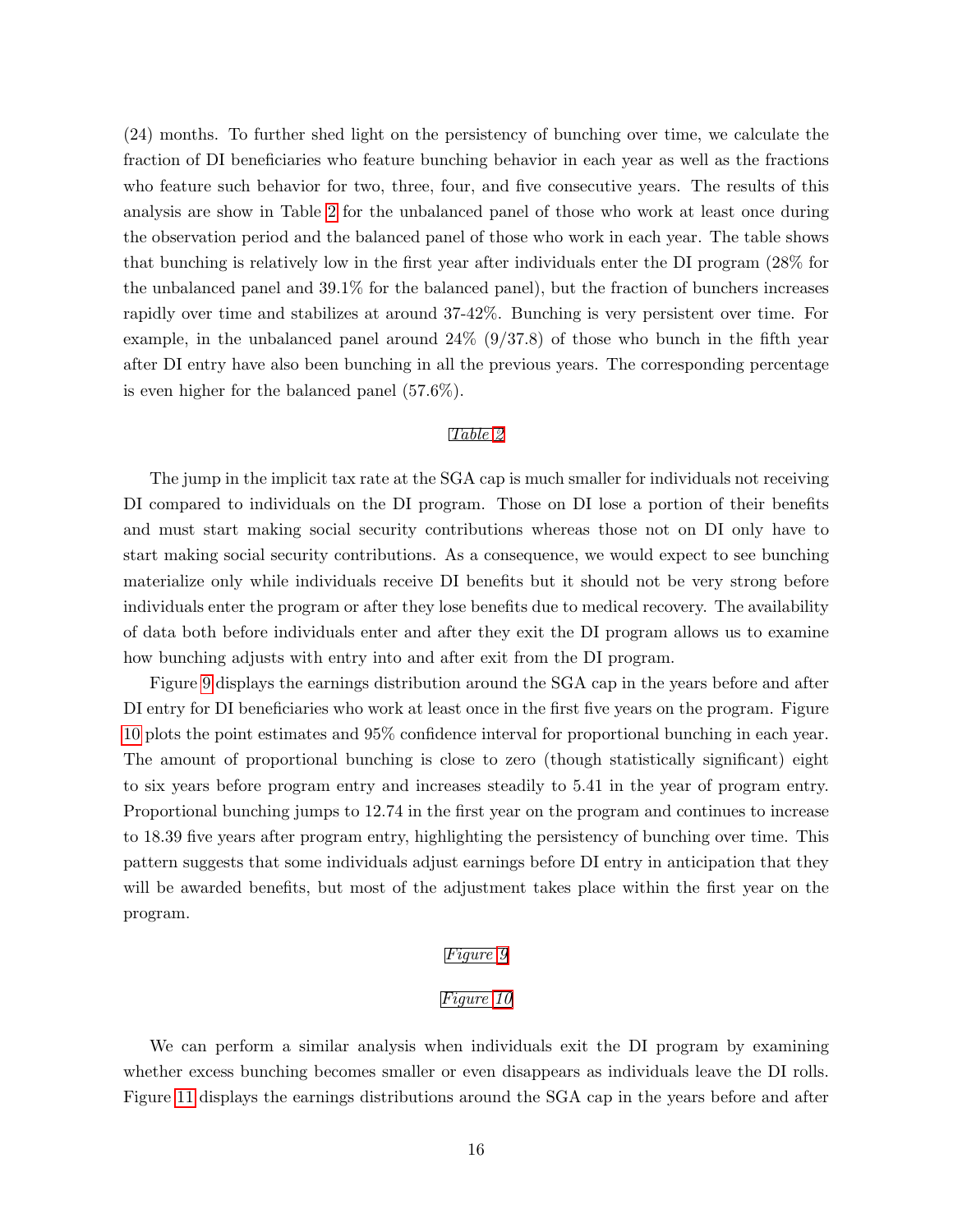DI exit for those DI recipients who lose benefits between 2004 and 2007. Figure [A.2](#page-42-0) also shows the amount of proportional bunching estimated by year before and after DI exit, along with 95% confidence intervals. There is a substantial reduction in proportional bunching from 15.81 in the last year on the program to 8 in the first year after program exit. However, the excess mass around the SGA cap is quite persistent after program exit; four years after exiting the program proportional bunching remains relatively large at 6.26, which is almost twice as large compared to individuals who have never been on the DI program (3.67). One potential explanation for the slow earnings adjustments after program exit is that many DI beneficiaries who lose benefits may be speculating that they will return to program in the near future. We find that around 66% of DI recipients who lose benefits appeal the decision and 72% of those who appeal eventually readmitted to the program.

#### Figure [11](#page-39-0)

#### Figure [A.2](#page-42-0)

The preceding analysis suggests that most of the earnings adjustment takes place in the first year after individuals enter or exit the DI program. We investigate the earnings response in more detail by examining whether the adjustments primarily occur within the same firm or whether individuals adjust earnings by changing jobs across firms. Figure [A.2](#page-42-0) in Appendix [A](#page-41-1) shows the fraction of individuals who change employers in each month relative to the DI-entry month (left panel) and relative to the DI-exit month (right panel). We split the sample into individuals who bunch at least once while being on DI ("bunching-segment") and those who never bunch while being on DI ("non-bunching segment"). The left panel illustrates that in the months before and after DI entry differences in the probability of changing employers are relatively small across the two groups. For both groups there is a peak in the probability of changing employers in the month of DI entry, but the size of the peak is almost four percentage points larger for the bunching segment, suggesting that some employers do help to coordinate employment responses. The right panel shows a sizeable increase in the probability of changing employers in the month of exit from the program, but the response is only marginally larger for the bunching segment relative to the non-bunching segment. For individuals in the bunching segment the peaks in the probability of changing employers is much smaller at program entry compared to program exit, suggesting less earnings adjustment at program exit. Consistent with this view, we have shown in Figure [11](#page-39-0) that bunching is quite persistent when individuals exit the DI program.

#### <span id="page-17-0"></span>5.3 Estimates of Earnings Elasticity

In this section we present estimates of earnings elasticities, by combining the nonparametric evidence presented above with the framework in section [3.](#page-7-0) These elasticities can be obtained by estimating the earnings response  $\Delta z^*$  and then solving formula [\(9\)](#page-9-1) numerically for the elasticity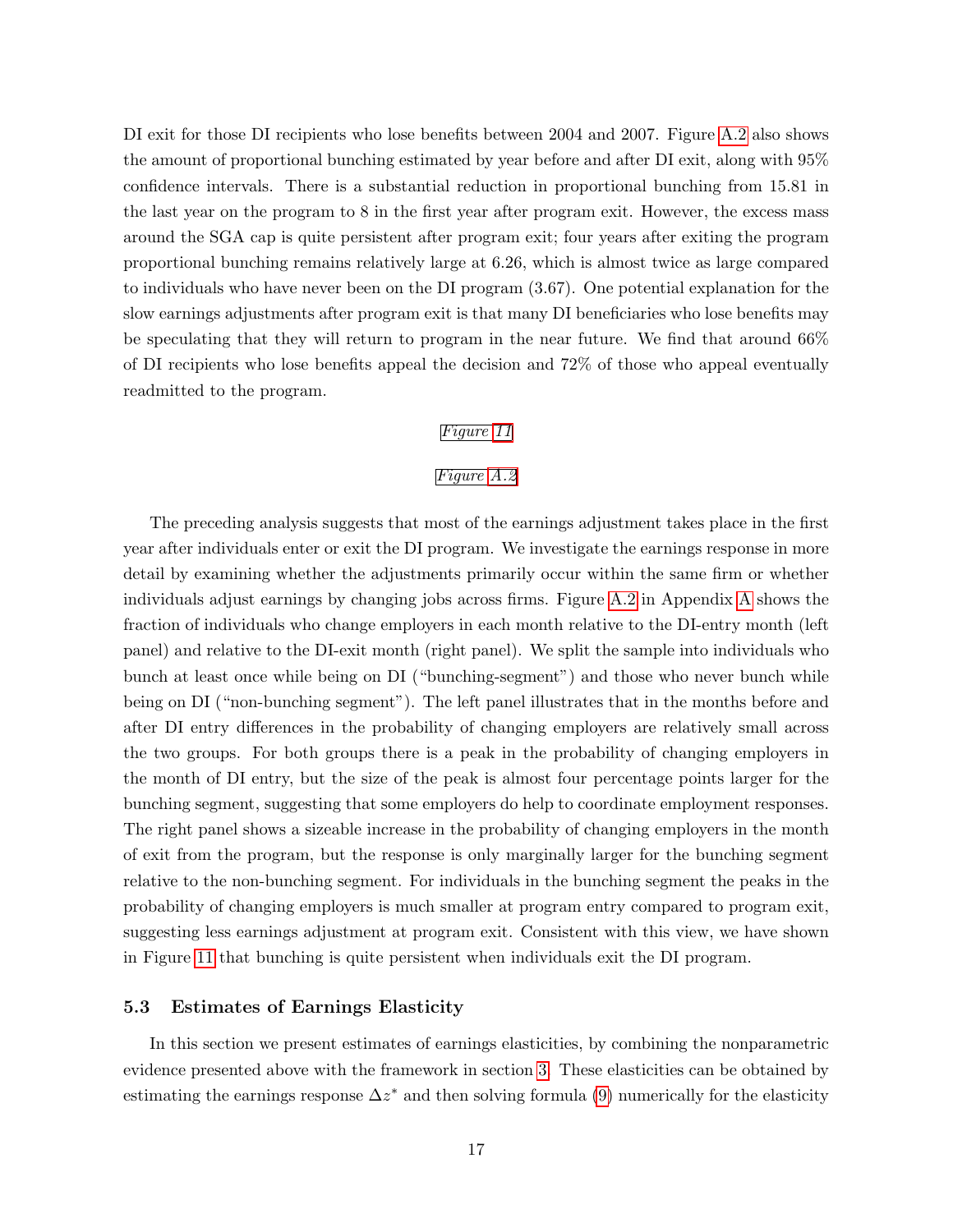e. As discussed earlier, we estimate the earnings response in two ways: a lower bound is obtained from observed proportional bunching scaled by the fraction of individuals who are unresponsive  $b/(1-f)$ . An upper bound is obtained from the point of convergence  $z^U$  where missing mass equals bunching mass. The results are presented in Table [3,](#page-29-0) which displays the amount of frictions in the dominated range in column (2), the lower- and upper-bound for earnings responses in column  $(3)-(4)$ , and the corresponding lower- and upper-bound of the elasticities in columns (5)-(6).

Panel A of Table [3](#page-29-0) shows that the earnings responses are very large and highly significant. The lower-bound estimate suggests that DI beneficiaries who bunch would increase earnings by up to 342 Euros per month or 85% more than the SGA cap, while the upper-bound estimate amounts to 400 Euros. Even though the estimated earnings responses are large, the implied earnings elasticities are relatively modest: the lower-bound elasticity is 0.172 and the upperbound elasticity is 0.227. These estimates are very close to the estimates presented in [Gelber](#page-25-6) [et al.](#page-25-6) [\(2013\)](#page-25-6) who study earnings responses to the Social Security Earnings Test among older workers in the U.S. and slightly higher than the estimates presented in studies that exploit nonlinearities in the income tax schedule [\(Saez](#page-26-0) [\(2010\)](#page-26-0); [Chetty et al.](#page-24-1) [\(2011\)](#page-24-1); [Kleven and Waseem](#page-25-5) [\(2013\)](#page-25-5)). For comparison, we also estimate earnings responses for individuals not receiving DI and find a lower-bound elasticity of 0.602 and upper-bound elasticity of 0.772 (not reported).

#### Table [3](#page-29-0)

Since not all beneficiaries have the same work capacities, the impact of the SGA cap on earnings is likely to differ across beneficiaries. For example, those with less severe impairments should have more work capacity than those with more severe impairments. Our estimation strategy can be used to test for heterogeneity in the effect of the SGA cap, provided that the number of observations within each subgroup is sufficiently large to detect excess mass and missing mass. In Panels B-E of Table [3](#page-29-0) we present estimates of the impact of the SGA cap for groups defined by age, gender, health impairment, and worker status. There is significant heterogeneity in the responsiveness to the SGA cap. More specifically, Panel B illustrates that proportional bunching and elasticities are larger for DI beneficiaries below age 50 than for DI beneficiaries above age 50, consistent with existing evidence that younger DI beneficiaries exhibit the highest responsiveness to financial work incentives. As Panel C shows, female DI recipients are more responsive to financial incentives than their male counterparts. This finding is in line with previous studies that study the responsiveness of women and men to financial incentives in other contexts. There are also significant differences across impairment types, as illustrated in Panel D. DI recipients with mental and physical disorders are less responsive compared to DI recipients with other impairments. Finally, Panel E shows that white-collar workers are more responsive to financial incentives than blue-collar workers. One likely explanation for this finding is that eligibility criteria for disability benefits are less strict for white-collar workers compared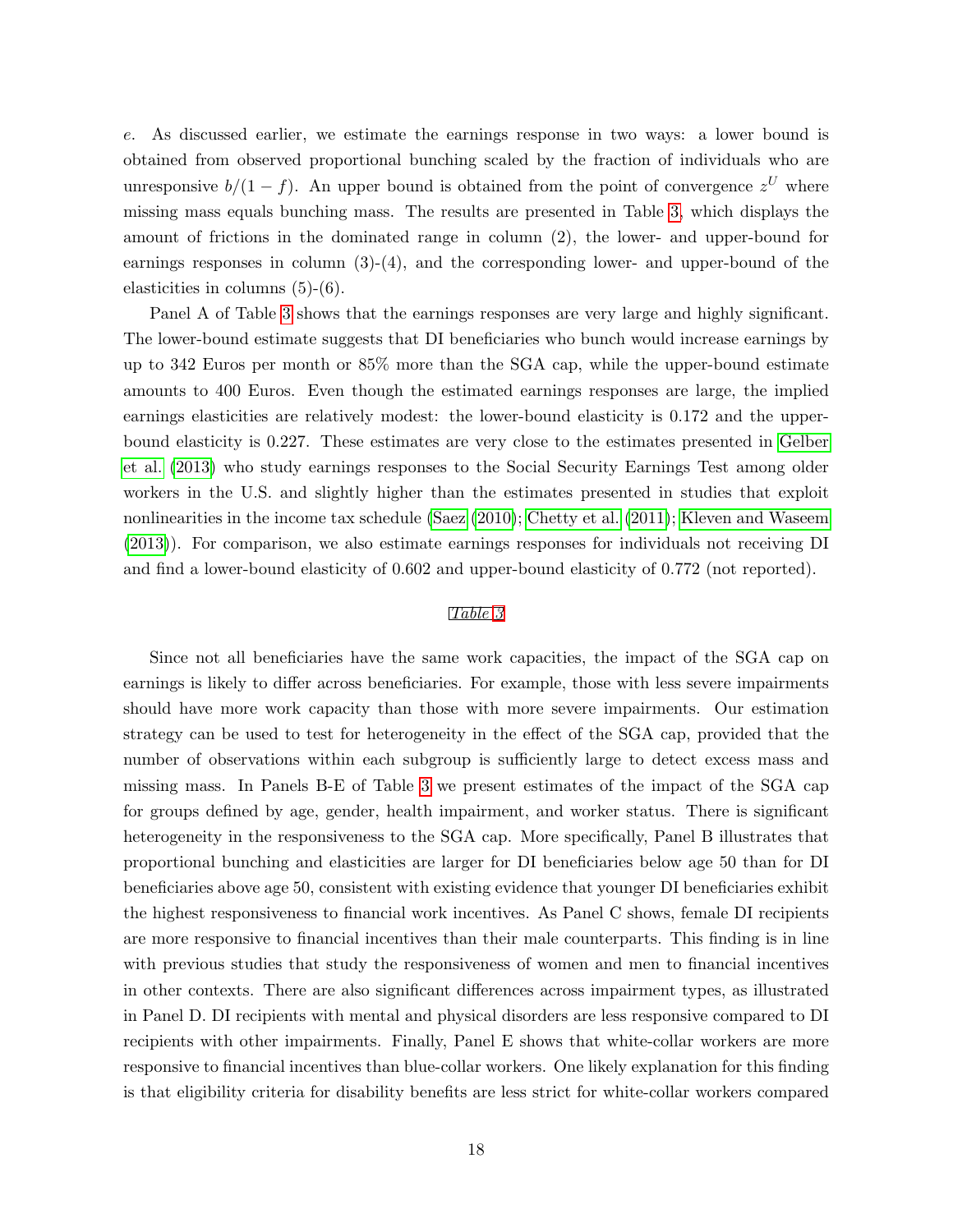to blue-collar workers.[15](#page-0-0) As a consequence, white-collar DI beneficiaries are healthier on average than blue-collar DI beneficiaries, facilitating adjustments in earnings to financial incentives.

Table [B.1](#page-45-0) in the Appendix presents analogous estimates as in Table [3](#page-29-0) using the reduced-form approach in equation [\(11\)](#page-10-1). The earnings elasticities based on the reduced-form approximation are substantially larger than those based on the exact approach and fall mostly in the interval 1-1.5. This is unsurprising: the reduced-form elasticity provides an upper bound for the true elasticity and [Kleven and Waseem](#page-25-5) [\(2013\)](#page-25-5) show that the upward bias is increasing in the relative earnings response  $\Delta z^*/z^*$  and the change in the implicit tax rate at the notch  $\Delta t/(1-t)$ (assuming that true preferences are quasi-linear). In the current context the magnitude of both parameters is large, implying that absolute bias is likely to be sizeable.

#### <span id="page-19-0"></span>5.4 Labor Supply Response Using Bound-Approach

We complement our empirical analysis of the intensive response to the SGA notch with an estimation of the counterfactual labor force participation rate of DI recipients had they not received DI benefits. This exercise is of interest as it sheds light on the external validity of the results for Austria. We follow the approach suggested by [Bound](#page-24-3) [\(1989\)](#page-24-3) who uses the labor force participation rate of rejected DI applicants in the U.S. as an estimate of the counterfactual labor force participation rate of DI recipients. Using data for the 1980s, Bound finds that the labor force participation rate of DI recipients in the U.S. would have been at most 30 percentage points higher had they not been awarded benefits. This estimate is arguably an upper bound for the counterfactual labor force participation of DI recipients because rejected DI applicants are likely to be in better health on average than DI recipients. We extend this approach in two important dimensions: First, our data contain information on the receipt of unemployment and sick leave benefits allowing us to examine benefit substitution between DI and related social insurance programs. Second, we estimate the effects of terminating DI benefits using the labor force participation rate of beneficiaries whose program eligibility ceased due to medical recovery as an upper bound of the labor force participation rate of beneficiaries who continue on the program. This estimate is informative on the effectiveness of return-to-work policies in returning beneficiaries to the labor force.

#### Figure [13](#page-40-0)

The left panel of Figure [13](#page-40-0) displays the employment rate of 2005-2007 applicants up to fifteen years before and five years after their initial determination. Employment is defined as having positive working days in a given year. Before the initial determination, the employment rate of applicants who were initially allowed is very similar to that of applicants allowed on appeal.

 $15$ More specifically, white-collar workers are classified as disabled if their ability to work is reduced to less than 50% in the last occupation, while blue-collar workers are only eligible if they suffer a reduction in the ability to work fo 50% or more relative to a healthy person in any reasonable occupation that the individual is able to carry out.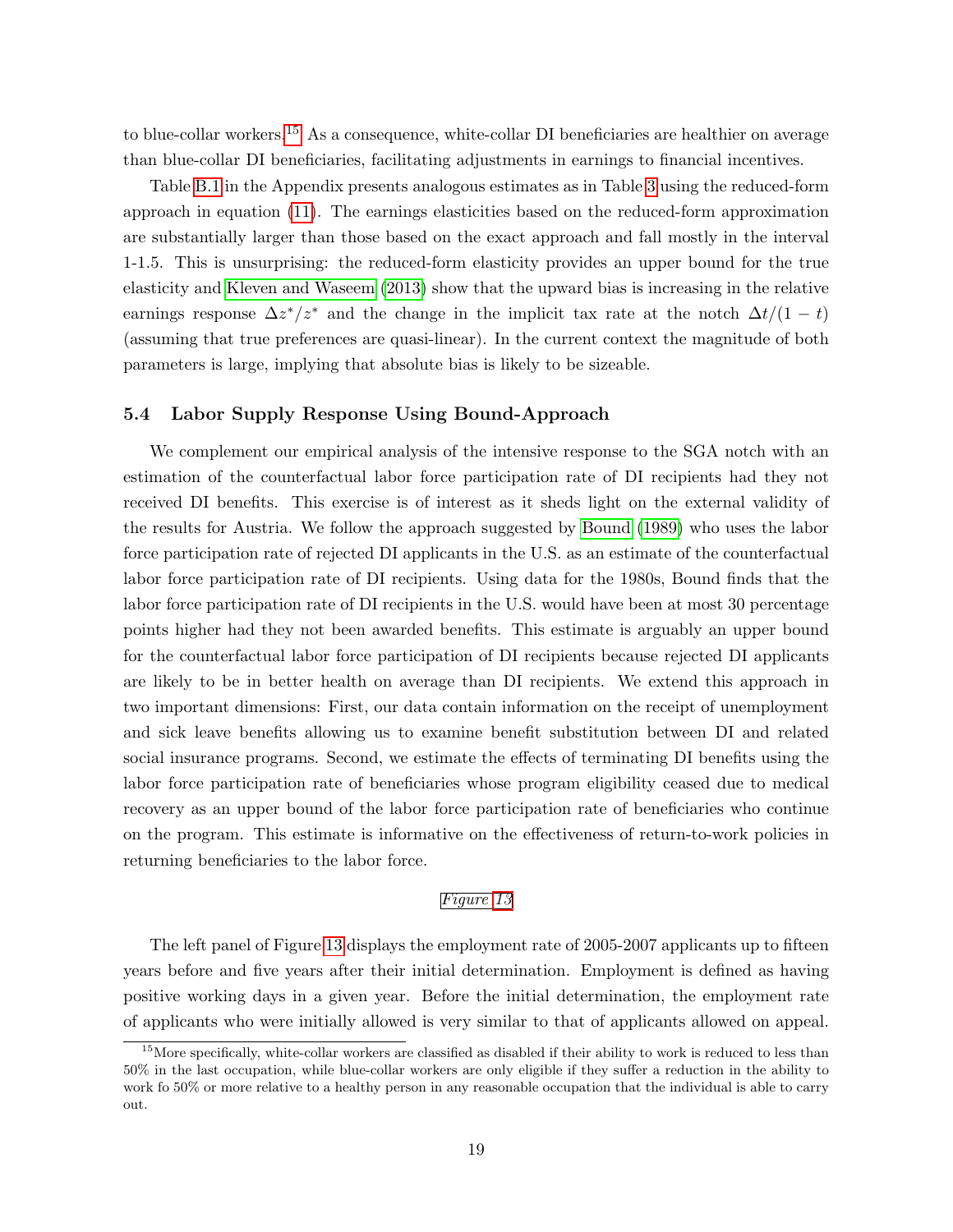There is a sharp drop in employment in the determination year and by three years after the decision employment rates are relatively constant at around 5% for both groups. In contrast, ultimately denied applicants have lower employment rates before the initial determination and significantly higher employment rates after the initial determination. Denied applicants who do not appeal and those who appeal have similar employment rates prior to the initial decision, but employment rates are around twice as large for denied applicants who do not appeal after the initial decision. The right panel of Figure [13](#page-40-0) shows the employment rate of DI recipients who lost their benefits between 2005 and 2007 up to fifteen years before and five years after DI exit. Before the withdrawal of benefits, the employment rate of recipients who do not appeal differs only very little from that of recipients who do (successfully or unsuccessfully) appeal. The employment rate increases sharply after the withdrawal of benefits for beneficiaries who do not appeal, while the employment rate steadily declines for beneficiaries who are re-allowed. There is also a rise in the employment rate after benefit withdrawal for recipients who are denied on appeal, although the employment rate is considerably lower compared to recipients who do not appeal.

In addition to disability insurance, unemployment and sick leave insurance also provide income replacement in the case of a separation from the labor market for economic or health reasons. It is likely that the receipt of disability benefits impacts unemployment and sick leave enrollment. Figure [A.3](#page-42-1) in Appendix [A](#page-41-1) display trends in unemployment and sick leave up to fifteen years before and five years after the initial determination, while [A.4](#page-43-0) shows analogous trends before and after the removal of disability benefits. Both figures show that spillover effects among these government transfer programs are important. More specifically, in the year before the initial decision 30-50% of applicants are registered as unemployed and about 20% claim sick leave benefits. These numbers drop to zero five years after the initial determination for applicants awarded DI benefits, while the unemployment and sick leave rates remain large for ultimately denied applicants. Similarly, there is sizeable increase in the unemployment and sick leave rate in the first year after individuals lose their DI benefits. These rates decline steadily for recipients who are re-allowed to the program but remain high for those who permanently exit the DI rolls.

#### Table [4](#page-30-0)

Table [4](#page-30-0) presents OLS estimates on the impact of being awarded DI benefits on employment (positive working days), employment above SGA (e.g., earning more than 5,268 Euros in  $2012$ ), annual earnings, registered unemployment, and sick leave.<sup>[16](#page-0-0)</sup> The key explanatory variable ALLOW is equal to one if an applicant is awarded benefits (up to five years after the initial

<sup>&</sup>lt;sup>16</sup>More specifically, the regression takes the following form  $y_i = \mathbf{X}_i \beta + \gamma ALLOW_i + \varepsilon_i$ , where  $y_i$  is the outcome variable of interest of applicant  $i$ ,  $\mathbf{X}_i$  denotes observed characteristics (past labor market experience, past average wage, and dummies for gender, occupation, region, and industry),  $ALLOW_i = 1$  if the applicant is awarded DI benefits up to five years after the initial determination, and  $\varepsilon_i$  is an error term.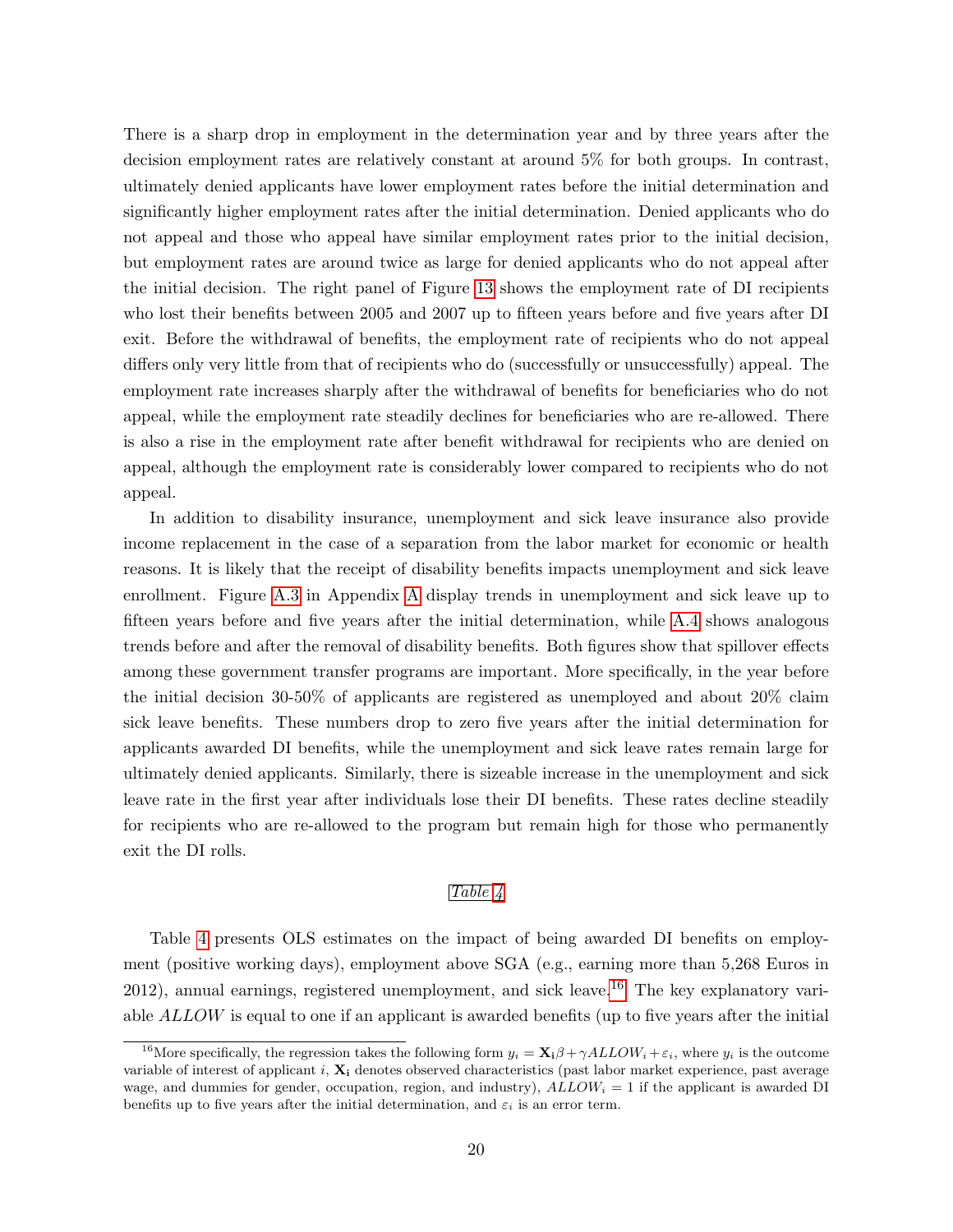decision), and zero otherwise. Panels A-C show that receiving DI leads to a 22.7-27 percentage point drop in employment, a 19.4-22.5 percentage point drop in the probability of earning more than the annual SGA threshold, and a 4,278-4,726 Euros drop in annual earnings. These estimates are very close to the recent US results reported in [Maestas et al.](#page-25-2) [\(2013\)](#page-25-2). Moreover, panels D and E show that receiving DI is associated with a 35.1-39.3 percentage point decrease in unemployment and a 7.7-8.6 percentage point decrease in sick leave absence.

Table [5](#page-31-0) displays corresponding estimates for the sample of DI recipients who lose benefits between 2005 and 2007. Here, ALLOW is equal to one if a recipient is not re-allowed to the DI program, and zero otherwise. The estimates are quite similar to the results for DI entrants, suggesting that many DI recipients have considerable work capacity. More specifically, panels A-C indicate that exiting the DI programs leads to a 20.6-29.2 percentage point rise in employment, a 19.6-27.6 percentage point increase in the probability of earning above the annual SGA threshold, and a 3,975-5,545 Euros increase in annual earnings. These estimates are very close to the evidence presented in [Moore](#page-25-3) [\(2014\)](#page-25-3) who studies the labor supply effects of the removal of drug and alcohol addictions as qualifying conditions in the U.S. DI program. Panel D indicates that the removal of DI benefits leads to a sizeable increase in registered unemployment, while Panel E shows that by four years after program exit sick leave receipt starts to increase. Overall, the similarity of the labor supply estimates indicates that the work capacity of DI recipients in Austria is comparable to that of DI recipients in the U.S., lending support to the external validity of our analysis on the earnings response to the SGA cap.

#### Table [5](#page-31-0)

# <span id="page-21-0"></span>6 Fiscal Effects and Policy Implications

This section discusses the fiscal effects of the SGA cap for the government and the associated policy implications. More specifically, using data for the year 2012 we investigate the impact of an abolition of the SGA cap on DI benefits paid, payroll taxes received, and government net expenditures. The first row of Table [6](#page-32-1) shows that under the status quo the government spends 1,025.5 million Euros on DI benefits per year and receives 15.1 million Euros in payroll taxes. The second row documents the fiscal effects from abolishing the SGA cap associated with intensive labor supply responses. We find that each year there would be additional DI benefit payments of 7.1 million Euros, because DI recipients who earn above the SGA cap would not lose any benefits. However, there would also be an increase in payroll tax revenues of 35.5 million Euros due to increased earnings of DI beneficiaries who bunch under the current rules.

Abolishing the SGA notch will likely generate extensive margin labor supply responses, as the reduction in the implicit average tax rate induces some DI beneficiaries to enter the labor force. Taking rejected DI applicants' earnings two years after the initial decision as a counterfactual for DI beneficiaries' earnings without the SGA cap (Panel C of Table [4\)](#page-30-0), we estimate that extensive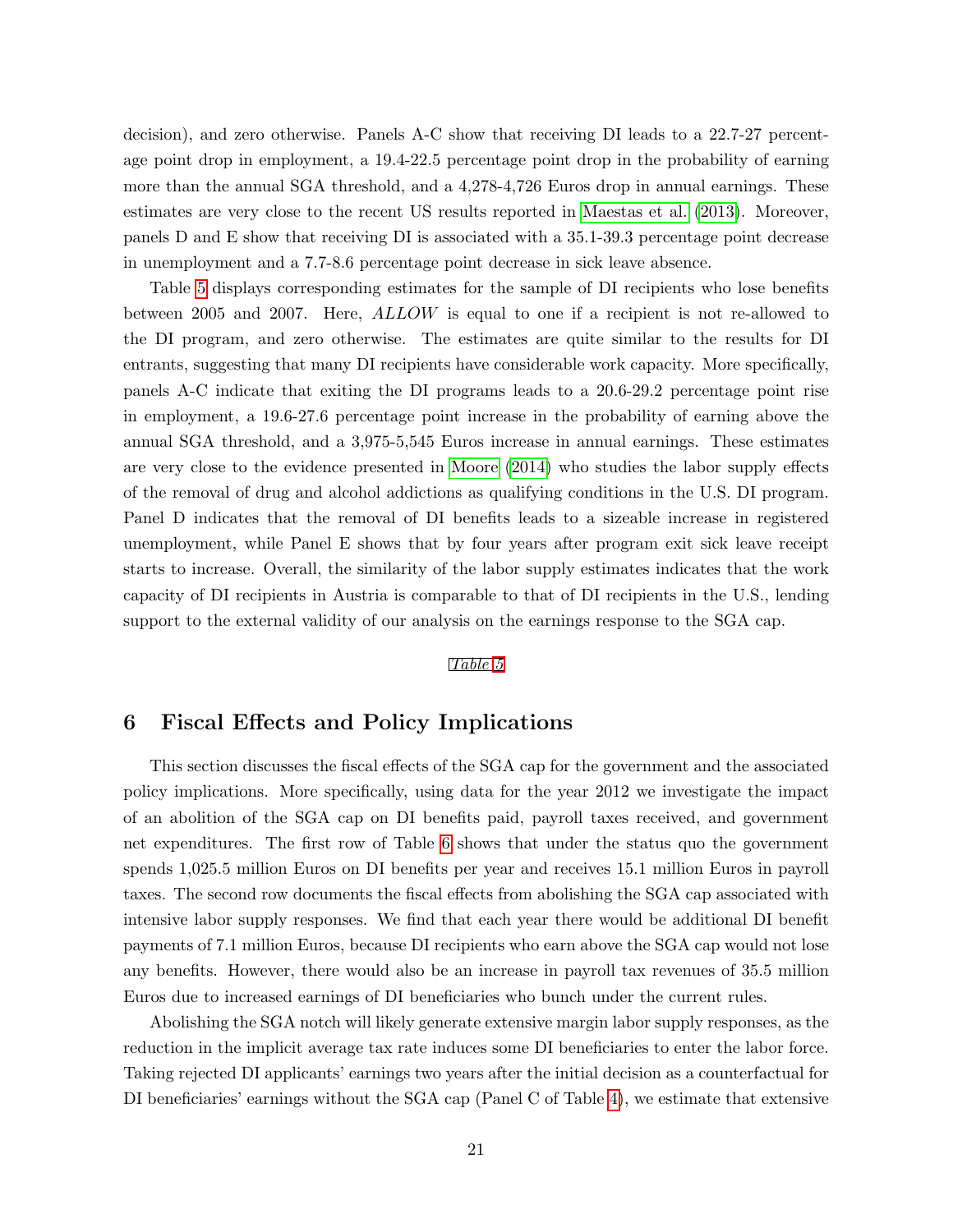margin labor supply responses would generate additional payroll tax revenues of 121.4 million Euros per year.<sup>[17](#page-0-0)</sup> In sum, we estimate that abolishing the SGA cap would reduce annual net expenditures by 149.8 million Euros or 14.8% of annual net expenditures under the current rules.

#### Table [6](#page-32-1)

These estimates ignore the possibility that abolishing the SGA earnings cap could induce an increase in DI entry by those able to earn above the SGA threshold, ultimately leading to higher DI program costs and net expenditures. Making the earnings rules more generous could also lead to fewer exits from DI by current beneficiaries. However, this effect is likely to be small given that the DI exit rate is already very low under the current rules (around 1.6% per year). Because the SGA cap is identical for all beneficiaries and has not changed during the observation period (except for small inflation adjustments), we are not able to estimate the size of induced entry that may occur if the SGA threshold was increased or abolished entirely. However, we can calculate how elastic DI program inflow would need to be to lead to an increase in government net expenditure. We follow [Kostol and Mogstad](#page-25-1) [\(2014\)](#page-25-1) and calculate an elasticity of induced entry, defined as the percentage increase in the number of DI beneficiaries relative to the percentage change in disposable income as a DI beneficiary.<sup>[18](#page-0-0)</sup>

This approach yields an elasticity of induced entry of 1.12 if we take into account both extensive and intensive labor supply responses. If we assume instead that the abolition of the notch only induces intensive labor supply responses, we obtain an elasticity of 0.73. These elasticity estimates are substantially larger than those reported in previous studies. Exploiting a policy change in Canada, [Gruber](#page-25-11) [\(2000\)](#page-25-11) estimates an elasticity of induced entry between 0.28 and 0.36. [Mullen and Staubli](#page-25-12) [\(2015\)](#page-25-12) find even smaller elasticity estimates of 0.02-0.03 using variation in benefit levels in the Austrian DI program. Thus, our calculations suggests that an abolition of the SGA notch would reduce government net expenditure even after accounting for induced entry responses.

# <span id="page-22-0"></span>7 Conclusion

Many countries specify a substantial gainful activity (SGA) threshold in their DI program and if earnings exceed the SGA threshold for an extended period of time DI beneficiaries lose part or all of their benefits. These rules imply a discontinuous change in the implicit tax rate –

<sup>&</sup>lt;sup>17</sup>This estimate is likely to be an upper bound given that the income effect of DI benefits reduces the labor supply response of DI beneficiaires relative to rejected DI beneficaries.

<sup>&</sup>lt;sup>18</sup>Our calculations suggest that abolishing the notch would finance 18 new entrants per 100 beneficiaries without increasing net expenditures. Hence, the elasticity of induced entry can be expressed as  $\varepsilon =$  $\frac{0.18}{Pr(Award=1) \cdot E(\Delta I | Award=1)}$  where  $E(\Delta I | Award=1)$  denotes the percentage change in disposable income due to the abolition of the SGA cap conditional on being award benefits. The award rate  $Pr(Award = 1)$  is relatively constant over the observation period and is equal to 59.4%. The estimated percentage increase in disposable income is 28% if we take into account intensive and extensive labor supply responses and 8% if we only consider intensive labor supply responses.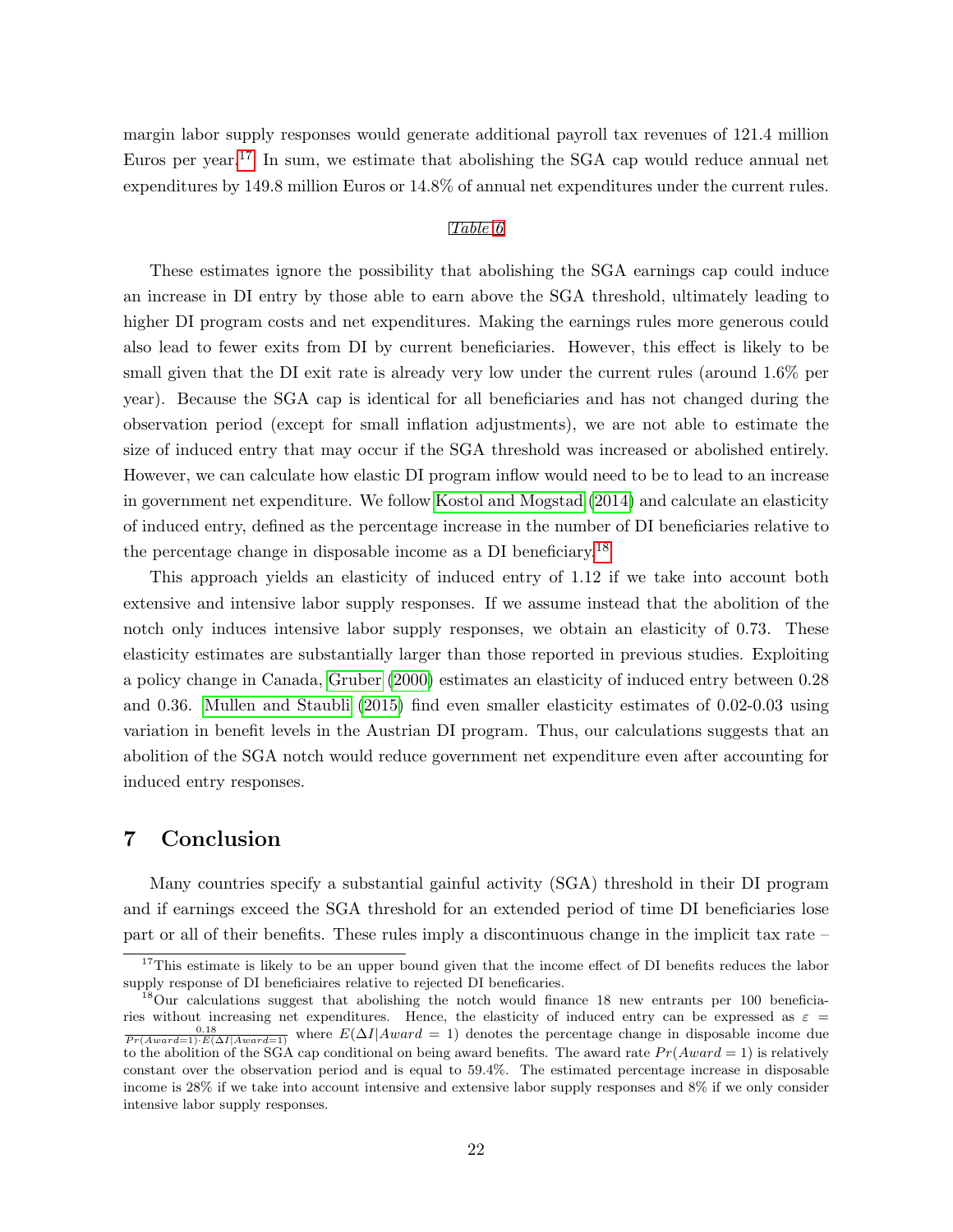a notch – at the SGA cap, creating a strong incentive for many beneficiaries to "park" earnings just below the SGA cap. In this paper, we have examined whether the SGA cap induces many DI recipients to adjust their earnings and have investigated how elastic their earnings are to changes in financial incentives.

Using a large and salient notch located at the SGA cap in Austria's DI program, we provide transparent and credible documentation of behavioral earnings responses of DI beneficiaries. We find evidence for large and sharp bunching just below the SGA cap and missing mass just above the SGA cap, suggesting that many DI recipients would earn considerably more in the absence of the notch at the SGA cap. Our estimation approach implies that the excess number of DI recipients at the notch equals the total number that should be observed with earnings up to 342 Euros. This effect represents a substantial 85% increase relative to the SGA earnings level of 405 Euros. The vast majority of beneficiaries' adjustment occurs in the first year on the program and is accompanied by a sharp increase the probability to change jobs across employers, suggesting that firms may help coordinate bunching by offering jobs with earnings at the SGA cap.

While the earnings responses to the SGA cap are large, the elasticities driving those responses are rather modest, even after taking into account that observed earnings responses are attenuated by adjustment frictions. We estimate that the earnings elasticity with respect to the implicit net-of-tax rate is 0.172, suggesting a relatively low responsiveness of earnings to financial incentives. The reason is that notches create extremely large implicit marginal tax rates and thus behavioral responses are large, even when elasticities are quite small. The elasticity estimates are heterogeneous across subgroups of the population, with women and younger age groups being more responsive to financial incentives compared to men and older age groups.

Our framework is useful to shed light on the fiscal effects of removing the SGA earnings cap. Our calculations suggest that such a policy reform reduce annual net expenses for the government by 15%. However, allowing DI recipients to earn more while keeping benefits may increase the incentive to apply for and ultimately receive DI benefits. While we cannot estimate the level of induced entry that would occur if the SGA cap was relaxed, we instead calculate how elastic entry responses would have to be to increase net expenditure. We find that the elasticity of program inflow to changes in benefits needs to be much higher than those reported in previous studies. Thus, policy reforms designed to increase work incentives for DI beneficiaries could potentially increase beneficiaries' earnings without increasing program costs.

Our results are derived in the context of Austria and it is important to exercise caution when applying these conclusions to other countries, such as the United States. The discussion above suggests that the DI programs in the U.S and Austria share many similarities in terms of size, composition of beneficiaries, and earnings restrictions. Moreover, our estimates of the counterfactual labor force participation rate of DI beneficiaries using as control groups rejected applicants or beneficiaries whose benefits ceased due to medical recovery are similar to those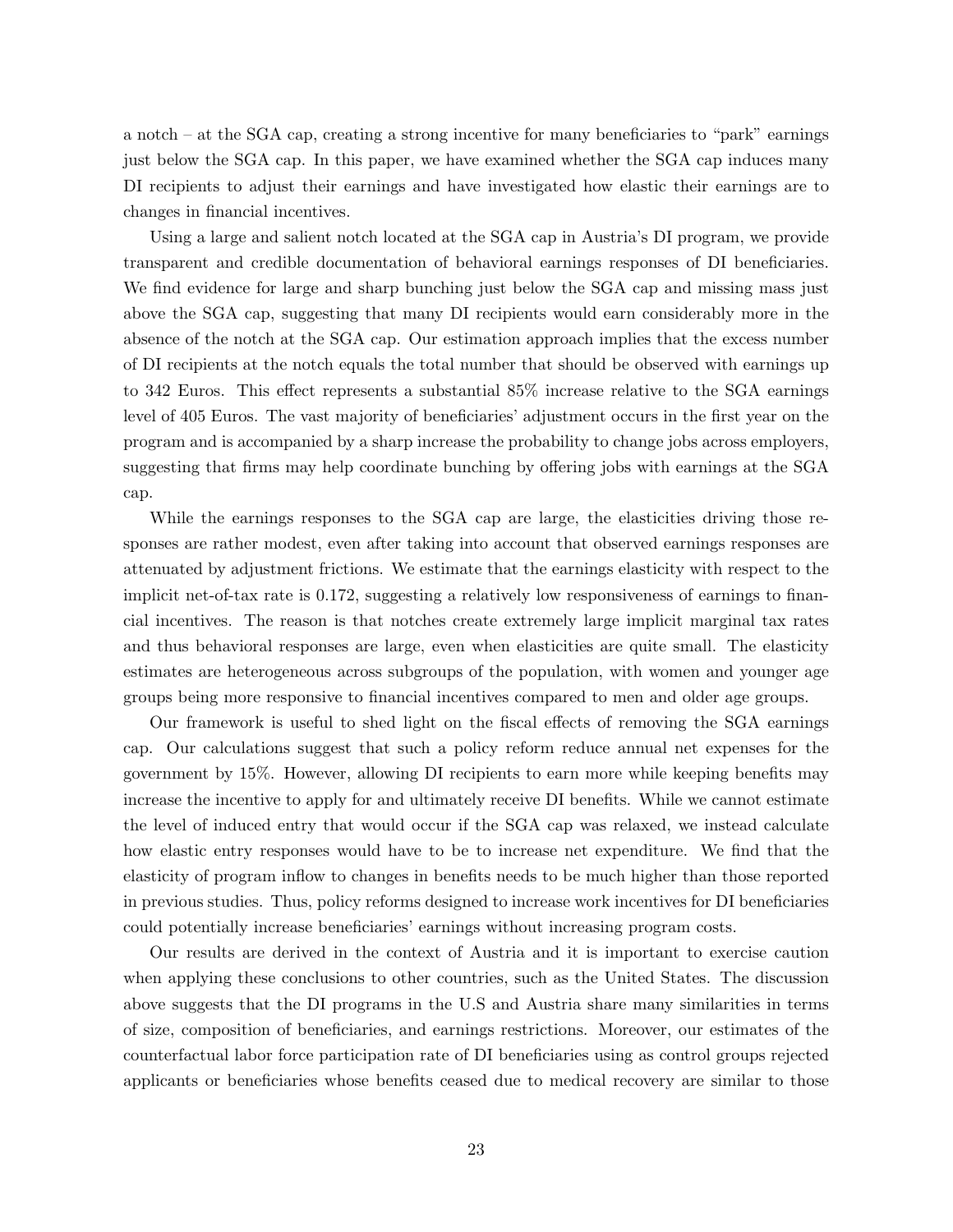found in recent studies. These similarities suggest that the qualitative lessons from this study are informative for the U.S. However, further research on the impact of financial incentives on DI beneficiaries' earnings using data in the U.S. and other countries would be very valuable.

## References

- <span id="page-24-8"></span>Almunia, Miguel and David Lopez Rodriguez. 2014. "Heterogeneous responses to effective tax enforcement: evidence from Spanish firms." mimeo. [4](#page-1-0)
- <span id="page-24-9"></span>Autor, David H. and Mark G. Duggan. 2003. "The Rise in the Disability Rolls and the Decline in Unemployment." Quarterly Journal of Economics, 118 (1): 157–206. [5](#page-4-1)
- <span id="page-24-10"></span>Autor, David H. and Mark G. Duggan. 2006. "The Growth in the Social Security Disability Rolls: A Fiscal Crisis Unfolding." Journal of Economic Perspectives, 20 (3): 71–96. [2.1](#page-4-1)
- <span id="page-24-7"></span>Best, Michael Carlos and Henrik Jacobsen Kleven. 2014. "Housing Market Responses to Transaction Taxes: Evidence From Notches and Stimulus in the UK." mimeo. [4](#page-1-0)
- <span id="page-24-3"></span>Bound, John. 1989. "The Health and Earnings of Rejected Disability Insurance Applicants." American Economic Review, 79 (3): 482–503. [1,](#page-1-0) [5.4](#page-19-0)
- <span id="page-24-0"></span>Bütler, Monika, Eva Deuchert, Michael Lechner, Stefan Staubli, and Petra Thiemann. 2014. "Financial work incentives for disability benefit recipients: Lessons from a randomized field experiment." University of St. Gallen, School of Economics and Political Science, (2014-06). [1](#page-1-0)
- <span id="page-24-4"></span>Campolieti, Michele and Chris Riddell. 2012. "Disability Policy and the Labor Market: Evidence from a Natural Experiment in Canada, 1998–2006." Journal of Public Economics, 96 (3-4): 306–16. [1](#page-1-0)
- <span id="page-24-5"></span>Chen, Susan and Wilbert van der Klaauw. 2008. "The Work Disincentive Effects of the Disability Insurance Program in the [1](#page-1-0)990s." *Journal of Econometrics*, 142 (2): 757–784. 1
- <span id="page-24-1"></span>Chetty, Raj, John N. Friedman, Tore Olsen, and Luigi Pistaferri. 2011. "Adjustment Costs, Firm Responses, and Micro vs. Macro Labor Supply Elasticities: Evidence from Danish Tax Records." Quarterly Journal of Economics, 126 (2): 749–804. [1,](#page-1-0) [3.1,](#page-7-3) [3.2,](#page-10-0) [5.3](#page-17-0)
- <span id="page-24-2"></span>Chetty, Raj, Adam Looney, and Kory Kroft. 2009. "Salience and Taxation: Theory and Evidence." American Economic Review, 99 (4): 1145–1177. [3](#page-1-0)
- <span id="page-24-6"></span>French, Eric and Jae Song. 2014. "The effect of disability insurance receipt on labor supply." American Economic Journal: Economic Policy, 6 (2): 291–337. [1](#page-1-0)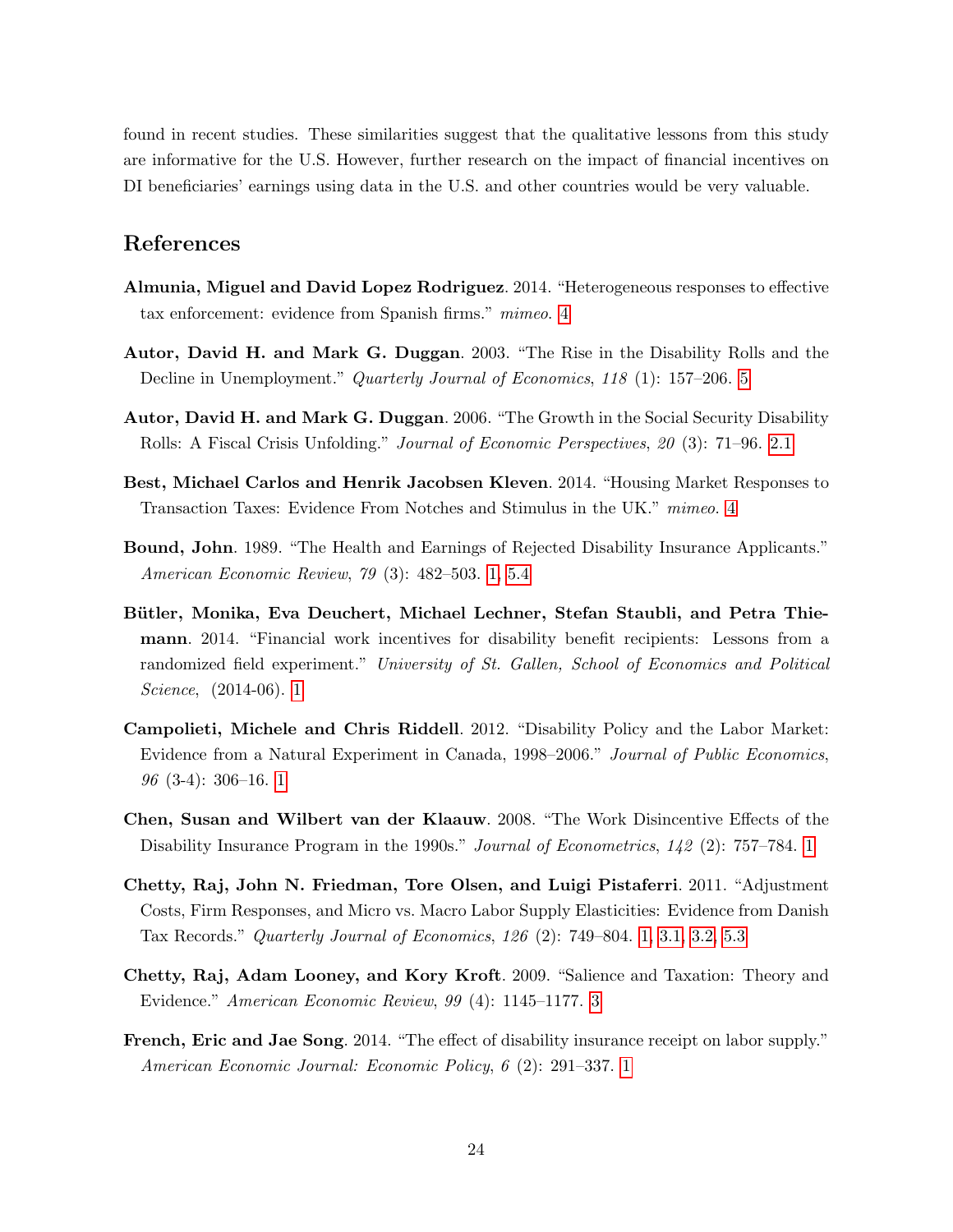- <span id="page-25-6"></span>Gelber, Alexander M., Damon Jones, and Daniel W. Sacks. 2013. "Earnings Adjustment Frictions: Evidence from the Social Security Earnings Test." NBER Working Paper. 19491: 1–91. [1,](#page-1-0) [5.3](#page-17-0)
- <span id="page-25-11"></span>Gruber, Jonathan. 2000. "Disability Insurance Benefits and Labor Supply." Journal of Political Economy, 108 (6): 1162–1183. [6](#page-21-0)
- <span id="page-25-4"></span>Hoynes, Hillary W. and Robert Moffitt. 1999. "Tax Rates and Work Incentives in the Social Security Disability Insurance Program: Current Law and Alternative Reforms." National Tax Journal, 52 (4): 623–654. [1](#page-1-0)
- <span id="page-25-7"></span>Ito, Koichiro and James M Sallee. 2014. "The Economics of Attribute-Based Regulation: Theory and Evidence from Fuel-Economy Standards." mimeo. [4](#page-1-0)
- <span id="page-25-5"></span>Kleven, Henrik J. and Mazhar Waseem. 2013. "Using Notches to Uncover Optimization Frictions and Structural Elasticities: Theory and Evidence from Pakistan." Quarterly Journal of Economics, 128 (2): 669–723. [1,](#page-1-0) [3.1,](#page-7-3) [3.1,](#page-9-1) [10,](#page-10-1) [3.2,](#page-10-0) [5.3](#page-17-0)
- <span id="page-25-8"></span>Kopczuk, Wojciech and David J. Munroe. 2014. "Mansion Tax: The Effect of Transfer Taxes on the Residential Real Estate Market." American Economic Journal: Ec. [4](#page-1-0)
- <span id="page-25-1"></span>Kostol, Andreas R. and Magne Mogstad. 2014. "How Financial Incentives Induce Disability Insurance Recipients to Return to Work." American Economic Review, 104 (2): 624–55. [1,](#page-1-0) [6](#page-21-0)
- <span id="page-25-2"></span>Maestas, Nicole, Kathleen J. Mullen, and Alexander Strand. 2013. "Does Disability Insurance Receipt Discourage Work? Using Examiner Assignment to Estimate Causal Effects of SSDI Receipt." American Economic Review, 103 (5): 1797–1829. [1,](#page-1-0) [13,](#page-12-0) [5.4](#page-19-0)
- <span id="page-25-10"></span>Maestas, Nicole, Kathleen J. Mullen, and Gema Zamarro. 2012. "Induced Entry into the Social Security Disability Program: Using Past SGA Changes as a Natural Experiment." Michigan Retirement Research Center Research Paper, (2012-262). [7](#page-6-1)
- <span id="page-25-9"></span>Manoli, Dayanand S. and Andrea Weber. 2011. "Nonparametric evidence on the effects of financial incentives on retirement decisions." National Bureau of Economic Research Working Paper No. 17320. [4](#page-1-0)
- <span id="page-25-3"></span>Moore, Timothy J. 2014. "The Employment Effect of Terminating Disability Benefits." NBER Working Paper No. 19793. [1,](#page-1-0) [5.4](#page-19-0)
- <span id="page-25-12"></span>Mullen, Kathleen J. and Stefan Staubli. 2015. "Disability Benefit Generosity and Labor Force Withdrawl." Mimeo. [6](#page-21-0)
- <span id="page-25-0"></span>OECD. 2010. Sickness, Disability and Work: Breaking the Barriers. OECD Publishing. [1](#page-1-0)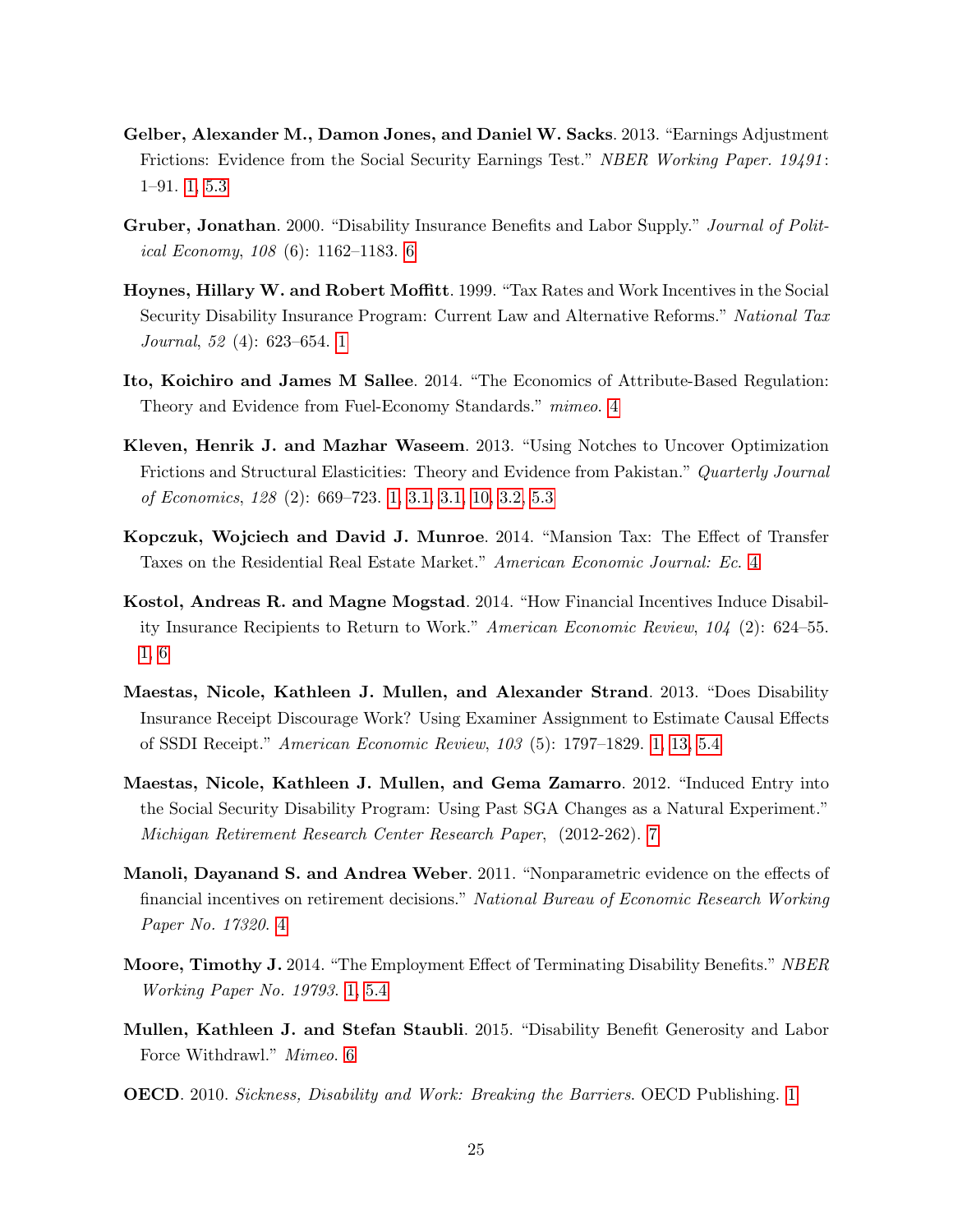- <span id="page-26-4"></span>Ramnath, Shanthi. 2013. "Taxpayers' responses to tax-based incentives for retirement savings: Evidence from the Saver's Credit notch." Journal of Public Economics, 101: 77–93. [4](#page-1-0)
- <span id="page-26-0"></span>Saez, Emmanuel. 2010. "Do Taxpayers Bunch at Kink Points?" American Economic Journal: Economic Policy, 2 (August): 180–212. [1,](#page-1-0) [3.1,](#page-7-3) [5.3](#page-17-0)
- <span id="page-26-3"></span>Sallee, James M and Joel Slemrod. 2012. "Car notches: Strategic automaker responses to fuel economy policy." Journal of Public Economics, 96 (11): 981–999. [4](#page-1-0)
- <span id="page-26-5"></span>Schimmel, Jody, David C. Stapleton, and Jae G. Song. 2011. "How Common is Parking among Social Security Disability Insurance Beneficiaries – Evidence from the 1999 Change in the Earnings Level of Substantial Gainful Activity." Social Security Bulletin, 71 (4): 77–92. [7](#page-6-1)
- <span id="page-26-2"></span>von Wachter, Till, Jae Song, and Joyce Manchester. 2011. "Trends in Employment and Earnings of Allowed and Rejected Applicants to the Social Security Disability Insurance Program." American Economic Review, 101 (7): 3308–3329. [1](#page-1-0)
- <span id="page-26-1"></span>Weathers, Robert. R and Jeffrey Hemmeter. 2011. "The Impact of Changing Financial Work Incentives on the Earnings of Social Security Disability Insurance (SSD) Beneficiaries." Journal of Policy Analysis and Management, 30 (4): 708–728. [1](#page-1-0)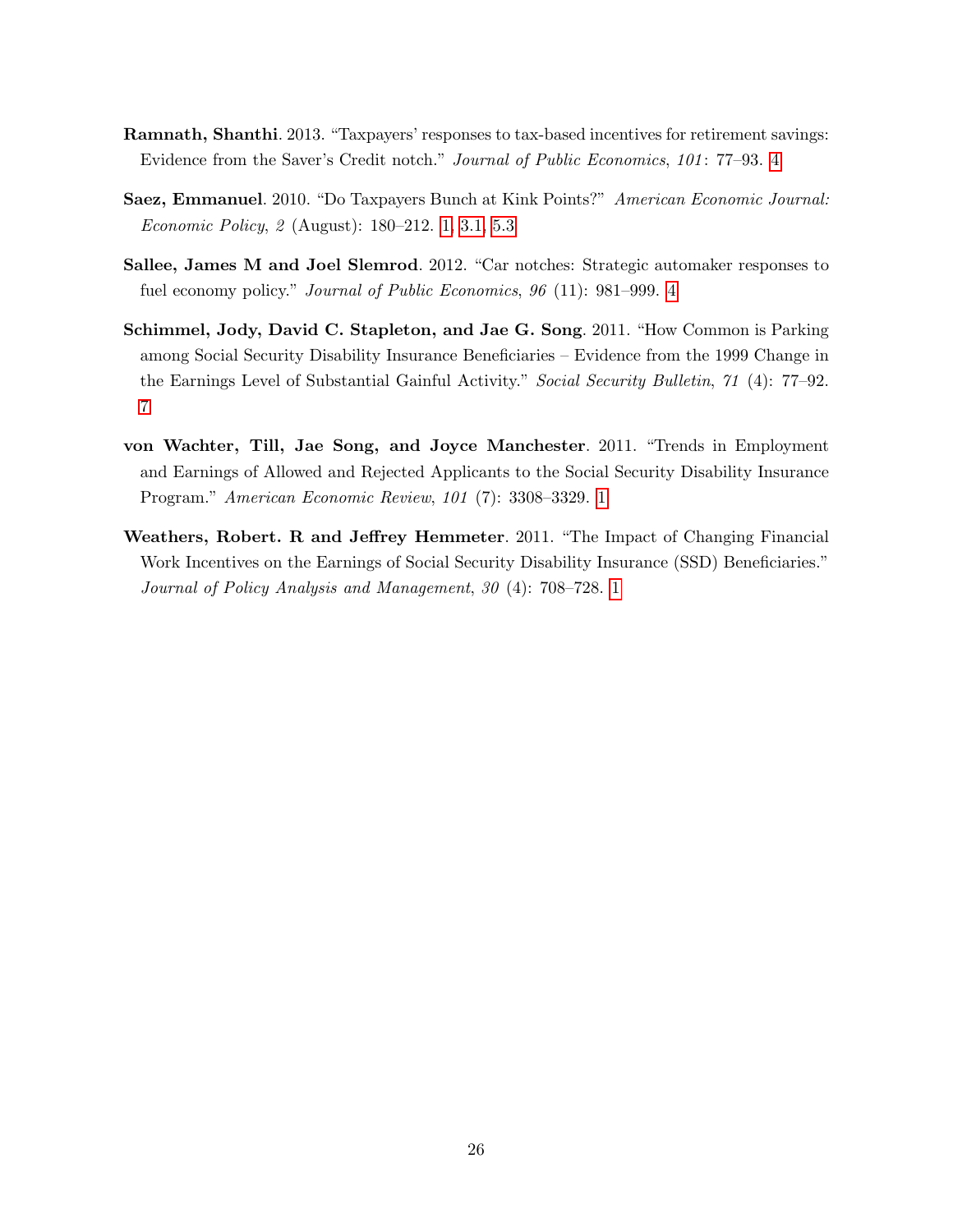|                                | All DI recipients | Working DI recipients |                 |
|--------------------------------|-------------------|-----------------------|-----------------|
|                                | (1)               | All<br>(2)            | At notch<br>(3) |
| Female $(\%)$                  | 45                | 45                    | 48              |
| Age at DI entry (years)        | 48.2 $(8.0)$      | 46.6 $(9.0)$          | 45.3(9.1)       |
| Blue-collar $(\%)$             | 67                | 68                    | 62              |
| UI duration last 15 years      | 1.12(1.31)        | 0.93(1.19)            | 1.14(1.21)      |
| Experience last 15 years       | 9.67(4.71)        | 11.1 $(4.00)$         | 10.3(4.00)      |
| Sick leave last 15 years       | 0.71(0.79)        | 0.60(0.71)            | 0.69(0.75)      |
| Monthly DI benefits (Euros)    |                   |                       |                 |
| Full DI benefits               | 974 (498)         | 920 (472)             | 1,040(490)      |
| Partial DI benefits            | 964 (507)         | 688 (584)             | 1,040(490)      |
| Monthly gross earnings (Euros) |                   |                       |                 |
| Last job before DI             | 3,009(5,674)      | 2,411(3,766)          | 1,992(3,916)    |
| While claiming DI              | 54 (533)          | 1,179(2,227)          | 375 (43)        |
| Health impairment              |                   |                       |                 |
| Mental disorders $(\%)$        | 40                | 38                    | 44              |
| Musculoskeletal system $(\%)$  | 19                | 16                    | 16              |
| Cardiovascular system $(\%)$   | 10                | 10                    | 8               |
| Other $(\%)$                   | 31                | 36                    | 31              |
| No. of individuals             | 183,168           | 27,054                | 7,084           |
| No. of observations            | 7,562,737         | 334,461               | 84,787          |

<span id="page-27-0"></span>Table 1: Summary statistics

Notes: UI duration last 15 years, experience last 15 years and sick leave last 15 years are measured prior to DI entry. Sample standard deviations for continuous variables in parentheses. Monthly DI benefits and monthly gross earnings are measured during DI. Health impairment is only observed for DI spells that start in 2004 or after.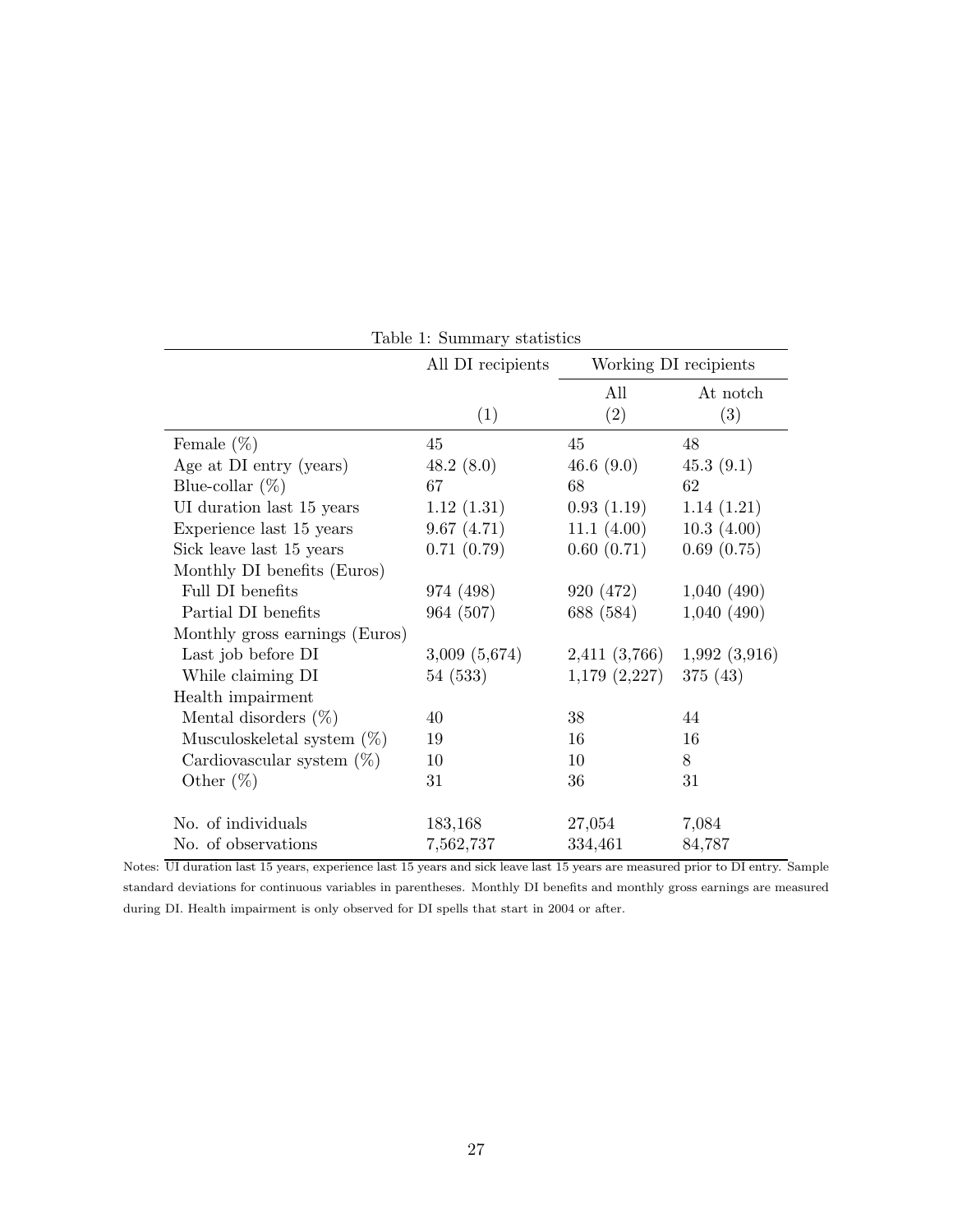| Year                     | $\#Obs.$ | Percent Bunching at SGA Cap |           |           |           |        |
|--------------------------|----------|-----------------------------|-----------|-----------|-----------|--------|
|                          |          | Total                       | $2$ -Year | $3$ -Year | $4$ -Year | 5-Year |
|                          | (1)      | (2)                         | (3)       | (4)       | (5)       | (6)    |
| A. Unbalanced Panel      |          |                             |           |           |           |        |
| 1st year after inflow    | 13,499   | 28.0                        |           |           |           |        |
|                          |          | (0.4)                       |           |           |           |        |
| 2nd year after inflow    | 9,601    | $37.0\,$                    | 21.0      |           |           |        |
|                          |          | (0.5)                       | (0.4)     |           |           |        |
| 3rd year after inflow    | 8,668    | 38.2                        | 24.6      | 15.5      |           |        |
|                          |          | (0.5)                       | (0.5)     | (0.4)     |           |        |
| 4th year after inflow    | 8,139    | 37.7                        | 25.0      | 17.8      | 11.8      |        |
|                          |          | (0.5)                       | (0.5)     | (0.4)     | (0.4)     |        |
| 5th year after inflow    | 7,780    | 37.8                        | 24.9      | 18.2      | 13.4      | 9.0    |
|                          |          | (0.6)                       | (0.5)     | (0.4)     | (0.4)     | (0.3)  |
| <b>B.</b> Balanced Panel |          |                             |           |           |           |        |
| 1st year after inflow    | 3,259    | $39.1\,$                    |           |           |           |        |
|                          |          | (0.9)                       |           |           |           |        |
| 2nd year after inflow    | 3,259    | 42.2                        | 32.3      |           |           |        |
|                          |          | (0.9)                       | (0.8)     |           |           |        |
| 3rd year after inflow    | 3,259    | 41.0                        | 35.5      | 28.7      |           |        |
|                          |          | (0.9)                       | (0.8)     | (0.8)     |           |        |
| 4th year after inflow    | 3,259    | 39.3                        | 34.3      | 30.9      | 25.2      |        |
|                          |          | (0.9)                       | (0.8)     | (0.8)     | (0.8)     |        |
| 5th year after inflow    | 3,259    | 37.5                        | 32.1      | 29.3      | 26.6      | 21.6   |
|                          |          | (0.9)                       | (0.8)     | (0.8)     | (0.8)     | (0.7)  |

<span id="page-28-0"></span>Table 2: Dynamics of Bunching Behavior

Notes: The table shows the percent of DI recipients that are clustered at the SGA cap in total and in two, three, four, and five consecutive years. The unbalanced panel consists of DI beneficiaries who work at least once during the observation period; the balanced panel consists of DI beneficiaries who work in each year. Significance levels: \*\*\* = 1%, \*\* = 5%,  $^{\star}$  = 10%.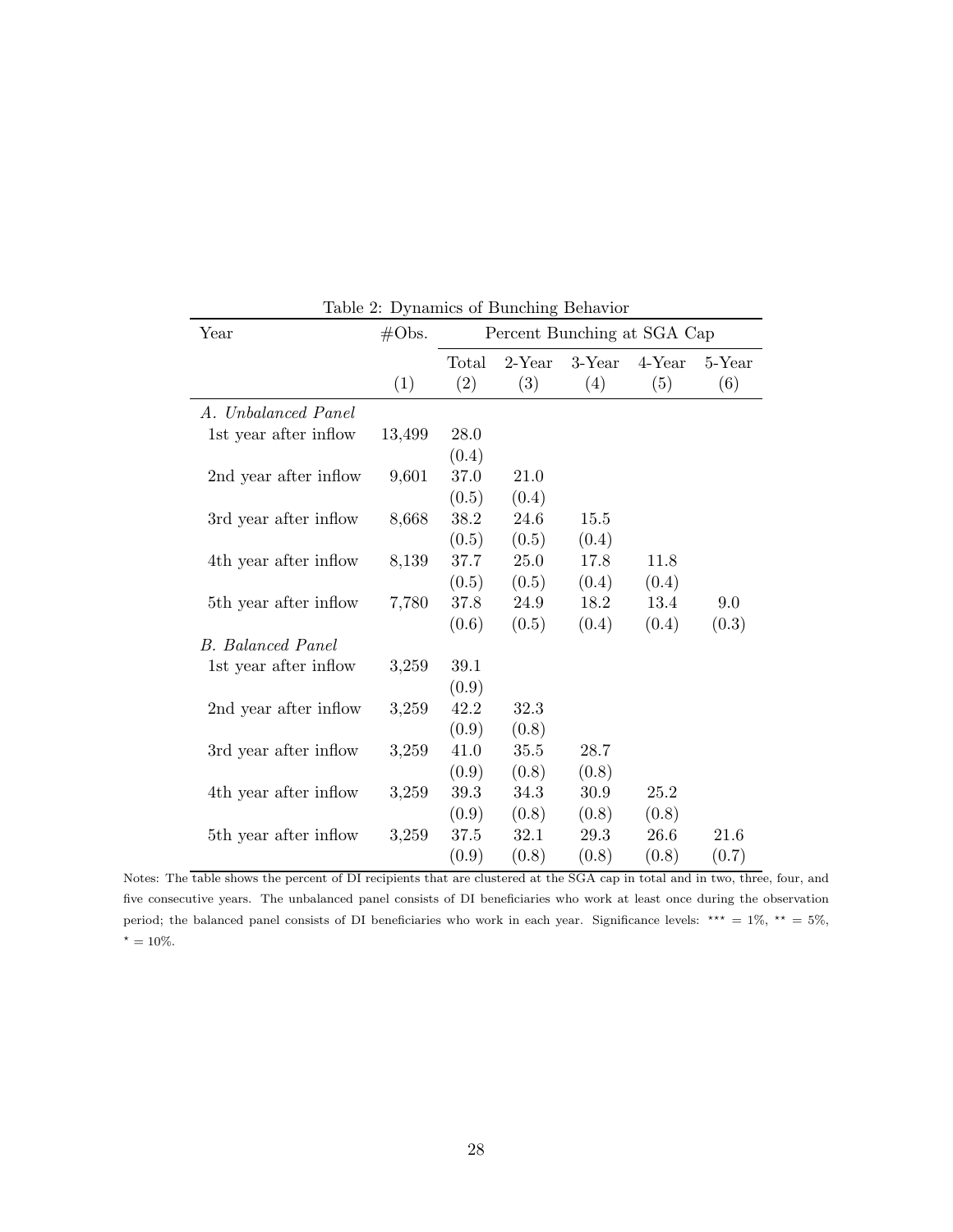| Table 3:<br>Earnings Elasticities for Full Sample and Subgroups |                   |                                |              |                       |              |  |
|-----------------------------------------------------------------|-------------------|--------------------------------|--------------|-----------------------|--------------|--|
| Group                                                           | Frictions         | Earnings response $\Delta z^*$ |              | Earnings elasticity e |              |  |
|                                                                 | $\overline{f}$    | Lower-bound                    | Upper-bound  | Lower-bound           | Upper-bound  |  |
|                                                                 |                   | $b/(1-f)$                      | $z^{\cal U}$ | $b/(1-f)$             | $z^{\cal U}$ |  |
|                                                                 | $\left( 2\right)$ | (3)                            | (4)          | (5)                   | (6)          |  |
| A. Full sample                                                  |                   |                                |              |                       |              |  |
|                                                                 | $0.551***$        | $342***$                       | $400***$     | $0.172***$            | $0.227***$   |  |
|                                                                 | (0.021)           | (18.97)                        | (14.35)      | (0.019)               | (0.013)      |  |
| B. Age                                                          |                   |                                |              |                       |              |  |
| $<$ 35                                                          | $0.465***$        | $291***$                       | $690***$     | $0.204***$            | $0.562***$   |  |
|                                                                 | (0.032)           | (37.45)                        | (200)        | (0.043)               | (0.128)      |  |
| $35 - 49$                                                       | $0.543***$        | $347***$                       | $400***$     | $0.197***$            | $0.249***$   |  |
|                                                                 | (0.028)           | (37.97)                        | (36.55)      | (0.038)               | (0.034)      |  |
| $50 - 56$                                                       | $0.568***$        | $346***$                       | $380***$     | $0.144***$            | $0.175***$   |  |
|                                                                 | (0.02)            | (19.36)                        | (14.14)      | (0.018)               | (0.013)      |  |
| C. Gender                                                       |                   |                                |              |                       |              |  |
| Men                                                             | $0.542***$        | $339***$                       | $390***$     | $0.109***$            | $0.153***$   |  |
|                                                                 | (0.024)           | (23.98)                        | (23.68)      | (0.022)               | (0.02)       |  |
| Women                                                           | $0.553***$        | $333***$                       | $390***$     | $0.26***$             | $0.323***$   |  |
|                                                                 | (0.031)           | (36.94)                        | (34.6)       | (0.043)               | (0.037)      |  |
| D. Health impairment                                            |                   |                                |              |                       |              |  |
| Mental                                                          | $0.543***$        | $284***$                       | $340***$     | $0.135***$            | $0.192***$   |  |
|                                                                 | (0.047)           | (34.03)                        | (20.38)      | (0.036)               | (0.021)      |  |
| Physical                                                        | $0.548***$        | $341***$                       | $400***$     | $0.141**$             | $0.194***$   |  |
|                                                                 | (0.069)           | (78.31)                        | (44.69)      | (0.069)               | (0.039)      |  |
| Other                                                           | $0.578***$        | $395***$                       | $460***$     | $0.224***$            | $0.282***$   |  |
|                                                                 | (0.031)           | (36.77)                        | (71.54)      | (0.033)               | (0.056)      |  |
| E. Worker status                                                |                   |                                |              |                       |              |  |
| Blue-Collar                                                     | $0.513***$        | $263***$                       | $310***$     | $0.096***$            | $0.142***$   |  |
|                                                                 | (0.02)            | (15.76)                        | (20.6)       | (0.016)               | (0.02)       |  |
| White-Collar                                                    | $0.585***$        | $515***$                       | $670***$     | $0.242***$            | $0.344***$   |  |
|                                                                 | (0.037)           | (61.46)                        | (115)        | (0.046)               | (0.072)      |  |

<span id="page-29-0"></span>Table 3: Earnings Elasticities for Full Sample and Subgroups

Notes: Frictions  $f$  in column  $(2)$  correspond to the share of DI beneficiaries in the dominated range who are unresponsive, a lower bound on the earnings responses  $\Delta z^*$  to the SGA cap is obtained from observed bunching scaled by frictions  $b/(1-b)$ (column (3)) and an upper bound is obtained from the point of convergence  $z^U$  (column (4)), lower-bound and upper-bound elasticities in columns (5)-(6) are obtained by numerically solving equation [\(9\)](#page-9-1) using the earnings responses from columns (3)-(4) and the observed tax parameters. Standard errors in parentheses are obtained using a bootstrap procedure where we sample from the population with replacement. The standard deviation of the distribution is shown in brackets. All estimates are based on a sixth-order polynomial fitted to the empirical earnings distribution. Significance levels: \*\*\* = 1%,  $^{\star\star}$  = 5%,  $^{\star}$  = 10%.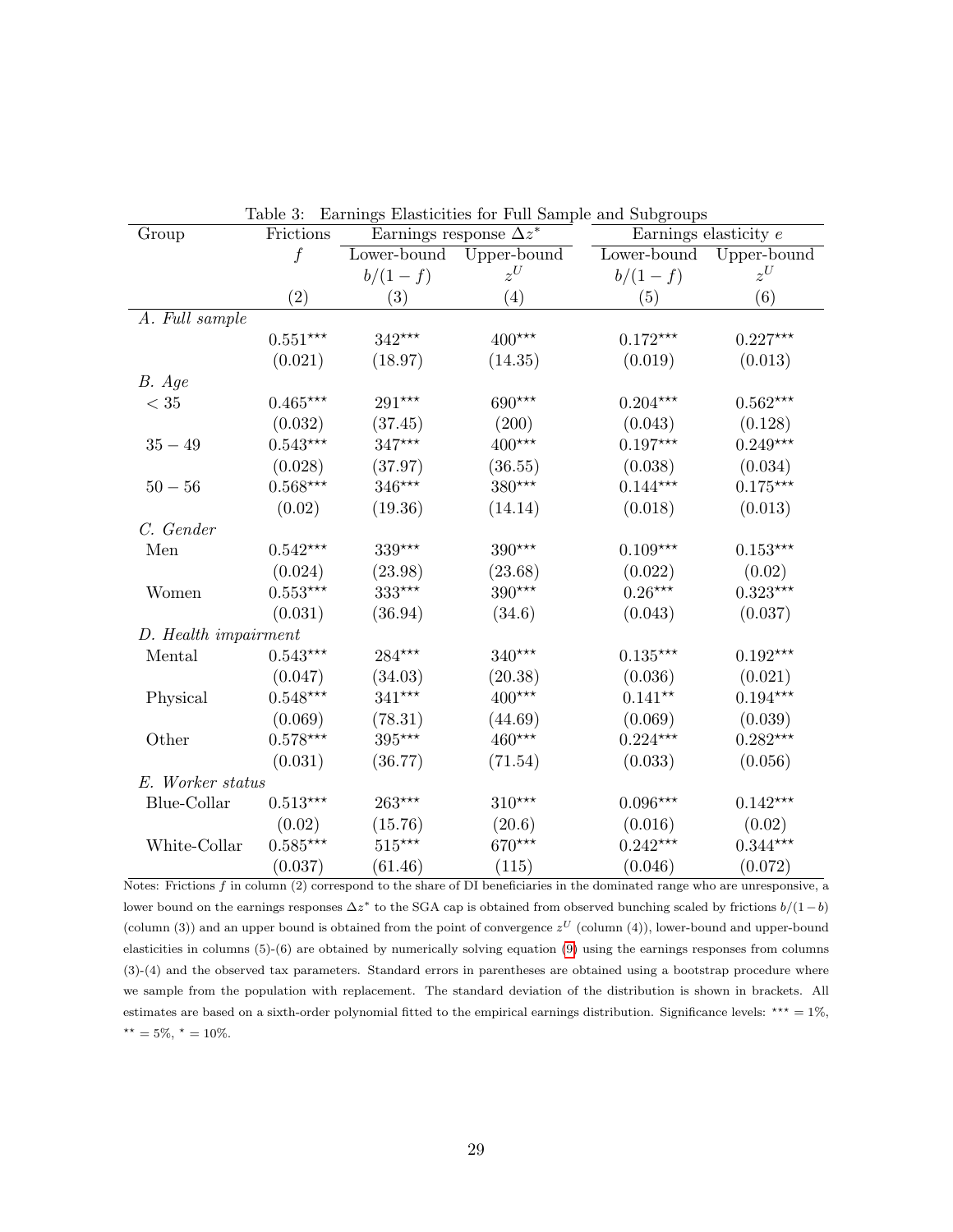| the 11 million of DT Scheme receipt on employment, currinitys, and transfer<br>Years after decision | Two         | Three       | Four        | Five        |
|-----------------------------------------------------------------------------------------------------|-------------|-------------|-------------|-------------|
| A. Working days $> 0$                                                                               |             |             |             |             |
| Coefficient on ALLOW                                                                                | $-0.265***$ | $-0.270***$ | $-0.251***$ | $-0.227***$ |
|                                                                                                     | (0.003)     | (0.003)     | (0.003)     | (0.002)     |
| $R^2$                                                                                               | 0.150       | 0.168       | 0.172       | 0.170       |
| Mean dependent Variable   allowed                                                                   | 0.047       | 0.049       | 0.049       | 0.049       |
| Mean dependent Variable   denied                                                                    | 0.248       | 0.221       | $\,0.194\,$ | 0.172       |
| $B.$ Earnings > $SGA$                                                                               |             |             |             |             |
| Coefficient on ALLOW                                                                                | $-0.217***$ | $-0.225***$ | $-0.213***$ | $-0.194***$ |
|                                                                                                     | (0.003)     | (0.003)     | (0.002)     | (0.002)     |
| $R^2$                                                                                               | 0.125       | 0.141       | 0.145       | 0.146       |
| Mean dependent Variable   allowed                                                                   | 0.039       | 0.040       | 0.040       | 0.041       |
| Mean dependent Variable   denied                                                                    | 0.208       | 0.182       | 0.160       | 0.143       |
| C. Earnings                                                                                         |             |             |             |             |
| Coefficient on ALLOW                                                                                | $-4,410***$ | $-4,726***$ | $-4,591***$ | $-4,278***$ |
|                                                                                                     | (69)        | (70)        | (66)        | (66)        |
| $R^2$                                                                                               | 0.102       | 0.111       | 0.119       | 0.107       |
| Mean dependent Variable   allowed                                                                   | 898         | 918         | 915         | 970         |
| Mean dependent Variable   denied                                                                    | 4,389       | 3,773       | 3,361       | 3,054       |
| D. Unemployment                                                                                     |             |             |             |             |
| Coefficient on ALLOW                                                                                | $-0.381***$ | $-0.393***$ | $-0.384***$ | $-0.351***$ |
|                                                                                                     | (0.003)     | (0.003)     | (0.003)     | (0.003)     |
| $R^2$                                                                                               | 0.226       | 0.252       | 0.261       | 0.244       |
| Mean dependent Variable   allowed                                                                   | 0.020       | 0.023       | 0.025       | 0.025       |
| Mean dependent Variable   denied                                                                    | 0.405       | 0.344       | 0.298       | 0.257       |
| E. Sick leave                                                                                       |             |             |             |             |
| Coefficient on ALLOW                                                                                | $-0.077***$ | $-0.084***$ | $-0.086***$ | $-0.078***$ |
|                                                                                                     | (0.002)     | (0.002)     | (0.002)     | (0.002)     |
| $R^2$                                                                                               | 0.028       | 0.038       | 0.046       | 0.046       |
| Mean dependent Variable   allowed                                                                   | 0.006       | 0.007       | 0.008       | 0.010       |
| Mean dependent Variable   denied                                                                    | $0.105\,$   | 0.086       | 0.071       | 0.062       |
| Observations                                                                                        | 88,562      | 87,285      | 86,114      | 84,997      |

<span id="page-30-0"></span>Table 4: Impact of DI benefit receipt on employment, earnings, and transfers

Notes: The sample consists of first applicants for DI benefits in the years 2005-2007. Control variables include: experience past 15 years, unemployment past 15 years, sick leave past 15 years, tenure in years prior to decision, average wage, and dummies for gender, occupation, region (37) and industry (251). Significance levels: \*\*\* =  $1\%$ , \*\* =  $5\%$ , \* =  $10\%$ .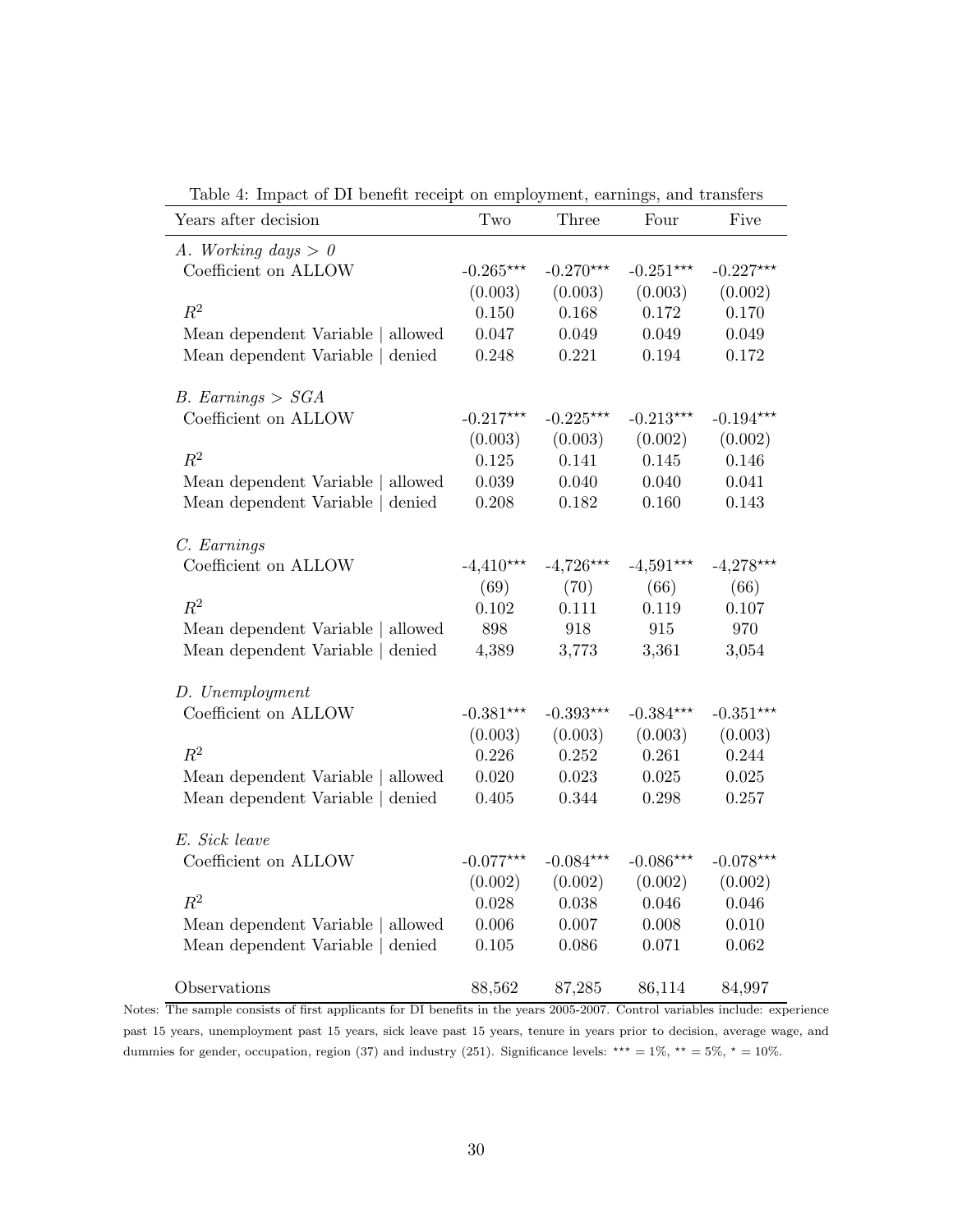| Years after decision              | $\operatorname{Two}$ | Three                       | Four        | Five       |
|-----------------------------------|----------------------|-----------------------------|-------------|------------|
| A. Working days $> 0$             |                      |                             |             |            |
| Coefficient on ALLOW              | $0.206***$           | $0.255***$                  | $0.278***$  | $0.292***$ |
|                                   | (0.012)              | (0.012)                     | (0.011)     | (0.011)    |
| $R^2$                             | 0.189                | 0.218                       | 0.248       | 0.255      |
| Mean dependent Variable   allowed | 0.455                | 0.471                       | 0.474       | 0.466      |
| Mean dependent Variable   denied  | 0.187                | 0.159                       | 0.141       | 0.118      |
| $B.$ Earnings > $SGA$             |                      |                             |             |            |
| Coefficient on ALLOW              | $0.196***$           | $0.234***$                  | $0.256***$  | $0.276***$ |
|                                   | (0.010)              | (0.010)                     | (0.010)     | (0.010)    |
| $R^2$                             | 0.197                | 0.224                       | 0.247       | 0.273      |
| Mean dependent Variable   allowed | 0.346                | 0.369                       | 0.374       | 0.369      |
| Mean dependent Variable   denied  | 0.099                | 0.083                       | 0.066       | 0.044      |
| C. Earnings                       |                      |                             |             |            |
| Coefficient on ALLOW              | $3,975***$           | $4{,}519^{\star\star\star}$ | $5,183***$  | $5,545***$ |
|                                   | (215)                | (220)                       | (221)       | (221)      |
| $R^2$                             | 0.200                | 0.216                       | 0.232       | 0.250      |
| Mean dependent Variable   allowed | 6,698                | 7,090                       | 7,457       | 7,520      |
| Mean dependent Variable   denied  | 1,653                | 1,510                       | 1,214       | 872        |
| D. Unemployment                   |                      |                             |             |            |
| Coefficient on ALLOW              | $0.090***$           | $0.184***$                  | $0.210***$  | $0.240***$ |
|                                   | (0.013)              | (0.012)                     | (0.012)     | (0.011)    |
| $R^2$                             | 0.101                | 0.100                       | 0.089       | 0.119      |
| Mean dependent Variable   allowed | 0.432                | 0.383                       | 0.340       | 0.324      |
| Mean dependent Variable   denied  | 0.387                | 0.240                       | 0.164       | 0.117      |
| E. Sick leave                     |                      |                             |             |            |
| Coefficient on ALLOW              | $-0.019**$           | $-0.000$                    | $0.040***$  | $0.029***$ |
|                                   | (0.008)              | (0.008)                     | (0.007)     | (0.007)    |
| $R^2$                             | 0.004                | $0.015\,$                   | $\,0.022\,$ | 0.024      |
| Mean dependent Variable   allowed | 0.092                | 0.091                       | 0.106       | 0.078      |
| Mean dependent Variable   denied  | 0.102                | 0.077                       | 0.053       | 0.039      |
| Observations                      | 5,967                | 5,912                       | 5,841       | 5,791      |

<span id="page-31-0"></span>Table 5: Impact of DI benefit loss on employment, earnings and transfers

Notes: The sample consists of all individuals who left the DI program in the years 2005-2007, except for those who have been transferred to the old-age pension program. Control variables include: experience past 15 years, unemployment past 15 years, sick leave past 15 years, tenure in years prior to decision, average wage, and dummies for gender, occupation, region (37) and industry (251). Significance levels: \*\*\* =  $1\%$ , \*\* =  $5\%$ , \* =  $10\%$ .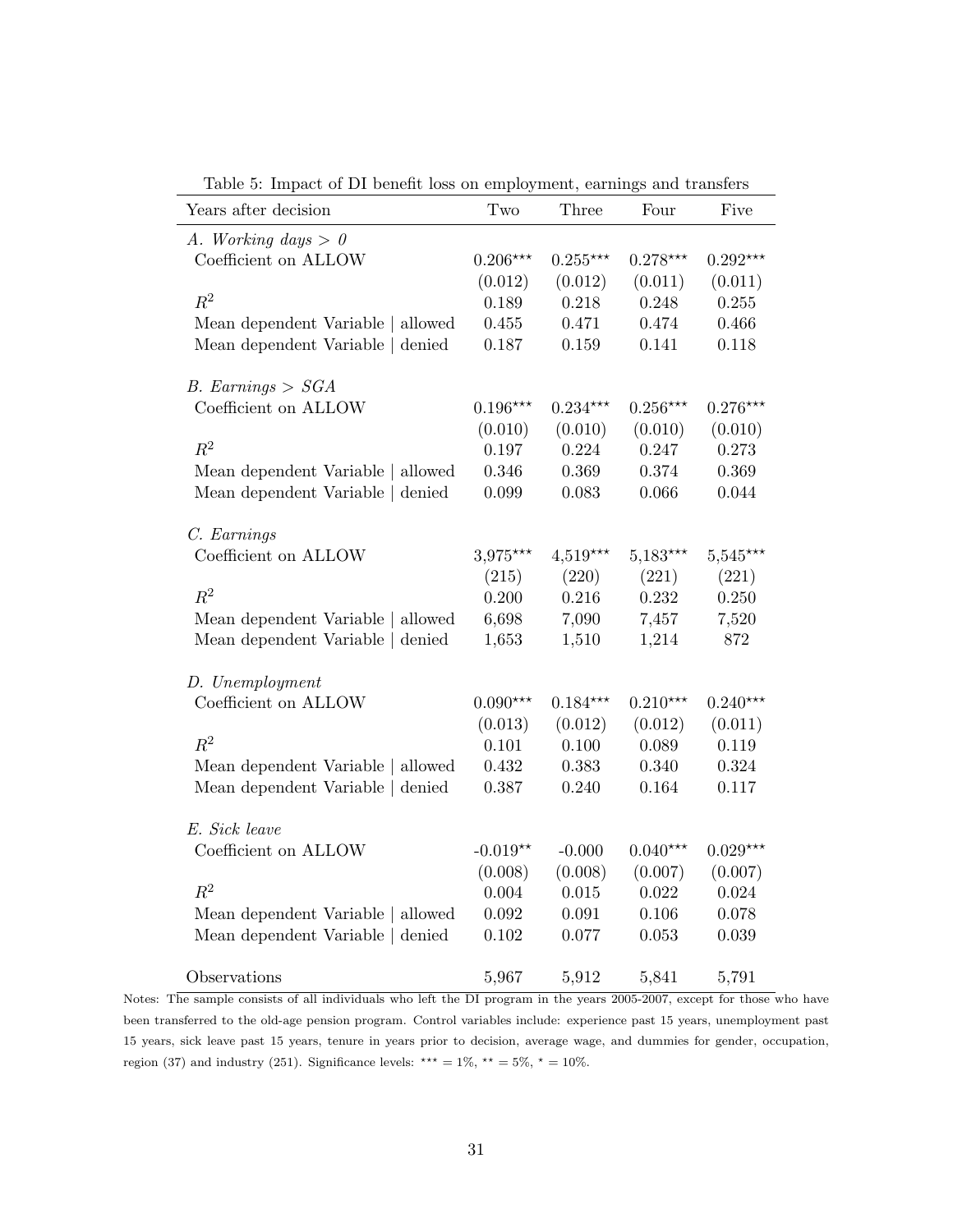<span id="page-32-1"></span>

| Table 6: Annual Fiscal Effect of Abolishing the Notch |                    |                           |                         |  |  |
|-------------------------------------------------------|--------------------|---------------------------|-------------------------|--|--|
|                                                       | DI benefits<br>(A) | Payroll tax revenues<br>B | Net expenses<br>$(A-B)$ |  |  |
| Status quo with notch (million Euros)                 | 1025.5             | 15.1                      | 1010.4                  |  |  |
| $\Delta$ intensive margin (million Euros)             | 7.1                | 35.5                      | $-28.4$                 |  |  |
| $\Delta$ extensive margin (million Euros)             | 0.0                | 121.4                     | $-121.4$                |  |  |
| $\Delta$ total (million Euros)                        | 7.1                | 156.9                     | $-149.8$                |  |  |
| (in % of status quo)                                  | 0.7                | 1039                      | $-14.8$                 |  |  |

Notes: All money amounts are in 2012 Euros; "∆ intensive margin" refers to individuals that receive DI benefits, are working under the notch, and increase labor supply after the abolishment of the notch; "∆ extensive margin" refers to individuals that are on DI and start working.

<span id="page-32-0"></span>

Figure 1: Disability Insurance Recipiency per Adult Ages 25-64

Source for Austria: STATISTIK AUSTRIA population data; statistical supplement published by "Hauptverband der österreichischen Sozialversicherungsträger". Source for the United States: Social Security Bulletin: Annual Statistical Supplement; Bureau of the Census, Census Population Estimates, available at http://www.census.gov/popest/estimates.html.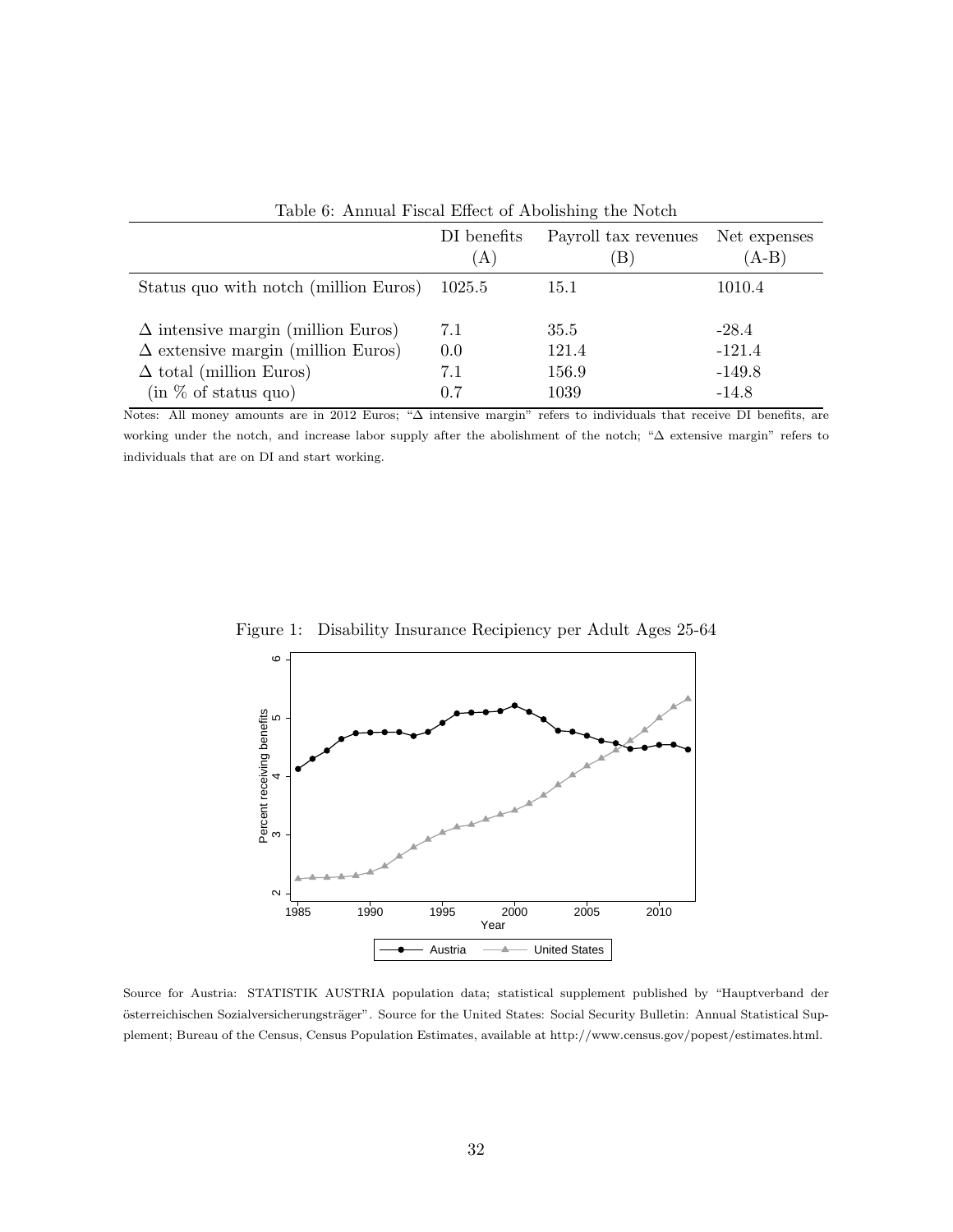<span id="page-33-0"></span>

Notes: The figure shows monthly after-tax income as a function of monthly gross earnings for the average DI beneficiary with monthly before-tax DI benefits of 1,000;  $z^*$  denotes the SGA cap;  $z^D$  denotes the earnings level at which the after-tax income is equal to the after-tax income at the SGA cap.

<span id="page-33-1"></span>

Notes: The figure shows after-tax monthly income as a function of monthly gross earnings for the average DI beneficiary with monthly before-tax DI benefits of 1,000;  $z^*$  denotes the SGA cap;  $z^D$  denotes the earnings level at which the after-tax income is equal to the after-tax income at the SGA cap.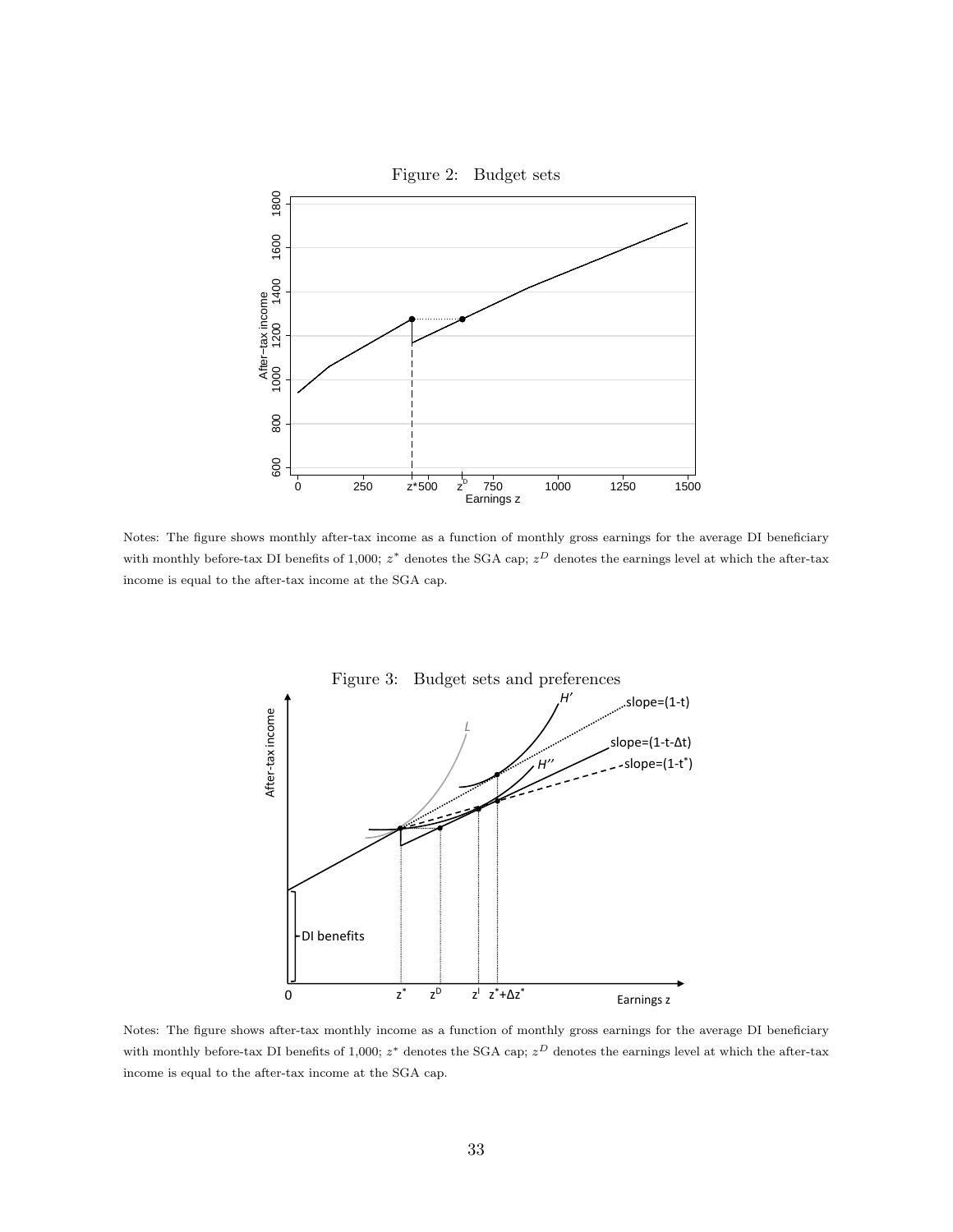<span id="page-34-0"></span>

Figure 4: Earnings distribution around the SGA cap, full sample

Notes: The figure shows the earnings distribution of monthly gross earnings around the SGA cap (marked by the vertical solid line) for DI beneficiaries between 2001 and 2012. The upper bound of the dominated range is marked by the vertical dashed line. The histogram bins are monthly gross earnings relative to the SGA cap in the relevant year. The bin width is 10 Euros.

Figure 5: Earnings distribution around the SGA threshold, all years

<span id="page-34-1"></span>

Notes: The figure shows the earnings distribution of monthly gross earnings around the SGA cap (marked by the vertical solid line) for DI beneficiaries between 2001 and 2012. The upper bound of the dominated range is marked by the vertical dashed line and excluded ranges  $[z^L, z^U]$  are marked by vertical dotted lines. The histogram bins are monthly gross earnings relative to the SGA cap in the relevant year. The bin width is 10 Euros. The solid line beneath the empirical distribution is a sixth-degree polynomial fitted to the empirical distribution using equation  $(12)$ . Proportional bunching b is excess mass in the excluded range below the notch relative to the counterfactual density at the notch,  $f$  is the share of DI recipients in the dominated range who are constrained by frictions, and  $z^U$  has been estimated such that missing mass equals bunching mass. Bootstrapped standard errors are shown in parentheses.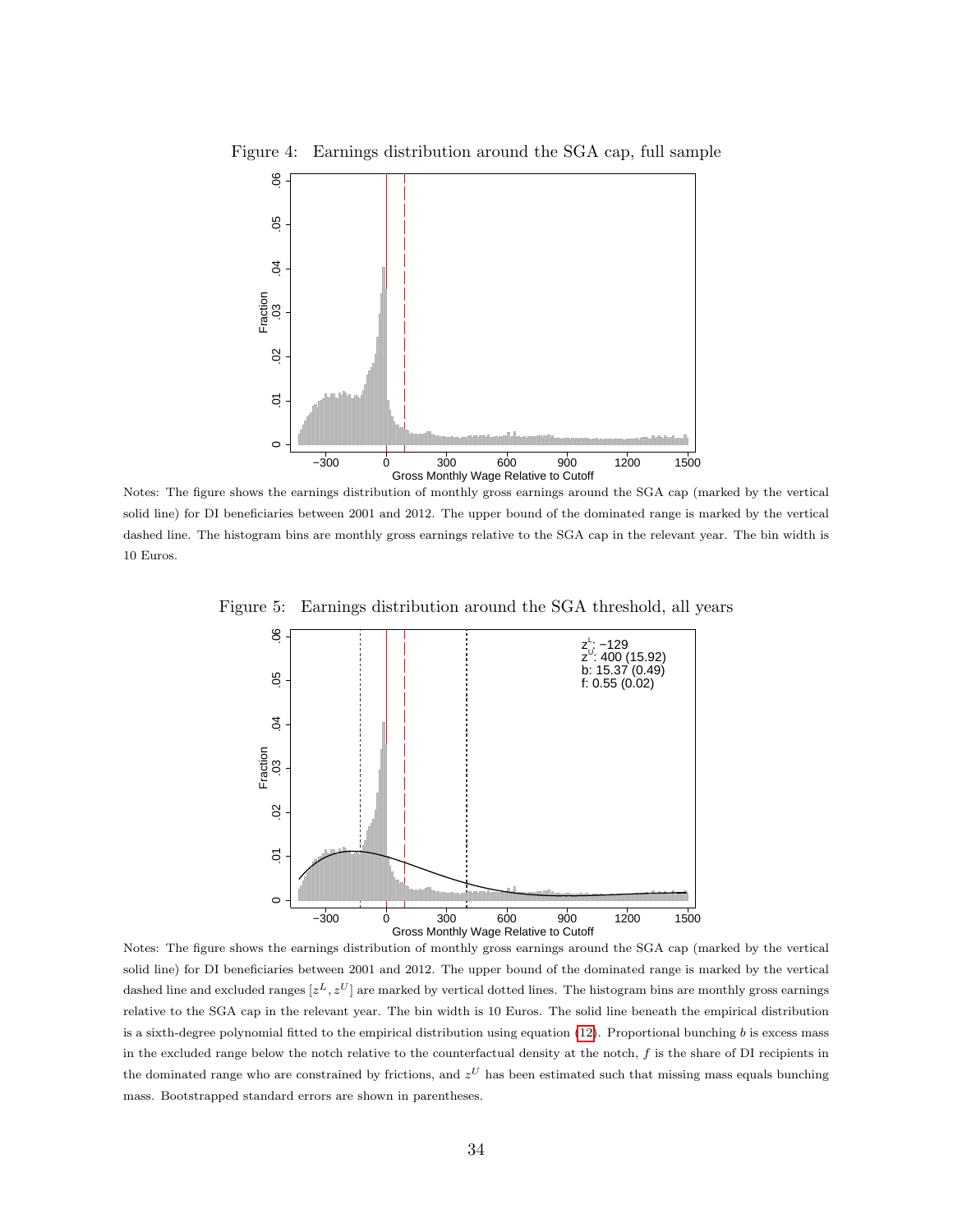

<span id="page-35-0"></span>Figure 6: Earnings distribution around the SGA cap in 2006, 2008, 2010, and 2012

Notes: The figures show the earnings distribution of monthly gross earnings around the SGA cap (marked by the vertical solid line) for DI beneficiaries in the years 2006, 2008, 2010, and 2012. The sample in each figure consists of DI beneficiaries who entered the program in the five year window before the observation year. The SGA cap in 2012 is marked by the vertical dashed line. The histogram bins are monthly gross earnings relative to the SGA cap in the relevant year. The bin width is 10 Euros. The solid line beneath the empirical distribution is a sixth-degree polynomial fitted to the empirical distribution using equation  $(12)$ . Proportional bunching b is excess mass in the excluded range below the notch relative to the counterfactual density at the notch. Bootstrapped standard errors are shown in parentheses.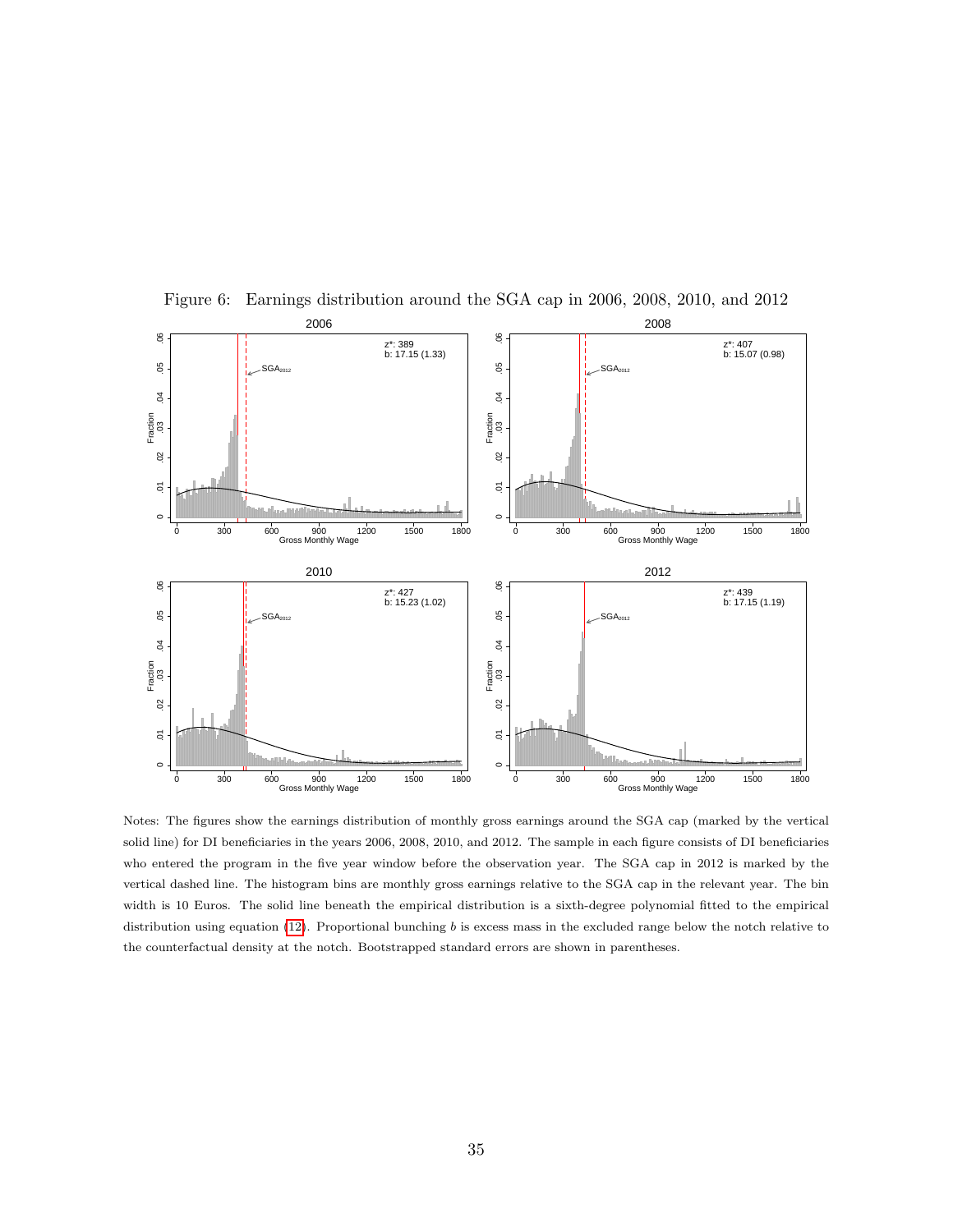Figure 7: Earnings distribution around the SGA cap for workers not receiving DI benefits

<span id="page-36-0"></span>

Notes: The figure shows the earnings distribution of monthly gross earnings around the SGA cap (marked by the vertical solid line) for individuals not receiving DI benefits between 2001 and 2012. The upper bound of the dominated range is marked by the vertical dashed line and excluded ranges  $[z^L, z^U]$  are marked by vertical dotted lines. The histogram bins are monthly gross earnings relative to the SGA cap in the relevant year. The bin width is 10 Euros. The solid line beneath the empirical distribution is a sixth-degree polynomial fitted to the empirical distribution using equation [\(12\)](#page-10-0). Proportional bunching b is excess mass in the excluded range below the notch relative to the counterfactual density at the notch, f is the share of DI recipients in the dominated range who are constrained by frictions, and  $z^U$  has been estimated such that missing mass equals bunching mass. Bootstrapped standard errors are shown in parentheses.



<span id="page-36-1"></span>Figure 8: Dynamics of bunching behavior over time

Notes: The figure shows the probability of bunching behavior 1 months, 12 months, and 24 months in the future as a function of the monthly gross wage in month t [\(12\)](#page-10-0).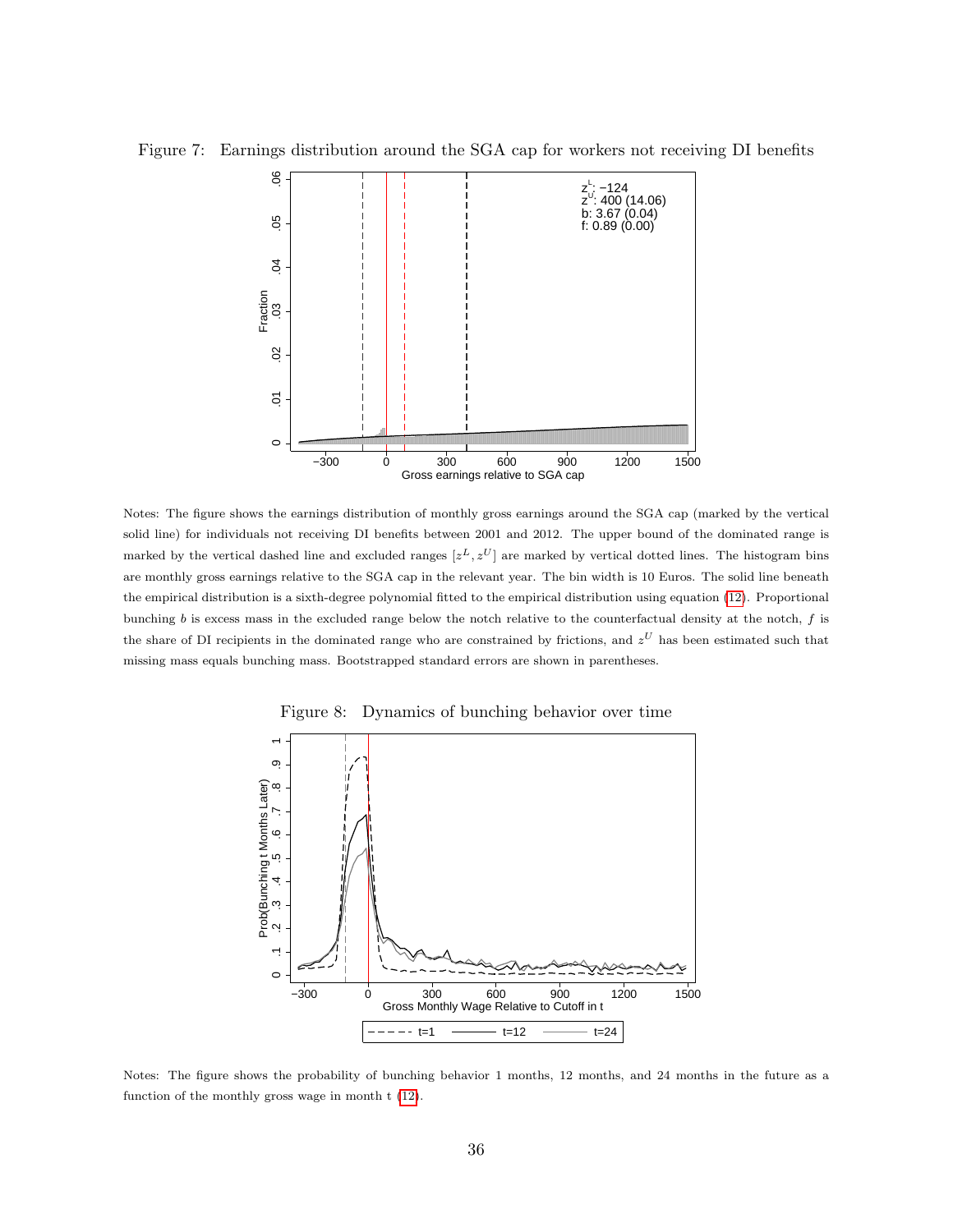

<span id="page-37-0"></span>Figure 9: Earnings distribution around the SGA cap before and after DI entry

Notes: The figure shows the earnings distribution of monthly gross earnings around the SGA cap (marked by the vertical solid line) for DI beneficiaries 8, 6, 4, 2, 1 years before DI entry and 0, 1, 2, 4 years after DI entry. The sample consists of DI beneficiaries who are working at least once in the first five years after program entry. The histogram bins are monthly gross earnings relative to the SGA cap in the relevant year. The bin width is 10 Euros. The solid line beneath the empirical distribution is a sixth-degree polynomial fitted to the empirical distribution using equation [\(12\)](#page-10-0).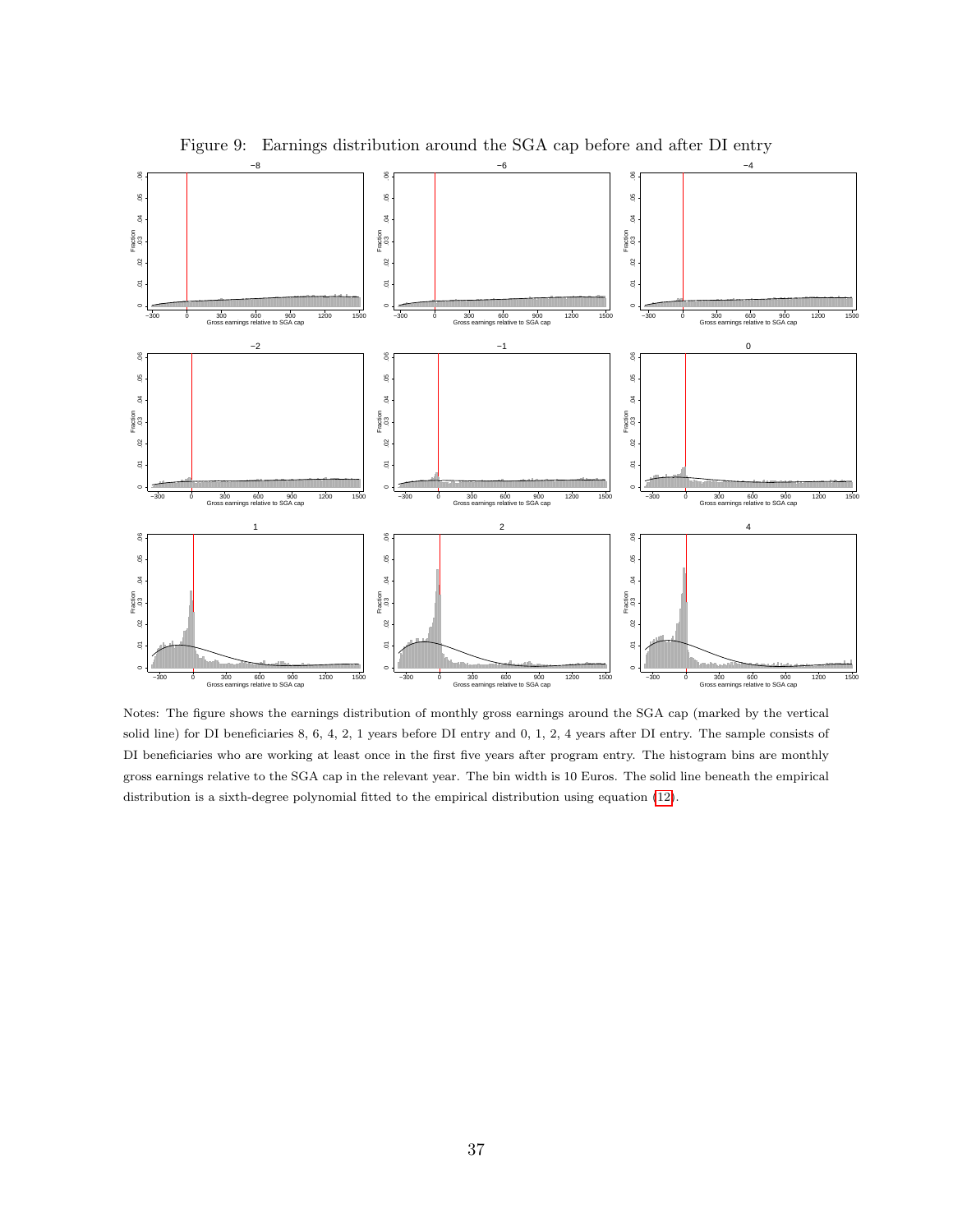<span id="page-38-0"></span>

Figure 10: Proportional bunching before and after DI entry

Notes: The figure shows proportional bunching b for different years before and after DI entry (vertical solid line). Proportional bunching is calculated as described in the text. The dashed lines denote 95% confidence intervals. The sample consists of DI recipients who are working at least once in the first five years after program entry.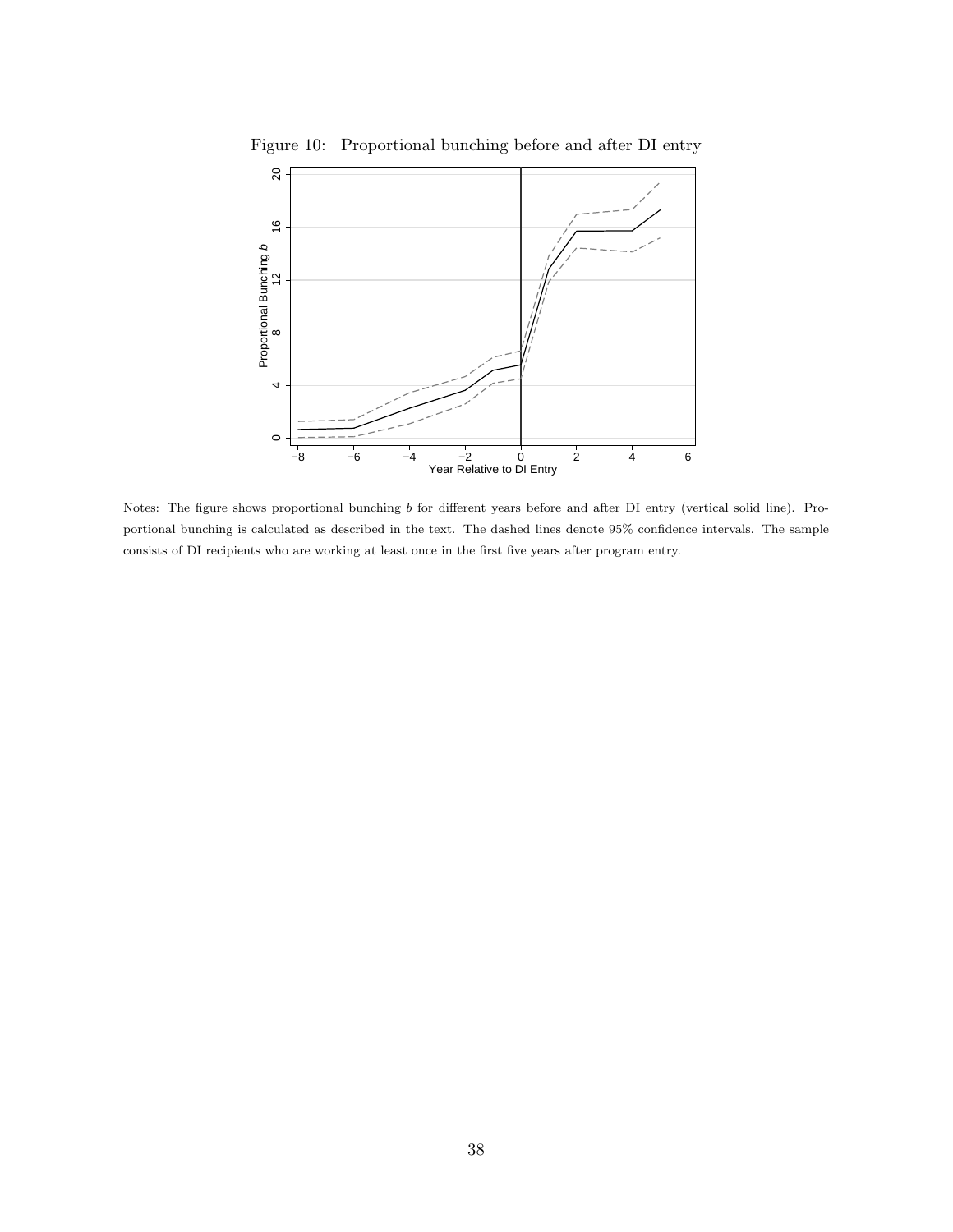

<span id="page-39-0"></span>Figure 11: Earnings distribution around the SGA cap before and after DI exit

Notes: The figure shows the earnings distribution of monthly gross earnings around the SGA cap (marked by the vertical solid line) for DI beneficiaries 3, 1 years before exit from the DI program and 0, 1, 2, 4 years after exit from the DI program. The sample consists of DI recipients who exit the DI program between 2004 and 2007; exits into the old-age pensions are excluded. The histogram bins are monthly gross earnings relative to the SGA cap in the relevant year. The bin width is 10 Euros. The solid line beneath the empirical distribution is a sixth-degree polynomial fitted to the empirical distribution using equation [\(12\)](#page-10-0).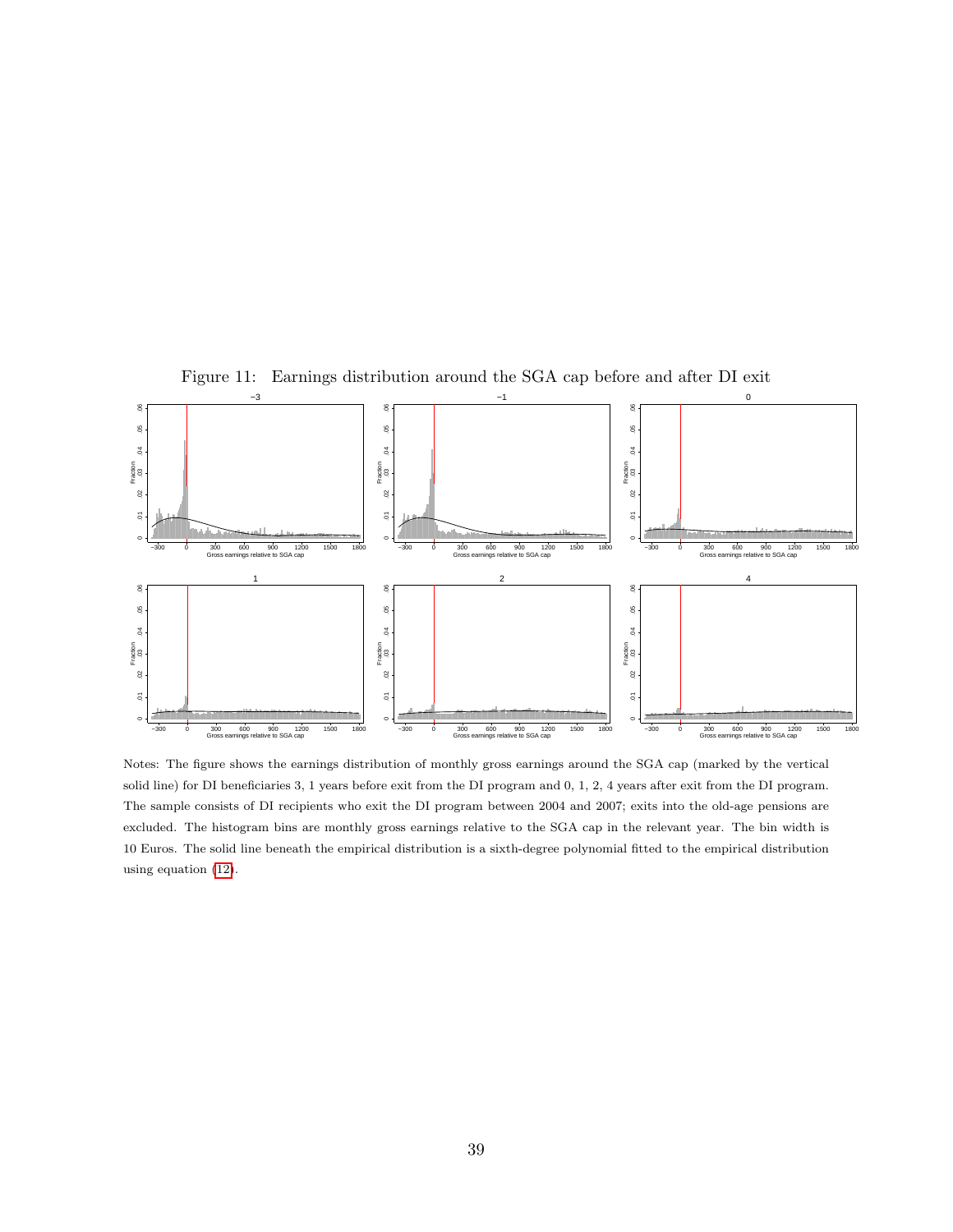

Notes: The figure shows proportional bunching b for different years before and after exit from the DI program (vertical solid line). Proportional bunching is calculated as described in the text. The dashed lines denote 95% confidence intervals. The sample consists of DI recipients who exit the DI program between 2004 and 2007; exits into the old-age pensions are excluded.

Figure 13: Employment before and after initial decision (left panel) and DI-exit (right panel)

<span id="page-40-0"></span>

Notes: The figure shows employment rates relative to the year of the initial decision (left panel) and relative to the year of DI-exit (right panel) for different groups of individuals. Employment is measured as having positive working days in the year in consideration. The sample consists of all initial applicants in the years 2004-2007 (left panel) and all DI recipients who left the DI program in the years 2005-2007 (right panel), except for those who have been transferred to the old-age pension program.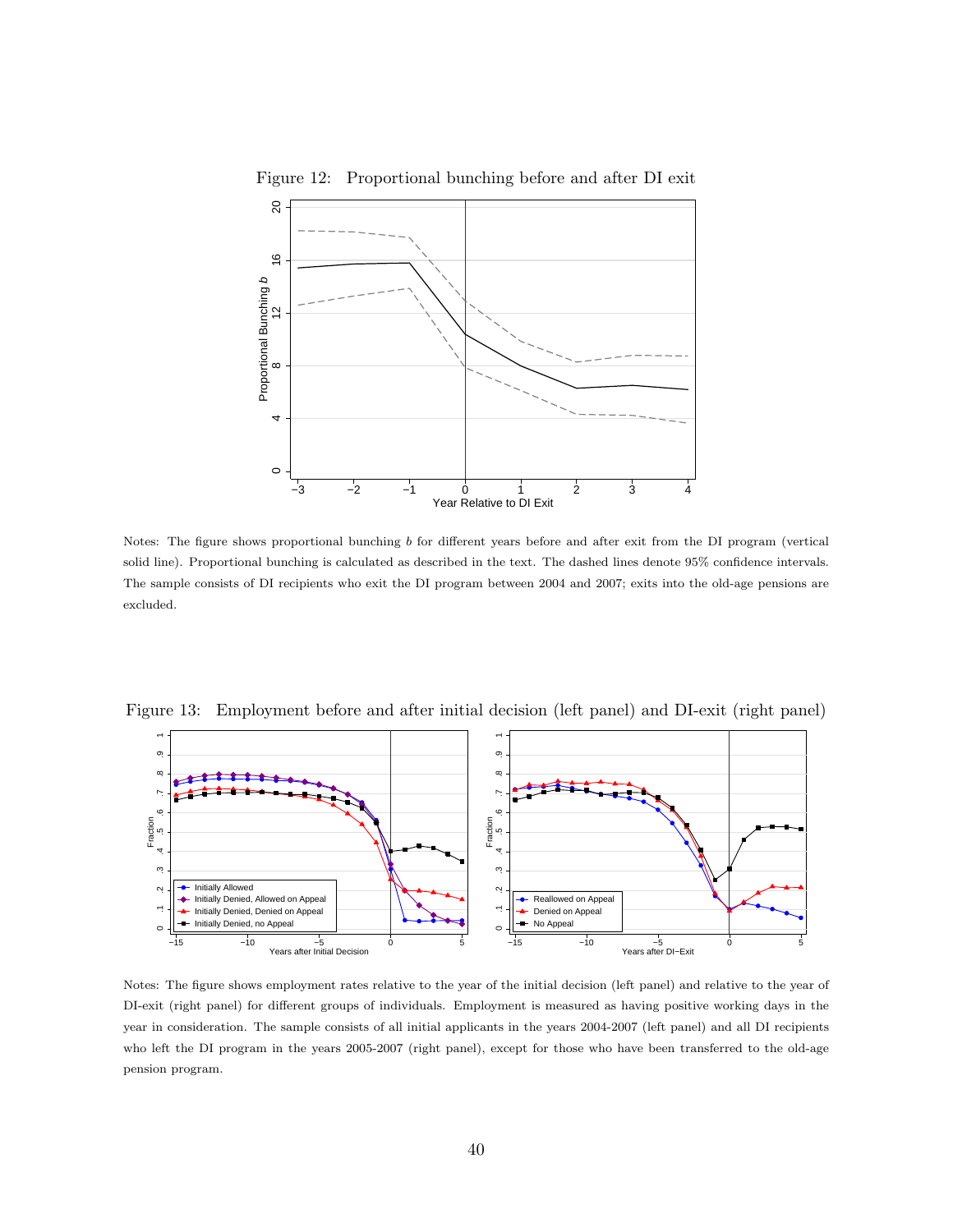# Online Appendix: Financial Incentives and Earnings of Disability Insurance Recipients: Evidence from a Notch Design

Philippe Ruh and Stefan Staubli

# <span id="page-41-1"></span>A Appendix: Additional Figures

Figure A.1: Estimated counterfactual earnings distributions around the SGA Cap for fifthdegree (left panel) and seventh-degree (right panel) polynomials

<span id="page-41-0"></span>

Notes: The figure shows the earnings distribution of monthly gross earnings around the SGA cap (marked by the vertical solid line) for DI beneficiaries between 2001 and 2012. The upper bound of the dominated range is marked by the vertical dashed line and excluded ranges  $[z^L, z^U]$  are marked by vertical dotted lines. The histogram bins are monthly gross earnings relative to the SGA cap in the relevant year. The bin width is 10 Euros. The solid line beneath the empirical distribution in the left (right) panel is a fifth-degree (seventh-degree) polynomial fitted to the empirical distribution using equation [\(12\)](#page-10-0). Proportional bunching b is excess mass in the excluded range below the notch relative to the counterfactual density at the notch, f is the share of DI recipients in the dominated range who are constrained by frictions, and  $z^U$  has been estimated such that missing mass equals bunching mass. Bootstrapped standard errors are shown in parentheses.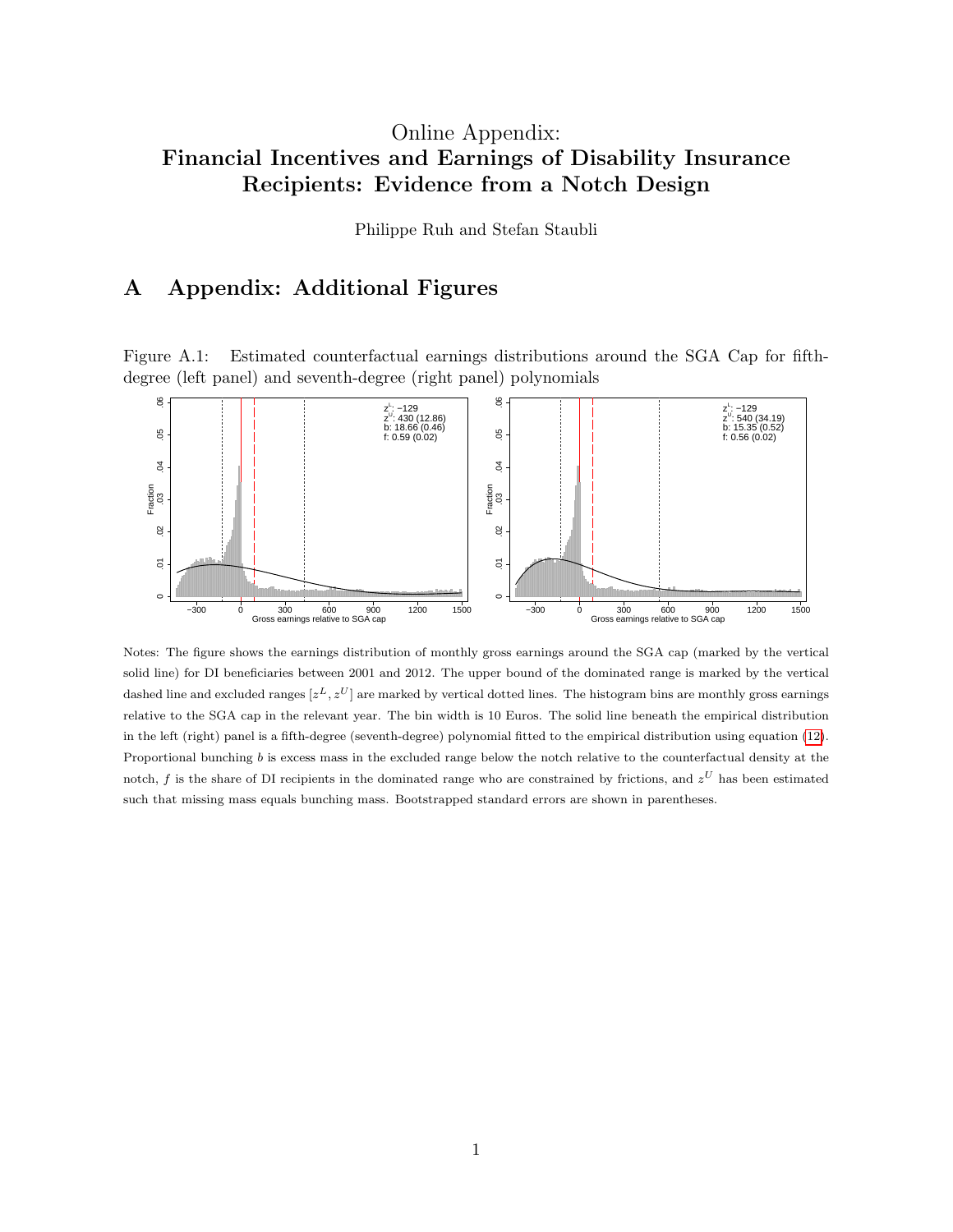Figure A.2: Fraction of Individuals Changing employer by month relative to DI entry (left panel) and Relative to DI exit (right panel)

<span id="page-42-0"></span>

Notes: Notes: This figure shows the fraction of individuals who change the employer in different months before and after DI-entry (vertical solid line in left panel) and DI-exit (vertical solid line in right panel). The sample consists of all DI recipients who... (left panel) and all DI recipients who.... (right panel). Non-bunching segment: individuals who never bunch while being on DI; bunching-segment: individuals who bunch at least one while being on DI.



<span id="page-42-1"></span>Figure A.3: Unemployment and Sick Leave Before and After Initial Decision

Notes: The figure shows the share of individuals in unemployment and sick leave before and after the year of the initial decision for different groups of DI applicants. The sample consists of all initial applicants in the years 2005-2007.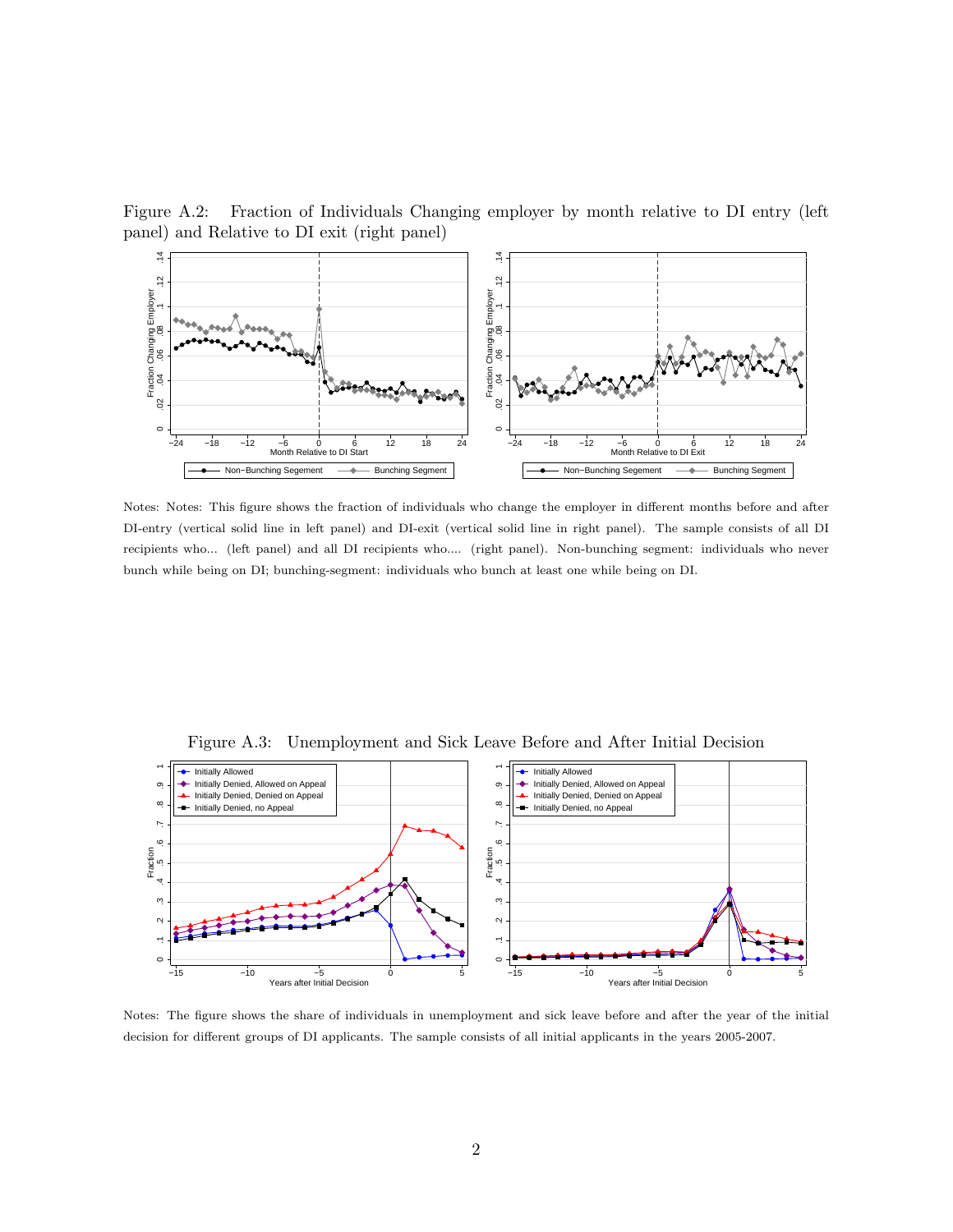<span id="page-43-0"></span>

Notes: The figure shows the share of individuals in unemployment and sick leave before and after the year of DI-exit for different groups of DI claimants. The sample consists of all individuals who left the DI program in the years 2004-2007, except for those who have been transferred to the old-age pension program.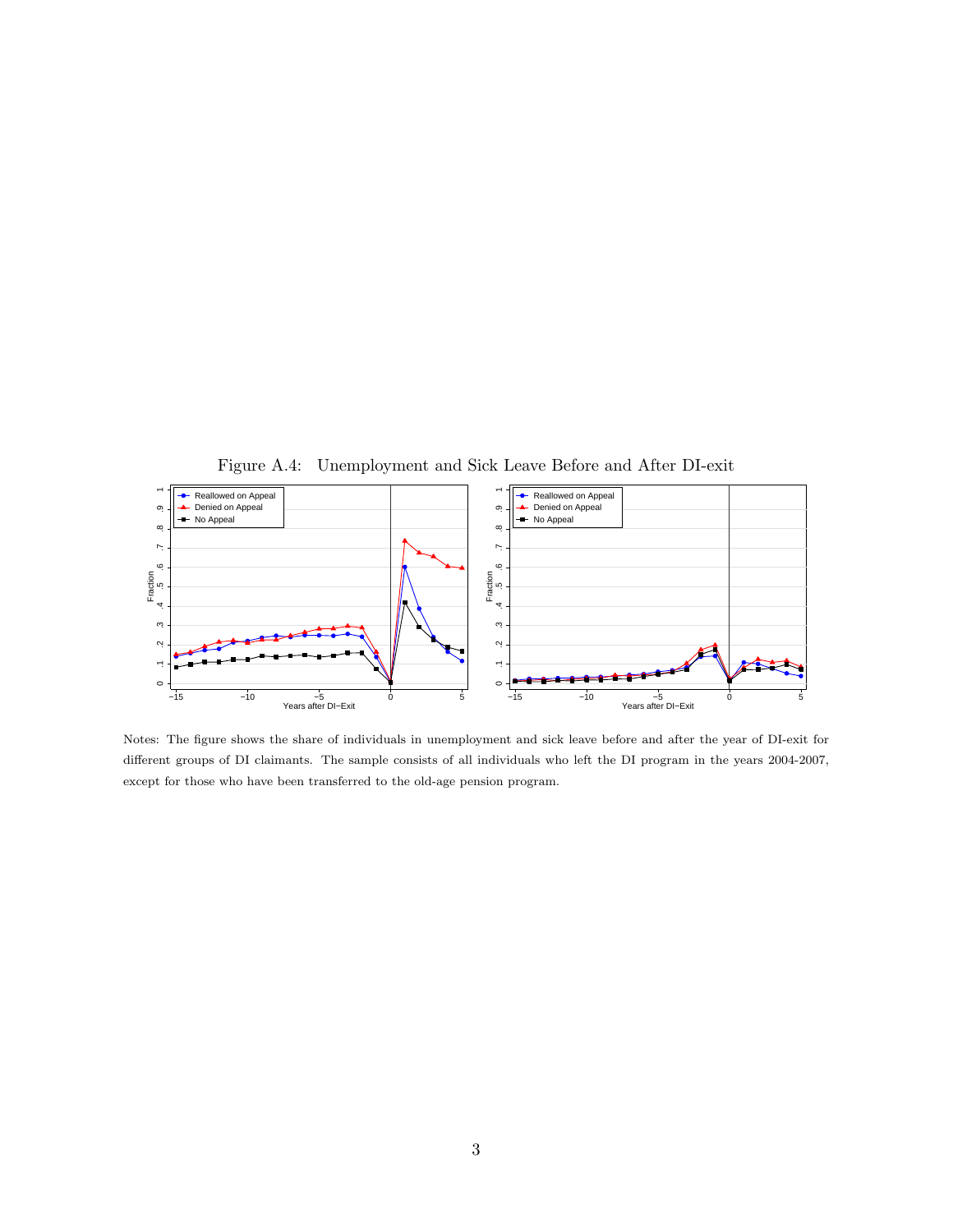# B Appendix: Additional Tables